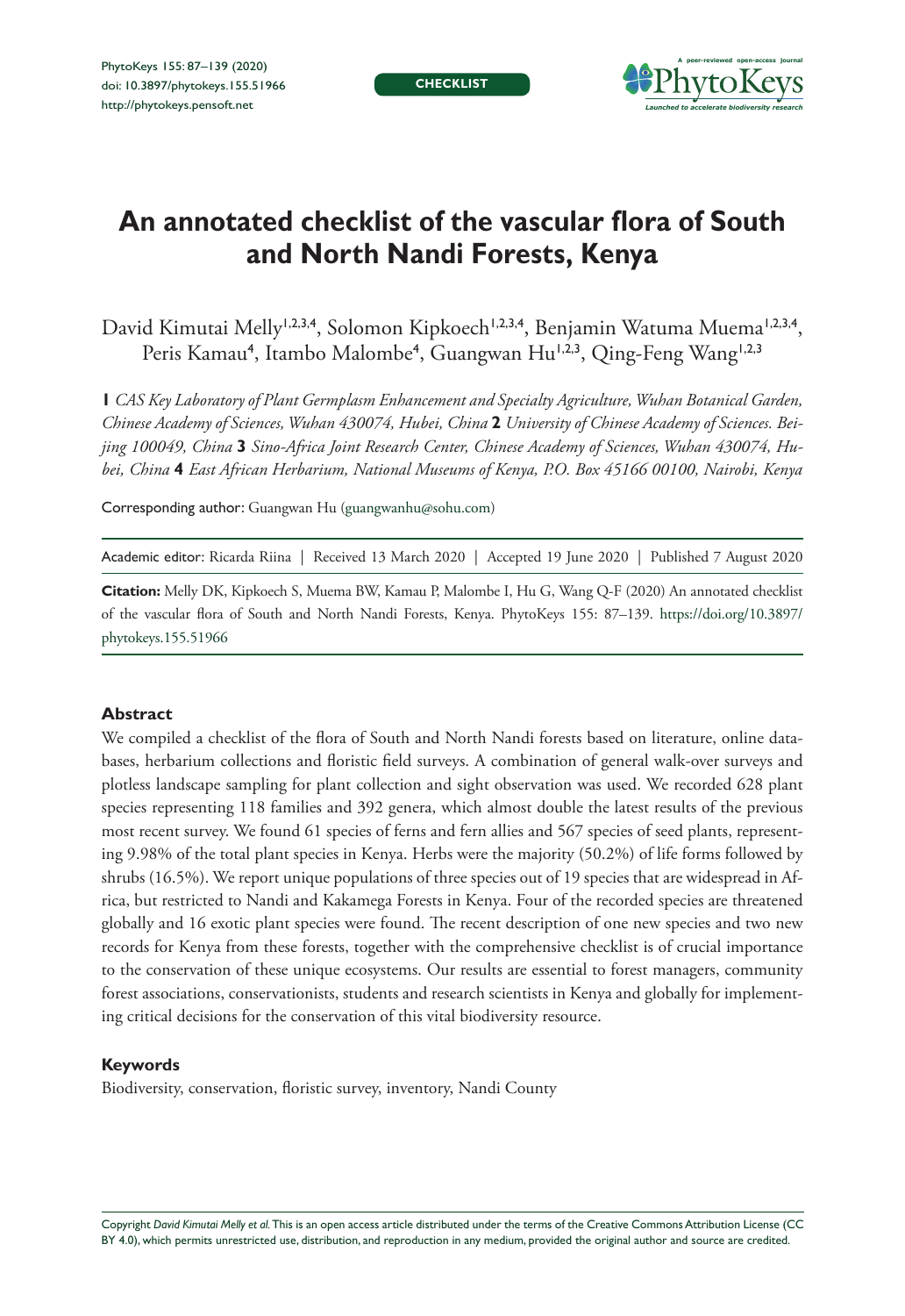### **Introduction**

Tropical rainforests support more than half of the world's species (Armstrong 2016; McFarland 2018), although they constitute only 7% of Earth's land area. Nevertheless, no other land community sustains such a high species diversity and ecological complexity like tropical rainforests (Lewis 2006). As a result, they are very critical and essential in biodiversity conservation. Tropical forest ecosystems are crucial, because they act as reservoirs of biodiversity, they are sources of timber and medicinal plants, they also act as carbon sinks and play a critical role in watershed protection (Russo and Kitajima 2016; Maua et al. 2018a). Due to their diversity, tropical rainforests provide habitat for more than half of the world's known terrestrial plant and animal species (Lewis 2006; McFarland 2018). Globally, most forests experience enormous fragmentation as the human population increases; hence more land is needed to cater for human needs (Mitchell et al. 2006). Tropical forests are at the forefront of species extinction crises due to widespread habitat loss and alteration (Mwavu and Witkowski 2009; Vuyiya et al. 2014; Tanui 2015; Mutoko et al. 2015). Between 2000 and 2012, "the world has been losing about 0.43% of its remaining tropical rainforests per year (Lewis 2006; Mc-Farland 2018). Moreover, it is estimated that only 2.5% of the surface area of Earth is covered by rainforests, or approximately 8% of the land on Earth consists of rainforests (Pariona 2018). If this rate of loss persists, one-third of all remaining tropical rainforests will be primarily altered in the next 30 years (Althof 2005). Forests like North Nandi and South Nandi are diminishing due to the increased demand for their useful products and services (Mutoko et al. 2015). The tropical rainforests have received increasing attention both globally and locally due to their importance, with numerous efforts and calls for its proper assessment, management, conservation and documentation of their biodiversity status in a bid to prevent them from being wiped out.

Kenya has the most diverse forests in East Africa (Peltorinne 2004). They harbour over 6,000 species of higher plants, including 2,000 trees and shrubs (KIFICON 1994a; MEWNR 2015; Zhou et al. 2017). Although they are highly fragmented, these forests are biologically rich and harbour high concentrations of endemic species of animals and plants (Peltorinne 2004).

The Nandi Forests are within Nandi County in Western Kenya and occupy an area currently covered by three sub-counties, namely; Nandi Central, Nandi South and Kabiyet (Ehrich et al. 2007). They are enriched by Afromontane forest elements from the Rift Valley escarpment (Fischer et al. 2010). These two forests have been classified as semi-humid and as a nature reserve (Kigomo 1987). In the years from the 1980s and earlier, Kenya's indigenous forest coverage was about 2% (Wass 1995) and agricultural communities occupied most of the remaining areas. Some parts of the Nandi forests constitute a lowland rainforest-like Kakamega Tropical Rainforest (MEWNR 2015).

A careful review of the literature available for North Nandi and South Nandi Forests indicates that only a few floristic studies have been done in the past. Most plant species have not been fully documented and, if there is any documentation, it focuses on tree species (Koros et al. 2016). Previous research on these forests includes eth-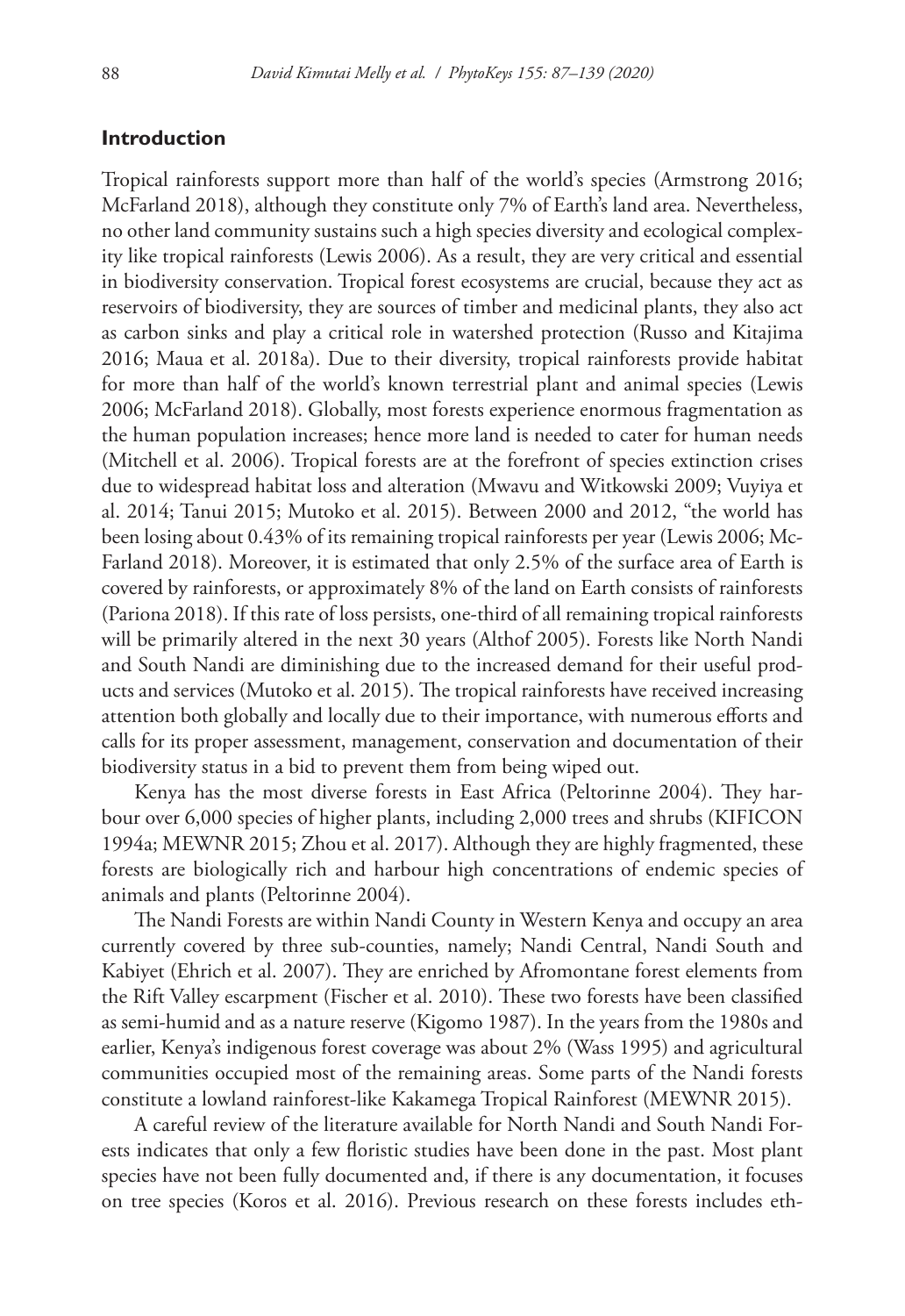nobotany studies, which recorded 56 plant species in 30 families that are useful in treating reproductive disorders (Pascaline et al. 2011). The list of tree species in North Nandi forest, used in the study by Diamond and Fayad (1979) while undertaking their Avifauna studies, had 56 species. An inventory by KIFCON (1994 a, b), that concentrated on the total standing volume of tree species, recorded 79 species in South Nandi and 65 species in North Nandi. A team from the National Museums of Kenya, who surveyed the biodiversity of these forests, recorded 125 plant species in South Nandi and 171 plant species in North Nandi (Musila et al. 2011). Finally, Maua et al. (2018a) found 128 plant species belonging to 105 genera and 55 families that are used as Non-Timber Forest Products (NTFPs) by households adjacent to South Nandi Forest.

The socioeconomic factors influencing the dependence of households on non-timber forest products in South Nandi Forest were addressed by Maua et al. (2018b). The most recent study about the floristic structure and plant composition in Nandi Forests (Girma et al. 2015) found 321 plant species in 92 families and 243 genera.

Other studies focused on the ecology, species distribution and composition, as well as the management of these forests by different stakeholders (Njunge and Mugo 2011; Mbuvi et al. 2015; Tanui 2015; Koros et al. 2016).

This study fills the existing knowledge gap by reporting on the indigenous flora of Nandi forests located near the remaining Kakamega Rainforest in Kenya. Our aim is to provide the first comprehensive, detailed checklist of the flora situated in this important biodiversity area to help in conservation and management, as well as determine the plant species composition and structure of North and South Nandi Forests of Kenya.

### **Material and methods**

#### Study site and current vegetation status

Nandi Forests (Fig. 1) are situated on the top of Nandi escarpment in the Rift Valley Province of Kenya to the east of Kakamega Forest (KIFCON 1994a; 1994b). It comprises of two forests; North Nandi to the north of Kapsabet town and measures about 10,501 ha (KIFCON 1994b) and it stretches for more than 30 km from north to south. It is seldom more than 5 km wide or less than 3 km wide for a considerable part of its length (KIFCON 1994b) while South Nandi Forest is situated to the south of North Nandi Forest and covers 19,502 ha (KIFCON 1994a). North Nandi Forest, together with the Kakamega Forest and South Nandi Forest, is one of the three forests in western Kenya, southeast of Mount Elgon (Schifter et al. 1998). North Nandi forest is found in Nandi North District between 00°12.38'–00°25.10'N latitude and 34°57.58'– 35°01.05'E longitude. South Nandi Forest is situated in Nandi South District between latitude 00°34'N and 35°25'E (Maua et al. 2018b). The elevation of Nandi Forests is between 1695 and 2145 m. The mean annual rainfall is 1800 to 2000 mm, with peaks in April/May and August/September. (Mitchell et al. 2006; Lung and Schaab 2010; Maua et al. 2018b).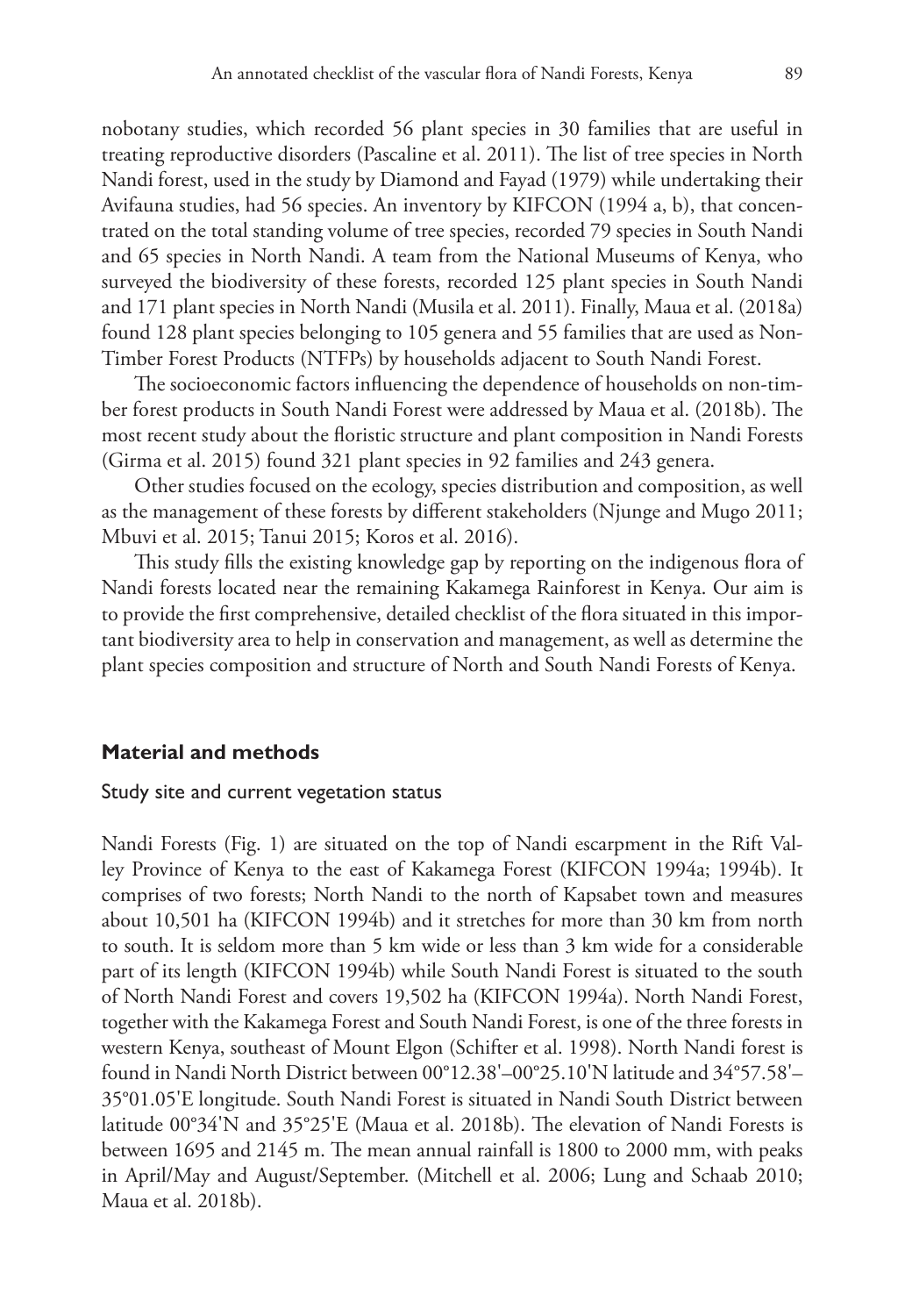

**Figure 1.** Location of North and South Nandi forests of Kenya.

The mean annual temperature ranges between 17 °C and 20 °C, with the mean maximum and minimum of 25 °C and 11 °C, respectively (KIFCON 1994a). The soils of the North Nandi Forest are derived from undifferentiated basement system rocks and are well**-**drained, deep and red to yellowish-red friable sandy clays (KIFCON 1994a). The most common tree species communities of Nandi Forests are: *Diospyros abyssinica*-*Heinsenia diervilleoides*, *Trilepisium madagascariense*-*Solanum mauritianum* and *Turraea holstii*-*Ehretia cymose*. Some of the dominant vascular plant species present includes *Croton macrostachyus*, *Celtis africana*, *Strombosia scheffleri*, *Syzygium guineense*, *Tabernaemontana stapfiana*, *Casearia battiscombei*, *Croton magalocarpus*, *Macaranga capensis* and *Neoboutonia macrocalyx* (Girma et al. 2015; KIFCON 1994a).

#### Floristic surveys, specimen collection and identification

Floristic surveys and specimen collections were conducted between November 2016 and April 2019. The botanical team consisted of botanists from the National Museums of Kenya and the Sino-Africa Joint Research Center (SAJOREC). Our study covered the entire forest from 40 sites within the two forests, 20 in South Nandi and 20 in North Nandi Forest. A combination of general walk-over survey method (Filgueiras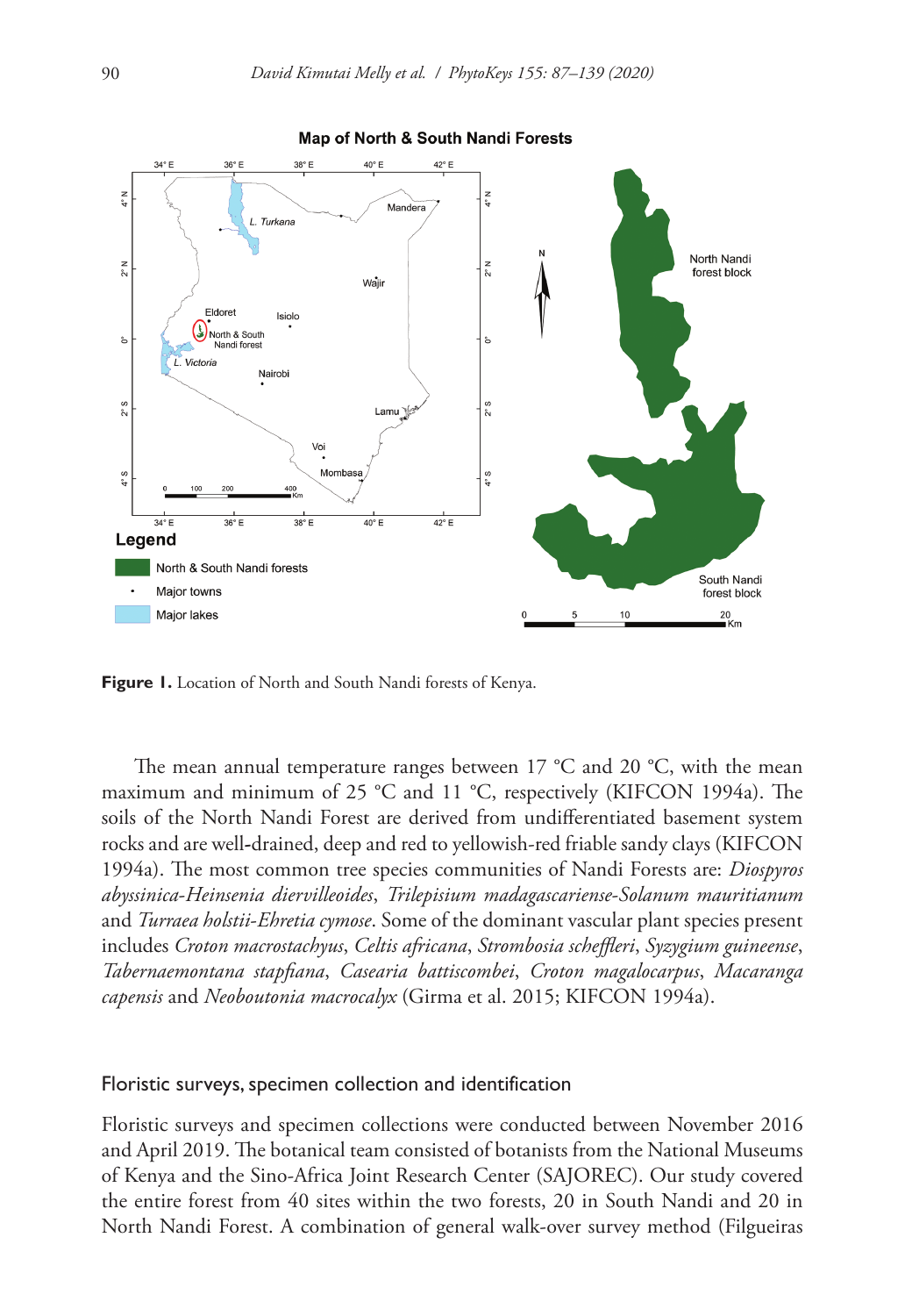et al. 1994) and a plotless landscape defined sampling methods for plant specimen collection and sight observation was used to aid the characterisation of the vegetation (Hall and Swaine 1981). Plant specimens bearing flowers or fruit were collected and identified. The habit, habitat, elevation and collector details were recorded. The samples were then preserved by pressing. All the plant specimens collected are stored at the East Africa Herbarium (EA) and Wuhan Botanical Garden (HIB).

All vascular plant specimens, that were previously collected from the entire former Nandi District and particularly North and South Nandi Forests, were compiled from 43 herbarium specimens in the East Africa Herbarium at the National Museums of Kenya. Additionally, the species collected in the previous decades are reported in this checklist. These were obtained by searching the locality "Nandi District" records in literature (FTEA 1952–2012, Beentje et al. 1994, Agnew and Agnew 1994; Agnew 2013). These botanical references were also used to identify the specimens that we collected. The state of endemism was evaluated by searching all the vascular plants recorded, including existing endemics cited in literature in the Global Biodiversity Information Facility (GBIF) (www.gbif.org). The conservation status of all the vascular plant species collected was assessed using the criteria from the International Union for Conservation of Nature (IUCN 2019) [\(https://www.iucnredlist.org/](https://www.iucnredlist.org/)).

Habitat description for each species was based on our field observations. For those species that we collected more than one specimen, maximum and minimum altitude ranges are recorded in the checklist. For the herbarium specimens, their habitats were not restricted to the Nandi Forests, since some of the species had wide distribution ranges. The life form information was obtained from field observations and botanical literature. They were categorised as trees (main trunk over 3 m tall, shrubs (0.5–3 m plants with woody stems branching near the ground), climbers (with twinning herbaceous or woody stems) and herbs (< 0.5 m, or < 1 m without persistent woody stems).

Plant taxonomic circumscription and authorities for each taxon were checked in the African Plant Database [\(https://www.ville-ge.ch/musinfo/bd/cjb/africa/index.](https://www.ville-ge.ch/musinfo/bd/cjb/africa/index.php?langue=an) [php?langue=an](https://www.ville-ge.ch/musinfo/bd/cjb/africa/index.php?langue=an)) and Catalogue of Life, 2019 Annual Checklist [\(http://www.catalogue](http://www.catalogueoflife.org/)[oflife.org/](http://www.catalogueoflife.org/)) and further verified using the International Plant Names Index'( ). Herbarium acronyms followed Thiers (2016).

#### **Checklist**

A comprehensive checklist of the vascular plant taxa of the Nandi Forests is enumerated below. Families are grouped in lycophytes, monilophytes, gymnosperms and angiosperms. Families in lycophytes and monilophytes follow the PPG I system (PPG I 2016), those in gymnosperms are based on Christenhusz et al. (2011) and families in angiosperms are based on the APG IV system (Chase et al. 2016). Recently-described species and new floristic records for Kenya are indicated in the checklist. Asterisk (\*) before the name indicates the introduced species. The conservation status of vulnerable taxa is shown at the end of the taxon.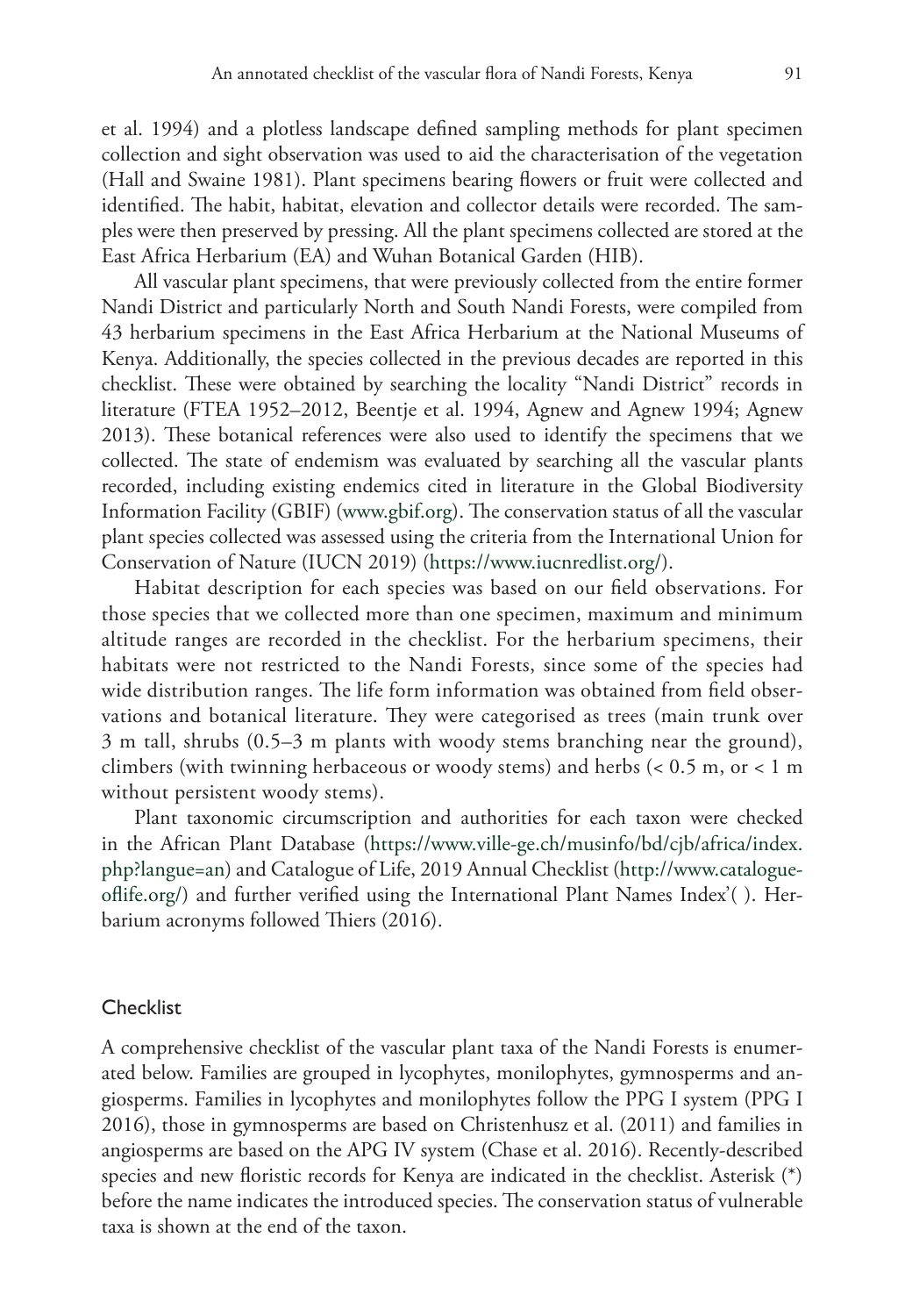### **Results and discussion**

#### Families, genera and species diversity

The current list contains 628 vascular plant taxa representing 118 families and 392 genera. Out of the total species recorded, 43 species were obtained from herbarium specimens at the National Museums of Kenya. Lycophytes and monilophytes comprised 61 species. Seed plants included 567 species, representing 9.98% of the 6,293 total vascular plant species in Kenya recorded by the Flora of Tropical East Africa. Angiosperms represent 90.12% of the total species collected in Nandi Forests (357 genera, 566 species), followed by monilophytes with 9.4% (33 genera, 59 species), lycophytes with 0.3% (1 genus, 2 species) and gymnosperms with 0.2% (1 genus, 1 species).

The top five species-rich families of vascular plants in this checklist were Asteraceae, Orchidaceae, Fabaceae, Poaceae and Lamiaceae (Table 1). The top five species-rich genera were *Asplenium* (Aspleniaceae), *Cyperus* (Cyperaceae), *Polystachya* (Orchidaceae), *Solanum* (Solanaceae), *Ficus* (Moraceae), *Impatiens* (Balsaminaceae) and *Plectranthus* (Lamiaceae) (Table 1).

#### Plants life forms

The majority of the plants were herbs comprising 50.2% of the total plant species, followed by shrubs, trees, climbers, epiphytes, shrubs or small trees, lianas and subshrubs (Table 2).

#### Plant species of special concern

#### **Exotic species**

We recorded 16 introduced or exotic plant species (3.02%) belonging to 13 genera and eight families (Table 3). These plants represented 2.5% of the total plants collected in

| Top 10 Genera |              |                | Top 10 Species-rich families |        |                |
|---------------|--------------|----------------|------------------------------|--------|----------------|
| Family        | Genus        | <b>Species</b> | Family                       | Genera | <b>Species</b> |
| Aspleniaceae  | Asplenium    | 20             | Asteraceae                   | 36     | 50             |
| Cyperaceae    | Cyperus      | 10             | Orchidaceae                  | 17     | 37             |
| Orchidaceae   | Polystachya  | 8              | Fabaceae                     | 21     | 31             |
| Solanaceae    | Solanum      | 8              | Poaceae                      | 19     | 30             |
| Moraceae      | Ficus        |                | Lamiaceae                    | 14     | 28             |
| Balsaminaceae | Impatiens    |                | Cyperaceae                   | 9      | 26             |
| Lamiaceae     | Plectranthus |                | Rubiaceae                    | 18     | 23             |
| Orchidaceae   | Bulbophyllum | $^{(1)}$       | Aspleniaceae                 |        | 20             |
| Asparagaceae  | Chlorophytum |                | Acanthaceae                  | 10     | 18             |
| Poaceae       | Eragrostis   |                | Euphorbiaceae                | 10     | 14             |

Table 1. Top 10 species-rich families and genera of North and South Nandi forest.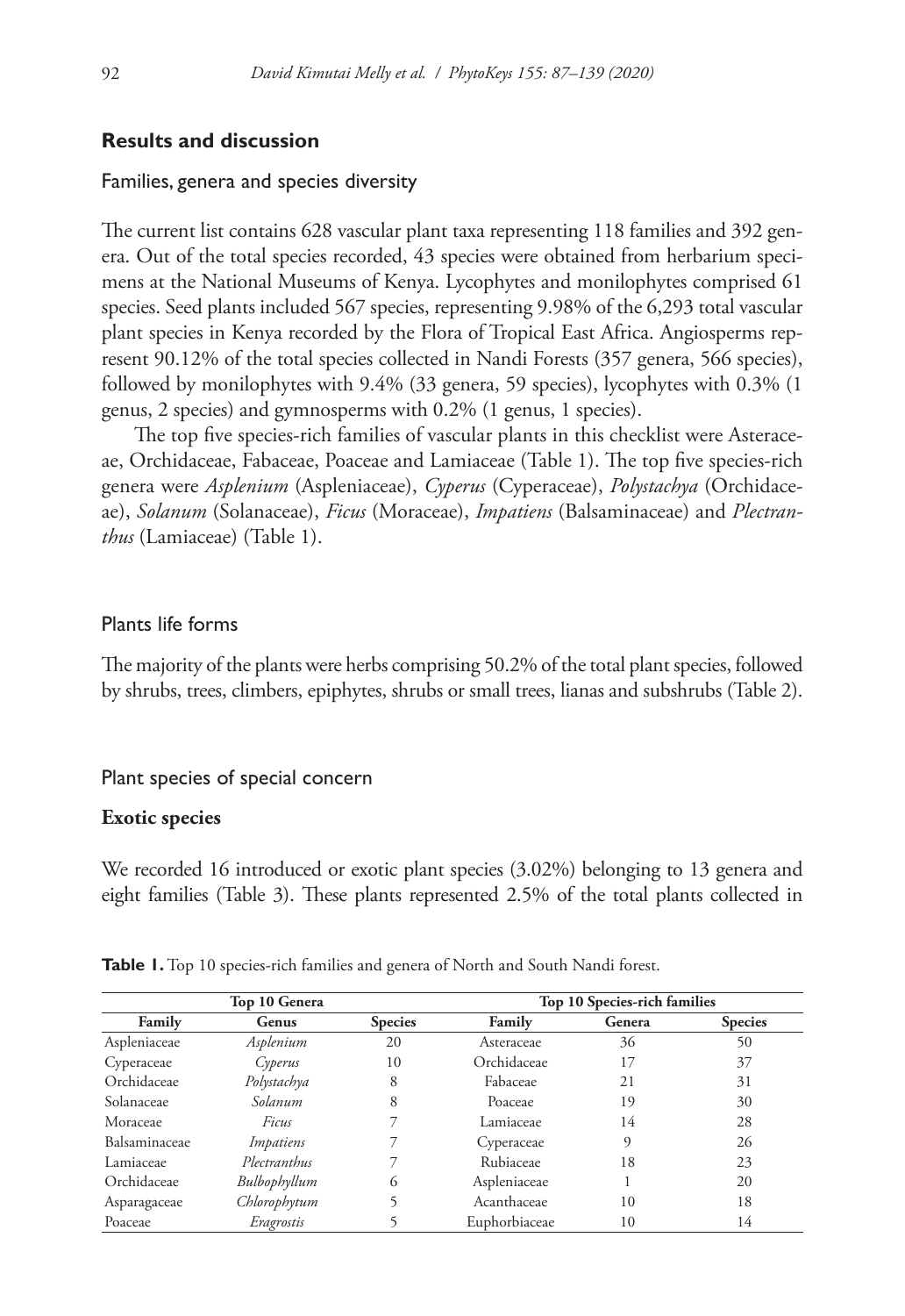| Life form            | <b>Species</b> | Percentage of species recorded (%) |
|----------------------|----------------|------------------------------------|
| Herbs                | 316            | 50.2                               |
| Shrubs               | 104            | 16.5                               |
| Trees                | 81             | 12.9                               |
| Climbers             | 59             | 9.4                                |
| Epiphytes            | 34             | 5.4                                |
| Shrub or small trees | 28             | 4.4                                |
| Lianas               | 6              | 0.9                                |
| Subshrubs            |                | 0.3                                |

**Table 2.** Life forms of plants species of North and South Nandi forests.

Nandi Forests. The families with more species were Fabaceae (4), Asteraceae (3) and Solanaceae (3). All these plants originated from eight different regions (Table 3). Most of the introduced species were from South America (7), Central and South America (2) (Table 3).

### **Widespread taxa restricted in Kenya to Nandi and Kakamega Forests**

The checklist contains 19 species that are widespread in Africa but are restricted in Kenya to the Kakamega and Nandi Forests (Table 4). Other than the species in Table 4, one species *Alchornea hirtella* Benth. is also widespread in Africa. Still, in Kenya, it is restricted to Kakamega, Nandi and the Coastal forests.

#### **Threatened species**

A total of four species; *Arachniodes webbiana* (A. Braun) Schelpe (Dryopteridaceae), *Agelanthus pennatulus* (Sprague) Polhill & Wiens (Loranthaceae), *Prunus africana* (Hook. f.) Kalkman (Rosaceae) and *Cissus humbertii* Robyns & Lawalrée (Vitaceae) were found to be vulnerable globally, 234 species were of least concern. In comparison, 392 vascular plant species in this checklist have not been evaluated (Source: IUCN 2019); these represent 0.6% of the total plant species recorded for North and South Nandi forests. The high percentage (62.22%) of the plants that have not been assessed in Nandi Forests call for the need for assessment to conserve those species that are of special concern.

### **New floristic records**

During the fieldwork of December 2016, we found a new species of *Zehneria* (Wei et al. 2017) from South Nandi Forest. In subsequent field collections, 2017 and 2018, we collected the first record of *Coccinia subsessiliflora* Cogn. (Melly et al. 2019) for Kenya, a widespread species in tropical Africa. *Nervilia lilacea* Jum. & H. Perrier (Orchidaceae) (Jing Tian et al. 2019) is also a new record for Kenya and is the only record for the northern hemisphere.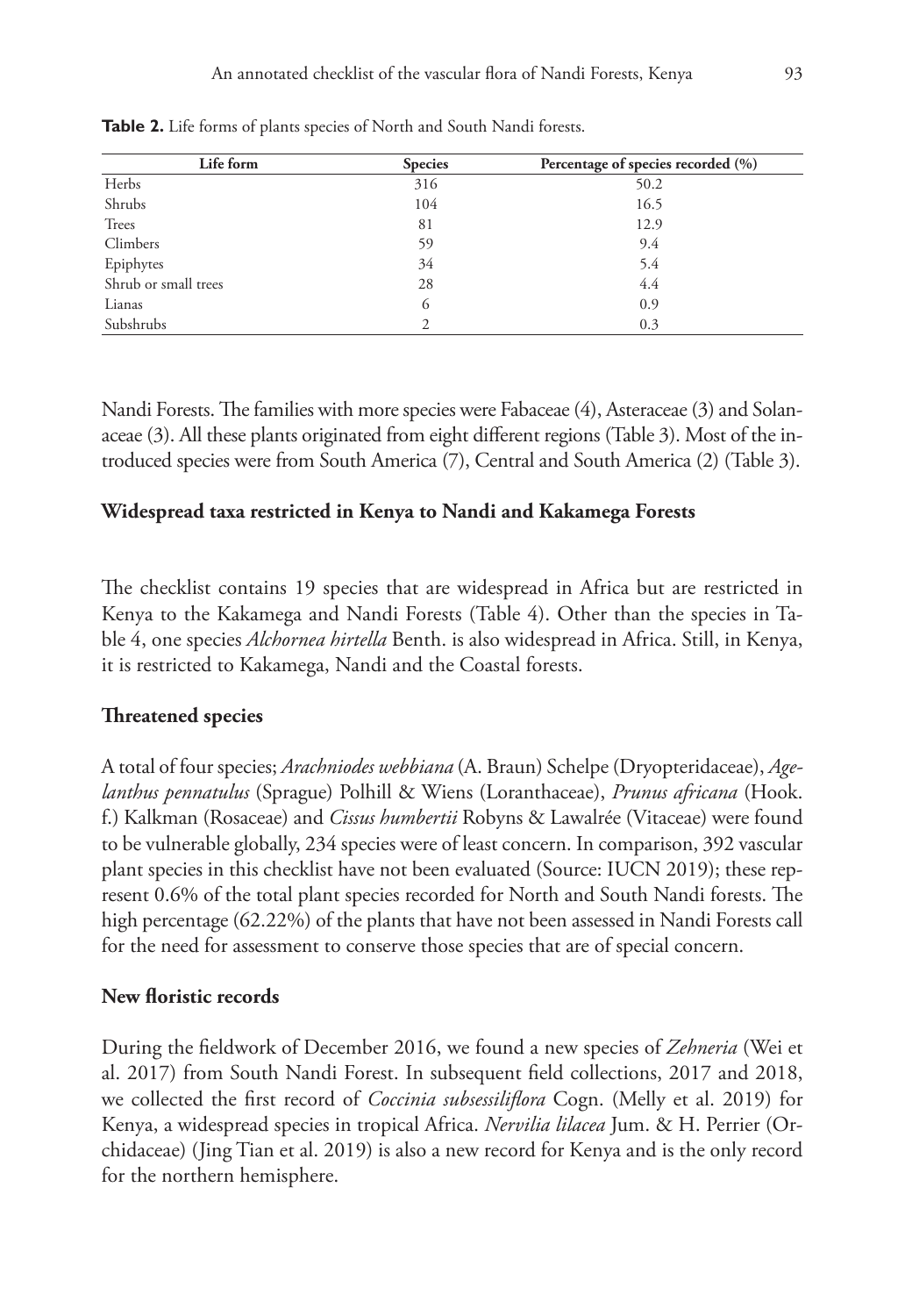| Family         | <b>Species</b>                                     | Native/Origin            |
|----------------|----------------------------------------------------|--------------------------|
| Apocynaceae    | Gomphocarpus physocarpus E. Mey.                   | Southern Africa          |
| Asteraceae     | Acanthospermum glabratum (DC.) Wild                | South America            |
| Asteraceae     | Ageratum conyzoides L.                             | South America            |
| Asteraceae     | Tagetes minuta L.                                  | South America            |
| Fabaceae       | Caesalpinia decapetala (Roth) Alston               | India & Southeast Asia   |
| Fabaceae       | Senna didymobotrya (Fresen.) H. S. Irwin & Barneby | Tropical Africa          |
| Fabaceae       | Senna obtusifolia (L.) H. S. Irwin & Barneby       | <b>Tropical America</b>  |
| Fabaceae       | Senna septemtrionalis (Viv.) H. S. Irwin & Barneby | Mexico & Central America |
| Myrtaceae      | Eucalyptus saligna Sm.                             | Australia                |
| Passifloraceae | Passiflora edulis Sims                             | South America            |
| Phytolaccaceae | Phytolacca octandra L.                             | South America            |
| Solanaceae     | Cestrum aurantiacum Lindl.                         | Tropical America from    |
|                |                                                    | Guatemala to Venezuela   |
| Solanaceae     | Physalis peruviana L.                              | South America            |
| Solanaceae     | Solanum mauritianum Scop.                          | South America            |
| Verbenaceae    | Lantana camara L.                                  | Central & South America  |
| Verbenaceae    | Lantana trifolia L.                                | Central & South America  |

**Table 3.** List of exotic plant species in North and South Nandi Forests.

**Table 4.** Taxa restricted to Kakamega and Nandi forests in Kenya, but widespread in Africa.

| Family         | <b>Species</b>                                 | Life form |
|----------------|------------------------------------------------|-----------|
| Acanthaceae    | Pseuderanthemum ludovicianum (Büttner) Lindau  | Herb      |
| Amaranthaceae  | Sericostachys scandens Gilg & Lopr.            | Shrub     |
| Athyriaceae    | Diplazium velaminosum (Diels) Pic. Serm        | Herb      |
| Celastraceae   | Salacia cerasifera Wele. Ex Oliv.              | Shrub     |
| Celastraceae   | Simirestis brianii N. Hallé                    | Shrub     |
| Cucurbitaceae  | Coccinia barteri (Hook. f.) Keay               | Climber   |
| Cucurbitaceae  | Coccinia subsessiliflora Cogn.                 | Climber   |
| Cucurbitaceae  | Momordica cissoides Benth.                     | Climber   |
| Cucurbitaceae  | Zehneria longiflora G. W. Hu & Q. F. Wang      | Climber   |
| Lamiaceae      | Achyrospermum parviflorum S. Moore             | Herb      |
| Lamiaceae      | Clerodendrum formicarum Gürke                  | Shrub     |
| Lamiaceae      | Clerodendrum melanocrater Gürke                | Shrub     |
| Orchidaceae    | Bulbophyllum encephalodes Summerh.             | Epiphyte  |
| Orchidaceae    | Nervilia lilacea Jum. & H. Perrier             | Herb      |
| Passifloraceae | Adenia bequaertii Robyns & Lawalrée            | Climber   |
| Passifloraceae | Adenia cissampeloides (Planch. ex Hook.) Harms | Climber   |
| Proteacae      | <i>Protea madiensis</i> Oliv.                  | Shrub     |
| Sapotaceae     | Synsepalum cerasiferum (Welw.) T. D. Penn.     | Tree      |
| Vitaceae       | Cissus humbertii Robyns & Lawalrée             | Climber   |

# **Checklist**

Besides the taxon name, each record includes information about habit, habitat, elevation (m), representative herbarium vouchers. Vulnerable species are labeled as such. Herbaria: EA (East African Herbarium, Kenya), HIB (Herbarium of Wuhan Botanical Garden, China). Collecting teams: FOKP (Flora of Kenya Project) and Sino Africa Joint Investigation Team (SAJIT).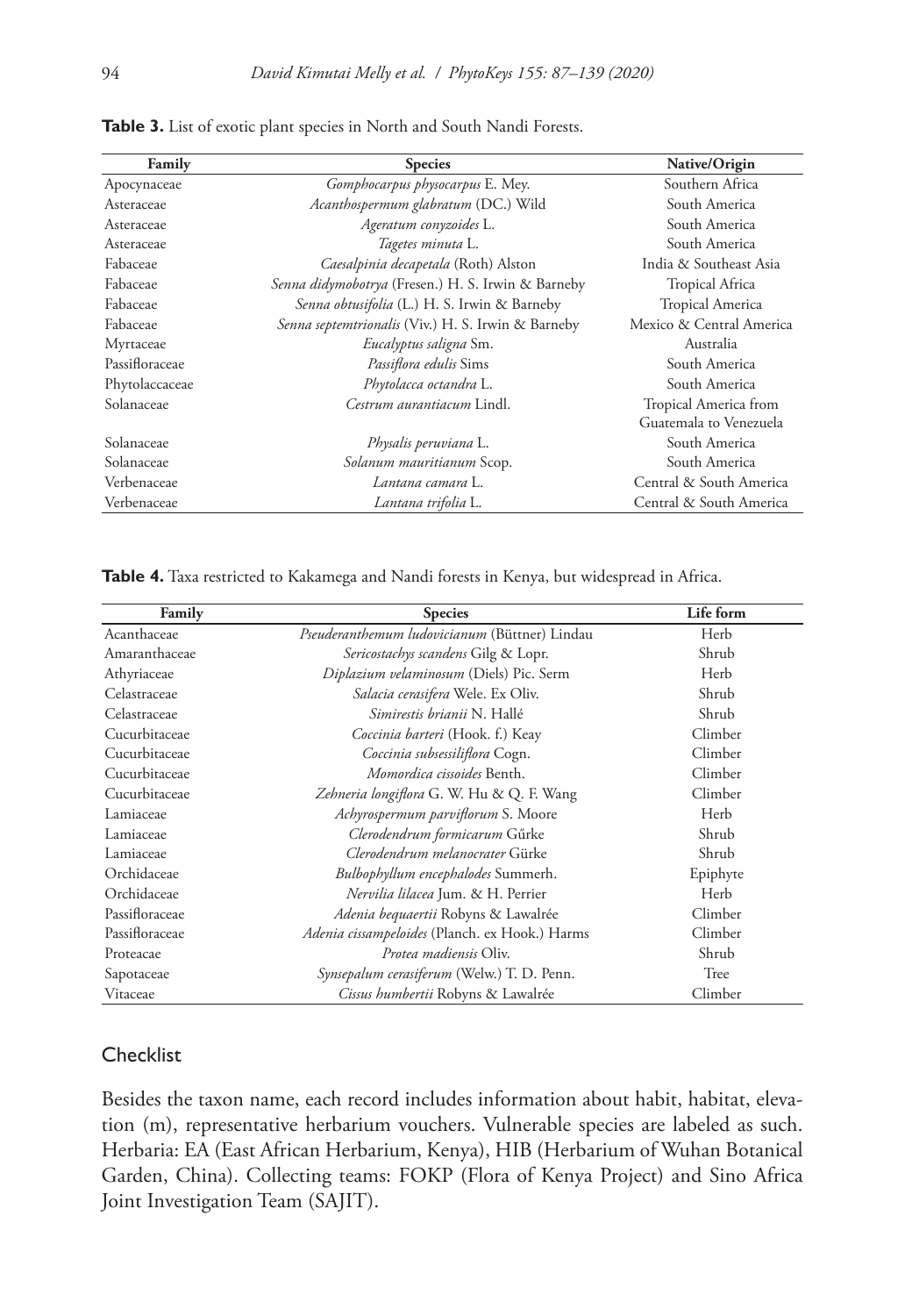## LYCOPHYTES

#### **F1. Lycopodiaceae**

1 Genus, 2 species

- *Huperzia dacrydioides* **(Baker) Pic. Serm.** Epiphyte. Upland forest, 1928–2364 m. FOKP 1468 (EA, HIB), FOKP 1494 (EA, HIB).
- *Huperzia gnidioides* **(L. f.) Trevis.** Epiphyte. Wet upland forest, 1925 m. FOKP 1461 (EA, HIB).

#### MONILOPHYTES

#### **F2. Aspleniaceae**

1 Genus, 20 species

- *Asplenium abyssinicum* Fée. Herb. Under upland forest, 2342 m. FOKP 1493 (EA, HIB).
- *Asplenium aethiopicum* **(Burm. f.) Bech.** Perennial herb. Dry and moist forest, moist bushland on tree, 1872–2052 m. FOKP 1318 (EA, HIB), FOKP 1440 (EA, HIB), SAJIT 006956, (EA, HIB).
- *Asplenium boltonii* **Hook. ex Schelpe.** Perennial herb. Dry and moist forest, moist bushland on tree, 2052 m. FOKP 1362 (EA, HIB).
- *Asplenium bugoiense* **Hieron.** Herb. Moist upland forest, 1989 m. FOKP 1366 (EA, HIB), FOKP 1402 (EA, HIB).
- *Asplenium ceii* **Pic. Serm.** Herb. Dense shade in moist forests, 1974–1989 m. FOKP 1393 (EA, HIB).
- *Asplenium elliottii* **C. H. Wright.** Perennial herb. Dense shade in moist forests, 1975–2050 m. FOKP 1359 (EA, HIB), FOKP 1490 (EA, HIB).
- *Asplenium erectum* **Bory ex Willd.** Herb. Dense shade, seasonally moist forest, 1971–2125 m. FOKP 1387 (EA, HIB), FOKP 1363 (EA, HIB).
- *Asplenium friesiorum* **C. Chr.** Herb. Moist upland forest, 1925 m. FOKP 1463 (EA, HIB).
- *Asplenium gemmiferum* **Schrad.** Perennial herb. Dense shade of Moist forests, 1810– 2397 m. FOKP 1492 (EA, HIB), SAJIT 006962 (EA, HIB), Melly 0305 (EA).
- *Asplenium hypomelas* **Kuhn.** Herb. In moist montane forests, generally along the rivers, 1927–2007 m. FOKP 1426 (EA, HIB), FOKP 1443 (EA, HIB).
- *Asplenium lividum* **Mett. ex Kuhn.** Perennial herb. Moist forest, 1000–2550 m. Gillet 16698 (EA).
- *Asplenium macrophlebium* **Baker.** Herb. Moist forest, 1000–1850 m. Faden and Rathbun 69/2118 (EA).
- *Asplenium mannii* **Hook.** Epiphytic herb. Moist intermediate and montane forest, 2036–2087 m. FOKP 1508 (EA, HIB).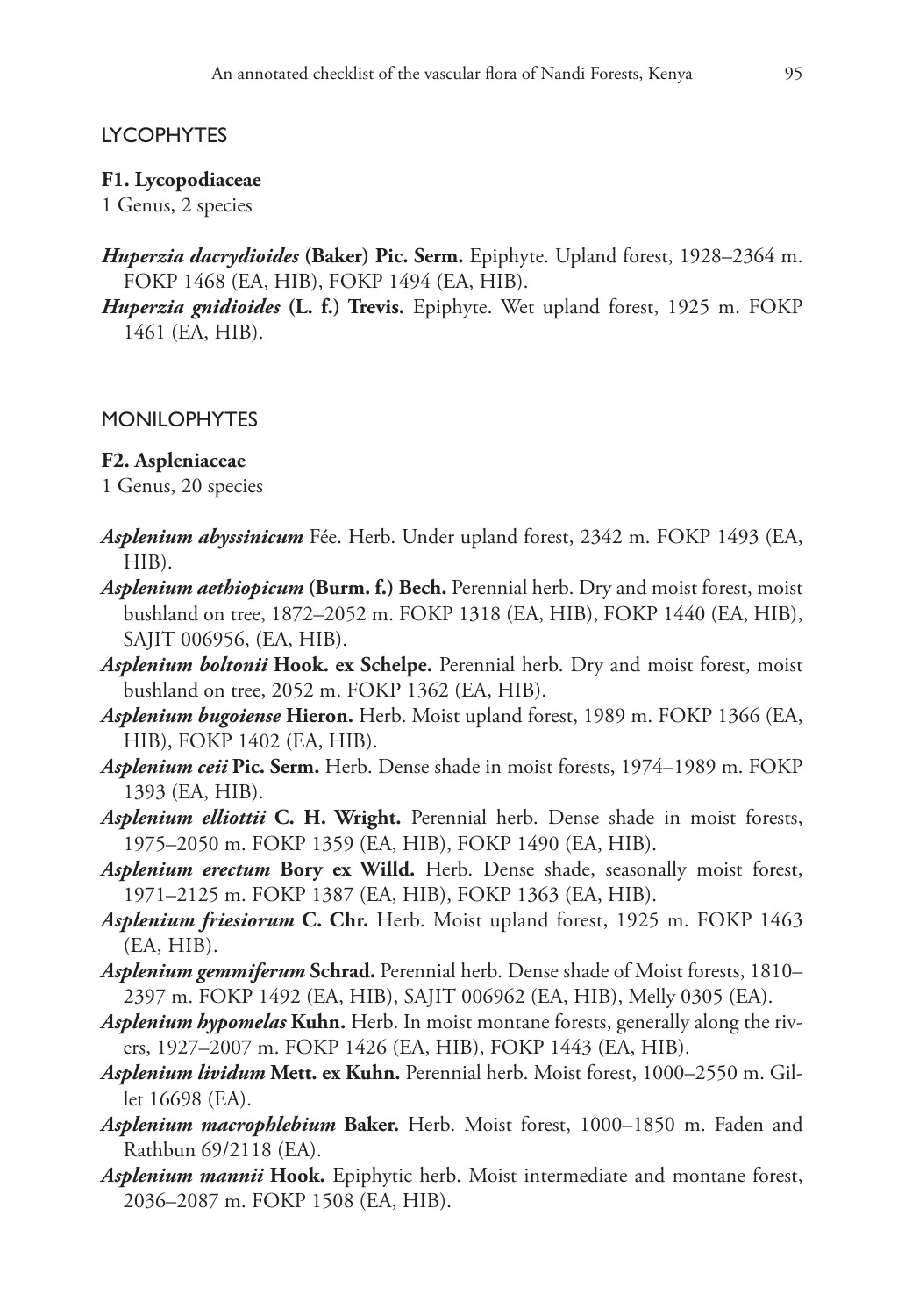- *Asplenium megalura* **Hieron.** Perennial herb. moist intermediate and montane forests, 1893–1969 m. FOKP 1437 (EA, HIB), SAJIT 006942 (EA, HIB).
- *Asplenium protensum* **Schrad.** Herb. Moist upland forest, 1975 m. FOKP 1365 (EA, HIB), FOKP 1368 (EA, HIB), FOKP 1434 (EA, HIB).
- *Asplenium sandersonii* **Hook.** Herb. Montane moist forest, occasionally in moister spots in dry forests, 1975 m. FOKP 1665 (EA, HIB).
- *Asplenium smedsii* **Pic. Serm.** Epiphyte. Moist montane forest, 2010–2257 m. FOKP 1401 (EA, HIB) FOKP 1433 (EA, HIB), FOKP 1472 (EA, HIB).
- *Asplenium stuhlmannii* **Hieron.** Epiphyte. Moist montane forest, 2010 m. FOKP 1533 (EA, HIB), FOKP 1608 (EA, HIB).
- *Asplenium theciferum* **(Kunth) Mett.** Perennial herb. Moist upland forest, 1920 m. FOKP 1319 (EA, HIB).
- *Asplenium thunbergii* **Kunze.** Herb. Dense shade of Moist forests, 1961 m. FOKP 1412 (EA, HIB).

### **F3. Athyriaceae**

3 Genera, 3 species

- *Athyrium scandicinum* **(Willd.) C. Presl.** Herb. Montane forests extending along the streams, 2016–2063 m. FOKP 1521 (EA, HIB), FOKP 1681 (EA, HIB).
- *Deparia boryana* **(Willd.) M. Kato.** Herb. Moist upland forest, 1966–2007 m. FOKP 1424 (EA, HIB).
- *Diplazium velaminosum* **(Diels) Pic. Serm.** Herb. Along streams in upland evergreen forest, 1927 m. FOKP 1454 (EA, HIB).

#### **F4. Blechnaceae**

1 Genus, 1 species

*Blechnum attenuatum* **(Sw.) Mett.** Herb. Moist montane forest, 1929 m. FOKP 1471 (EA, HIB).

#### **F5. Cyatheaceae**

1 Genus, 1 species

*Alsophila manniana* **(Hook.) R. M. Tryon.** Tree. Form dense stand in steep, forested valleys along rivers, roadsides, 1991 m. Mabberley 19 (EA).

## **F6. Cystopteridaceae**

1 Genus, 1 species

*Cystopteris fragilis* **(L.) Bernh.** Herb. Upland forest, 2016 m. FOKP 1520 (EA, HIB).

**F7. Dennstaedtiaceae** 1 Genus, 1 species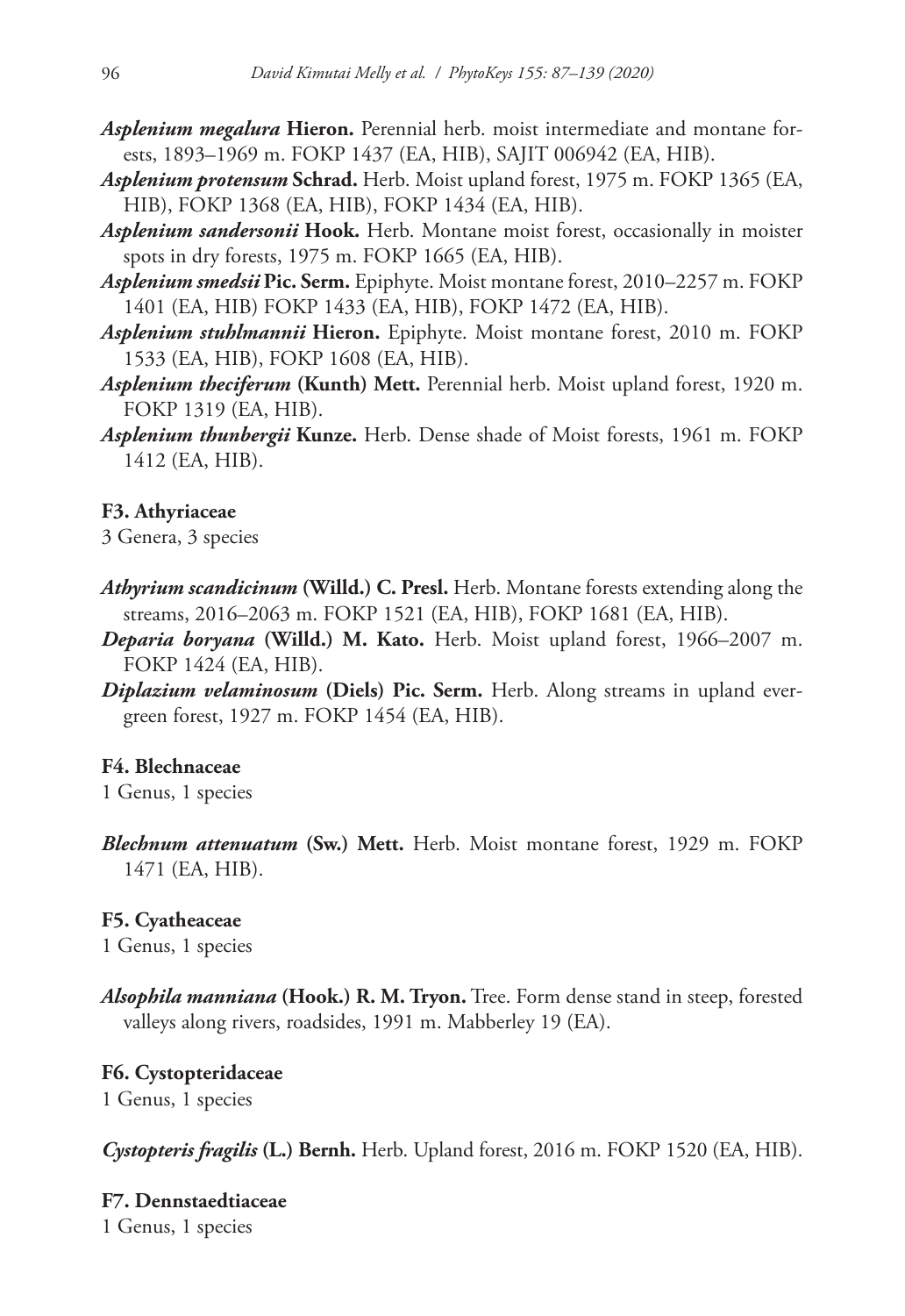*Hypolepis sparsisora* **(Schrad.) Kuhn. Herb.** Common in open areas at high altitudes, 1996 m. FOKP 1562 (EA, HIB).

### **F8. Didymochlaenaceae**

1 Genus, 1 species

*Didymochlaena truncatula* **(Sw.) J. Sm.** Herb. Wet forests, 2019 m. FOKP 1403 (EA, HIB), FOKP 1404 (EA, HIB).

### **F9. Dryopteridaceae**

4 Genera, 6 species

- *Arachniodes webbiana* **(A. Braun) Schelpe**. Herb. Wet upland forests, 2393 m. FOKP 1491 (EA, HIB). Vulnerable.
- *Ctenitis cirrhosa* **(Schumach.) Ching**. Herb. Wet upland forests, 2005–2193 m. FOKP 1399 (EA, HIB), FOKP 1442 (EA, HIB), FOKP 1516 (EA, HIB).
- *Dryopteris pentheri* **(Krasser) C. Chr.** Herb. Shades of moist forests and roadside banks in ditches, 1993 m. FOKP 1416 (EA, HIB).
- *Dryopteris schimperiana* **(Hochst.) C. Chr.** Herb. Riverine forest, 2008 m. FOKP 1417 (EA).
- *Dryopteris manniana* **(Hook.) C. Chr.** Herb. Moist upland forest, 1995 m. FOKP 1428 (EA).
- *Polystichum sinense* **(Christ) Christ.** Herb. Shady moist forest, along the streams, 2391 m. FOKP 1473 (EA, HIB).

#### **F10. Hymenophyllaceae**

1 Genus, 2 species

- *Crepidomanes chevalieri* **(Christ) Ebihara & Dubuisson.** Herb. Found on tree trunks in upland forest, 2036 m. FOKP 1509 (EA, HIB).
- *Crepidomanes melanotrichum* **(Schltdl.) J. P. Roux.** Herb. Usually on tree trunks, often in wet places in dry forests, 2036–2387 m. FOKP 1476 (EA, HIB), FOKP 1510 (EA, HIB).

#### **F11. Lomariopsidaceae**

1 Genus, 1 species

*Nephrolepis undulata* **(Afzel. ex Sw.) J. Sm.** Herb. Moist thickets, 2041 m. FOKP 1635 (EA, HIB).

### **F12. Marattiaceae**

1 Genus, 1species

*Ptisana fraxinea* **(Sm.) Murdock.** Herb. Upland forest, 1989 m. FOKP 1370 (EA, HIB).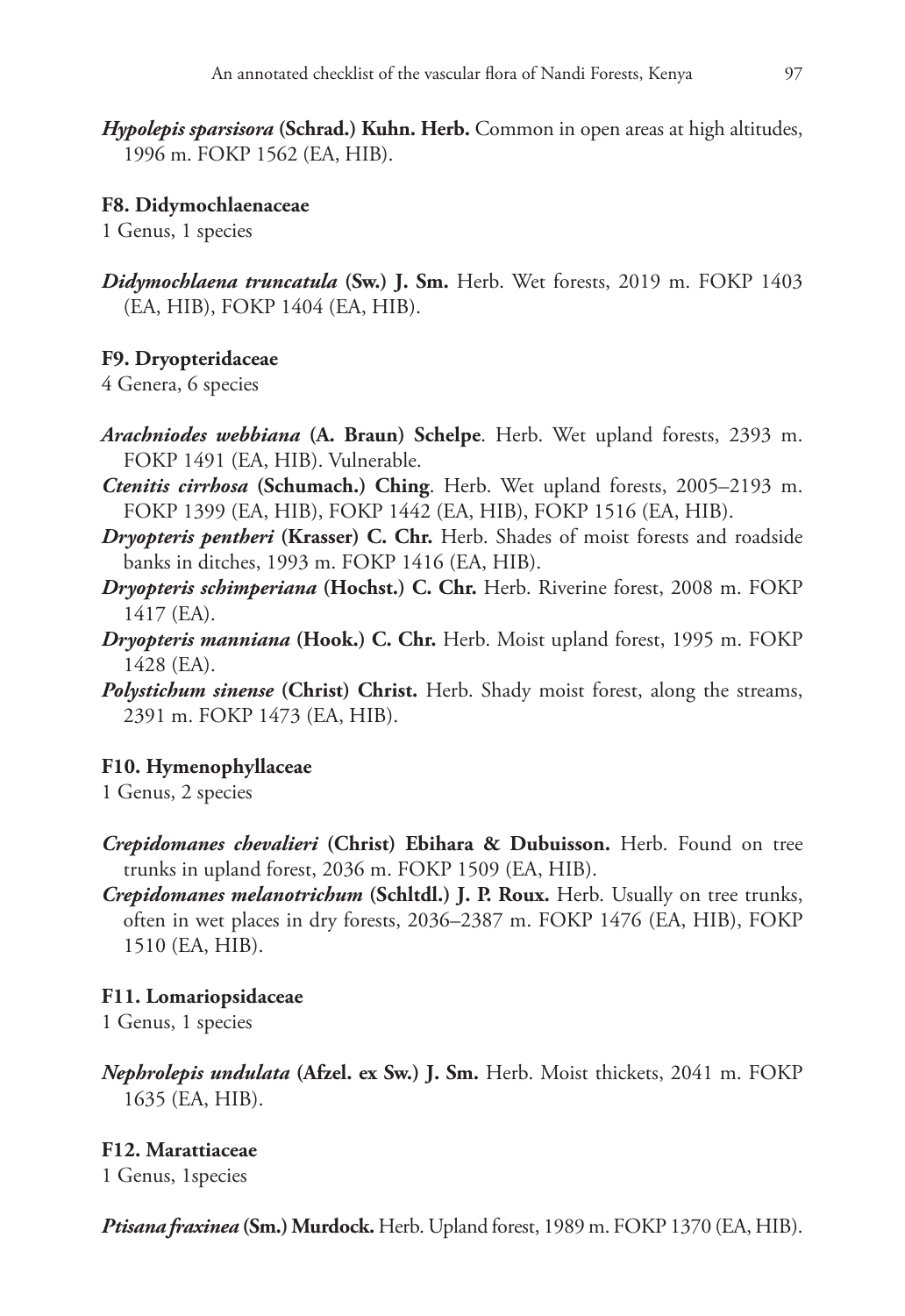# **F13. Polypodiaceae**

## 4 *Genera*, 4 species

- *Lepisorus excavatus* **(Bory ex Willd.) Ching.** Epiphyte. Upland forest, moist, riverine forest, 1849–2140 m. FOKP 1358 (EA, HIB), FOKP 1639 (EA, HIB), FOKP 1648 (EA, HIB).
- *Loxogramme abyssinica* **(Baker) M. G. Price.** Herb. Dry and wet upland forest, 1873–1895m. FOKP 1351 (EA, HIB), SAJIT 006941 (EA, HIB).
- *Pleopeltis macrocarpa* **(Bory ex Willd.) Kaulf.** Herb. Dry or moist, riverine forest, 1893–2040 m. FOKP 1361 (EA, HIB), SAJIT 006940 (EA, HIB).
- *Hovenkampia schimperiana* **(Mett. ex Kuhn) Li Bing Zhang & X. M. Zhou.** Herb. Locally common on rocks and trees in riverine and moist intermediate forests, 600– 2125 m. FOKP 1618 (EA, HIB).

## **F14. Pteridaceae**

7 Genera, 10 species

- *Aleuritopteris farinosa* **(Forsk.) Fée.** Herb. Upland forest, 2180 m. FOKP 1505 (EA, HIB).
- *Cheilanthes bergiana* **Schltdl.** Herb. Moist banks in upland forest, 1966 m. FOKP 1397 (EA, HIB), FOKP 1398 (EA, HIB), FOKP 1522 (EA, HIB).
- *Cheilanthes viridis* **(Forssk.) Sw.** Herb. On banks, path sides, forest margins, among rocks in woodland, 1982 m. FOKP 1553 (EA, HIB).
- *Coniogramme africana* **Hieron.** Herb. Moist forest, 2013 m. FOKP 1408 (EA, HIB).
- *Doryopteris concolor* **(Langsd. & Fisch.) Kuhn.** Herb. Dry and wet forest, 2043 m. FOKP 1378 (EA, HIB), SAJIT 007022 (EA, HIB).
- *Doryopteris kirkii* **(Hook.) Alston.** Herb. Dry and wet forest, 2009 m. FOKP 1375 (EA, HIB).
- *Haplopteris volkensii* **(Hieron.) E. H. Crane.** Herb. Moist upland forest, 2016 m. FOKP 1519 (EA, HIB).
- *Pellaea calomelanos* **(Sw.) Link.** Herb. On the rock crevices or on roadside banks I full sun, 2125–2148 m. FOKP 1606 (EA, HIB), SAJIT 006611 (EA, HIB).
- *Pteris dentata* **Forssk.** Herb. Upland forest, moist areas, 1996–2019 m. FOKP 1391 (EA, HIB), FOKP 1563 (EA, HIB), FOKP 1627 (EA, HIB).
- *Pteris pteridioides* **(Hook.) Ballard.** Herb. Upland forest, moist areas, 1996–2019 m. FOKP 1388 (EA, HIB).

## **F15. Tectariaceae**

2 Genera, 2 species

*Arthropteris orientalis* **(J. F. Gmel.) Posth.** Herb. Partial shade on rocks or ground, rarely epiphytic, in dry or moist forests or thickets, 2140 m. FOKP 1336 (EA, HIB), Sangai573 (EA).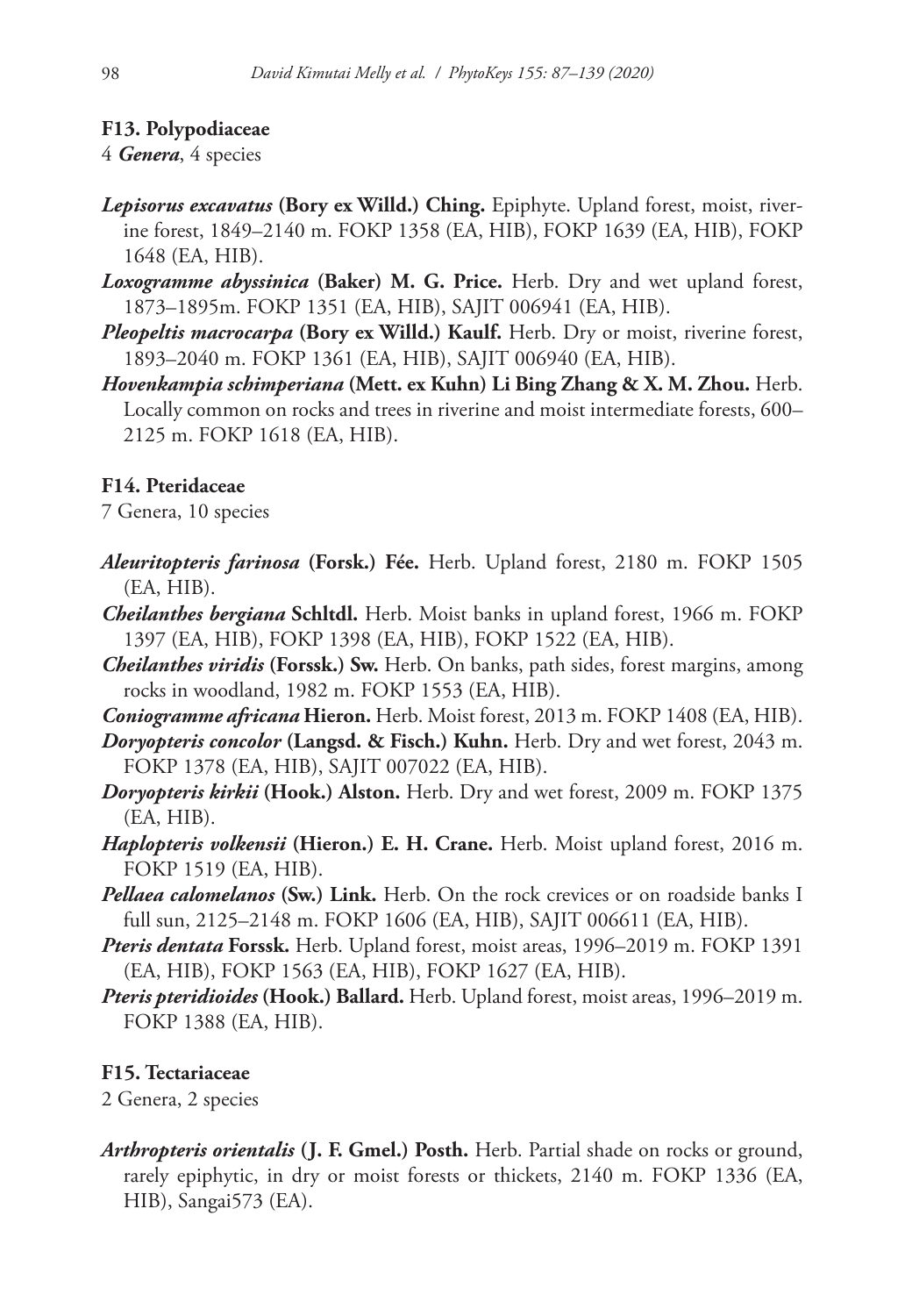*Tectaria gemmifera* **(Fée) Alston.** Herb. Upland forest, 1864 m. Melly 0247 (EA).

#### **F16. Thelypteridaceae**

4 Genera, 5 species

- *Christella dentata* **(Forssk.) Brownsey & Jermy.** Herb. Common along streams and other wet places in the forests, 1864 m. FOKP 1326 (EA, HIB).
- *Cyclosorus gueinziana* **(Mett.) J. P. Roux.** Herb. Riverine, moist roadside banks, 1864 m. FOKP 1332 (EA, HIB).
- *Cyclosorus interruptus* **(Willd.) H. Itô.** Herb. Marshes and swamps, 1864–1995 m. FOKP 1327 (EA, HIB), FOKP 1438 (EA, HIB), FOKP 1586 (EA, HIB).
- *Pneumatopteris unita* **(Kunze) Holttum.** Herb. Along streams in moist forest, 1771 m. Melly 0277 (EA).
- *Pseudocyclosorus pulcher* **(Bory ex Willd.) Holttum.** Herb. Shaded moist forest floors and next to streams, 1927 m. FOKP 1449 (EA, HIB).

#### **GYMNOSPERMS**

#### **F17. Podocarpaceae**

1 Genus, 1 species

*Podocarpus latifolius* **(Thunb.) R. Br. ex Mirb.** Tree. Upland rainforest, 900–3150 m. Geesteranus 4984 (EA).

### ANGIOSPERMS

#### **F18. Achariaceae**

1 Genera, 1 species

*Rawsonia lucida* **Harv. & Sond.** Tree. Moist or riverine forest, 1951 m. Melly 0060 (EA).

### **F19. Acanthaceae**

10 Genera, 18 species

*Acanthopale pubescens* **(Lindau ex Engl.) C.B. Clarke.** Shrub. Wet Forest, 1762– 1947 m. Melly 0069 (EA), Melly 0270 (EA), Bamps 6475 (EA), SAJIT 006935 (EA, HIB), SAJIT 006997 (EA, HIB).

*Acanthus eminens* **C.B. Clarke**. Shrub. Upland forest, 1924 m. Melly 0101 (EA).

*Acanthus polystachius* **Delile.** Perennial herb. Forest clearings, wooded grassland, 2005 m. Melly 0122 (EA).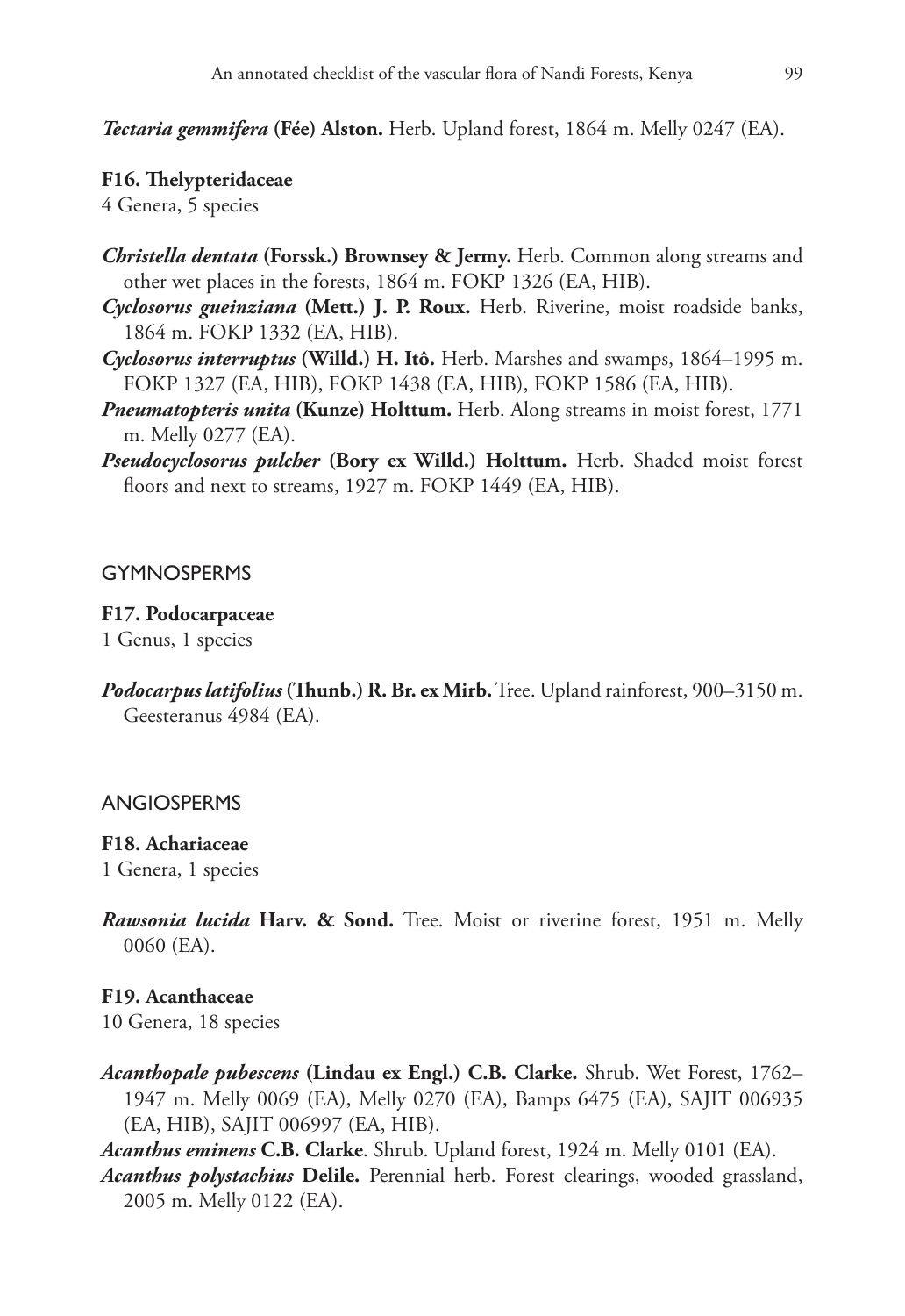- *Acanthus pubescens* **(Thoms. ex Oliv.) Engl.** Shrub. Forest edges, wet grasslands, rocky hills, 1830 m. Hill 698 (EA).
- *Barleria ventricosa* **Nees.** Herb. Under forests, edges and disturbed areas, 1941 m. Melly 0239 (EA).
- *Brillantaisia vogeliana* **(Nees) Benth.** Herb. Forest undergrowth, 2005 m. FOKP 1514 (EA, HIB).
- *Brillantaisia owariensis* **P. Beauv.** Herb. Wet lowland and montane forests, often along streams or in damp places, riverine or along river banks, swampy forest, 750– 1850 m. Dale 3208 (EA).
- *Dyschoriste radicans* **Nees.** Herb. Common along roadsides, 2015 m. FOKP 1644 (EA, HIB).
- *Isoglossa punctata* **(Vahl) Brummitt & Wood.** Herb. Locally common in montane rain forest, 1350–2400 m. FOKP 1495 (EA).
- *Justicia betonica* **L.** Herb. Grassland, Wet forests, riversides, 700–2220 m. Tweedie 2985 (EA).
- *Justicia pinguior* **C.B. Clarke.** Herb. Common in wooded grasslands, 2149 m. FOKP 1690 (EA).
- *Justicia flava* **(Forssk.) Vahl.** Herb. Wooded grassland, 1951 m. Melly 0006 (EA).
- *Mimulopsis arborescens* **C.B. Clarke.** Tree. Upland forest, 1973 m. Cock 009 (EA).
- *Mimulopsis solmsii* **Schweinf.** Woody herb. Upland forest, 1986 m. Melly 0116 (EA).
- *Pseuderanthemum ludovicianum* **(Büttner) Lindau.** Woody herb. Riverine, forest undergrowth, 1740 m. Melly 0312 (EA).
- *Thunbergia alata* **Bojer ex Sims.** Herb. Forest edge, bushland, thicket, 1995 m. Melly 0134 (EA).
- *Thunbergia paulitschkeana* **Beck.** Herb. In forest margin, grassland of upland forest 1904–2017 m. Melly 0117 (EA), SAJIT 007014 (EA, HIB).
- *Thunbergia usambarica* **Lindau.** Herb. Upland forest on the forest edges, 1881– 2073 m. FOKP 1654 (EA, HIB), Williams and Piers 594 (EA), SAJIT 006943 (EA, HIB), SAJIT 006983 (EA, HIB), SAJIT 006987 (EA, HIB), SAJIT 007026 (EA, HIB).

## **F20. Alismataceae**

1 Genus, 1 species

*Alisma plantago-aquatica* **L.** Herb. Wet places, especially by streamsides, 1884–2052 m. FOKP 1538 (EA, HIB), SAJIT 006639 (EA, HIB), SAJIT 006947 (EA, HIB).

# **F21. Amaranthaceae**

3 Genera, 4 species

- *Achyranthes aspera* **L.** Annual or perennial herb. Disturbed dry places, 1778 m. Melly 0269 (EA).
- *Cyathula cylindrica* **Moq.** Herb. Bushland, 1936 m. Melly 0097 (EA).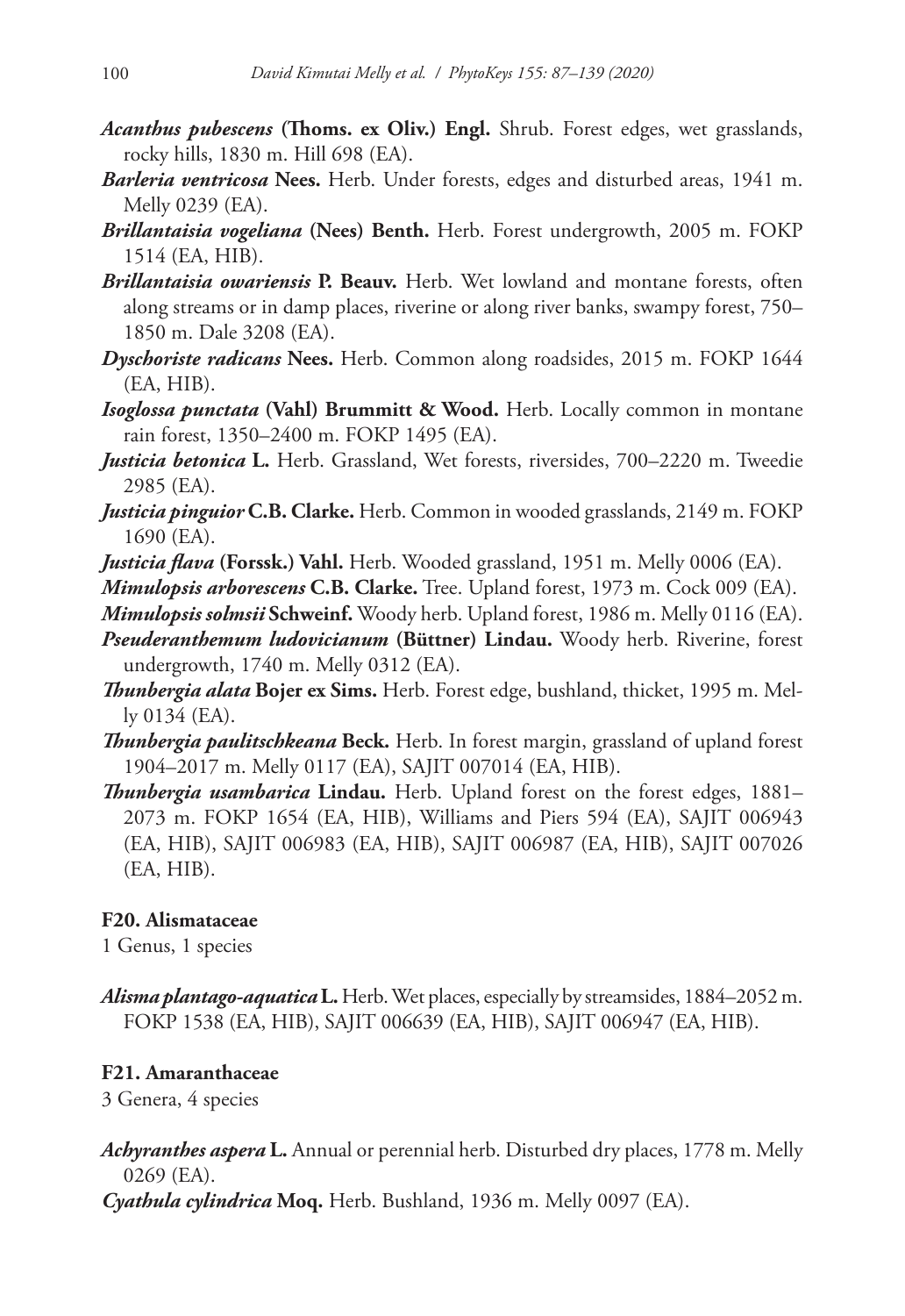*Cyathula uncinulata* **(Schrad.) Schinz.** Herb. Forest margins, hedges, roadside, stream banks, 2026 m. FOKP 1394 (EA), SAJIT 006662 (EA, HIB).

*Sericostachys scandens* **Gilg & Lopr.** Shrub. Moist riverine, forest edge, 1733 m. Melly 0299 (EA).

## **F22. Amaryllidacaee**

2 Genera, 2 species

*Crinum kirkii* **Baker.** Herb. Grassland, 1900 m. Ekkens 2731 (EA).

*Scadoxus multiflorus* **(Martyn) Raf.** Herb. Rocky places in forest edges, riverine forest, 2002–2052 m. FOKP 1642 (EA, HIB), SAJIT 007081 (EA, HIB).

### **F23. Anacardiaceae**

1 Genus, 2 species

*Searsia longipes* **(Engl.) Moffett.** Tree. Wooded grassland, 1964 m. FOKP 1574 (EA). *Searsia pyroides* **(Burch.) Moffett.** Shrub or small tree. Bushland, wooded grassland, dry forest margins, along stream banks, 2004–2058 m. FOKP 1560 (EA, HIB), FOKP 1601 (EA, HIB).

### **F24. Annonaceae**

2 Genera, 2 species

- *Artabotrys likimensis* **De Wild.** Shrub or Liana. Evergreen rainforest, 1884–1973 m. Battiscombe 570 (EA), Melly 0055 (EA), Melly 0107 (EA), SAJIT 006678 (EA, HIB), SAJIT 006937 (EA, HIB).
- *Monanthotaxis schweinfurthii* **(Engl. & Diels) Verdc.** Shrub or Liana. Evergreen forest, often riverine, 1830–1966 m. Dale 3171 (EA), FOKP 1661 (EA, HIB).

## **F25. Apiaceae**

1 Genus, 1 species

*Heteromorpha arborescens* **var.** *abyssinica* **(Hochst. ex A. Rich.) H. Wolff.** Shrub or tree. Evergreen bushland or riverine, dry forest on edges, rocky grassland, 1150– 2650 m. Melly 0197 (EA).

## **F26. Apocynaceae**

11 Genera, 13 species

- *Carissa spinarum* **L.** Shrub. Forest margins, bushland, wooded grassland, thickets, especially in rocky places, 2120 m. Melly 0202 (EA).
- *Cynanchum altiscandens* **K. Schum.** Climber. Upland forest edges, 2014 m. FOKP 1647 (EA).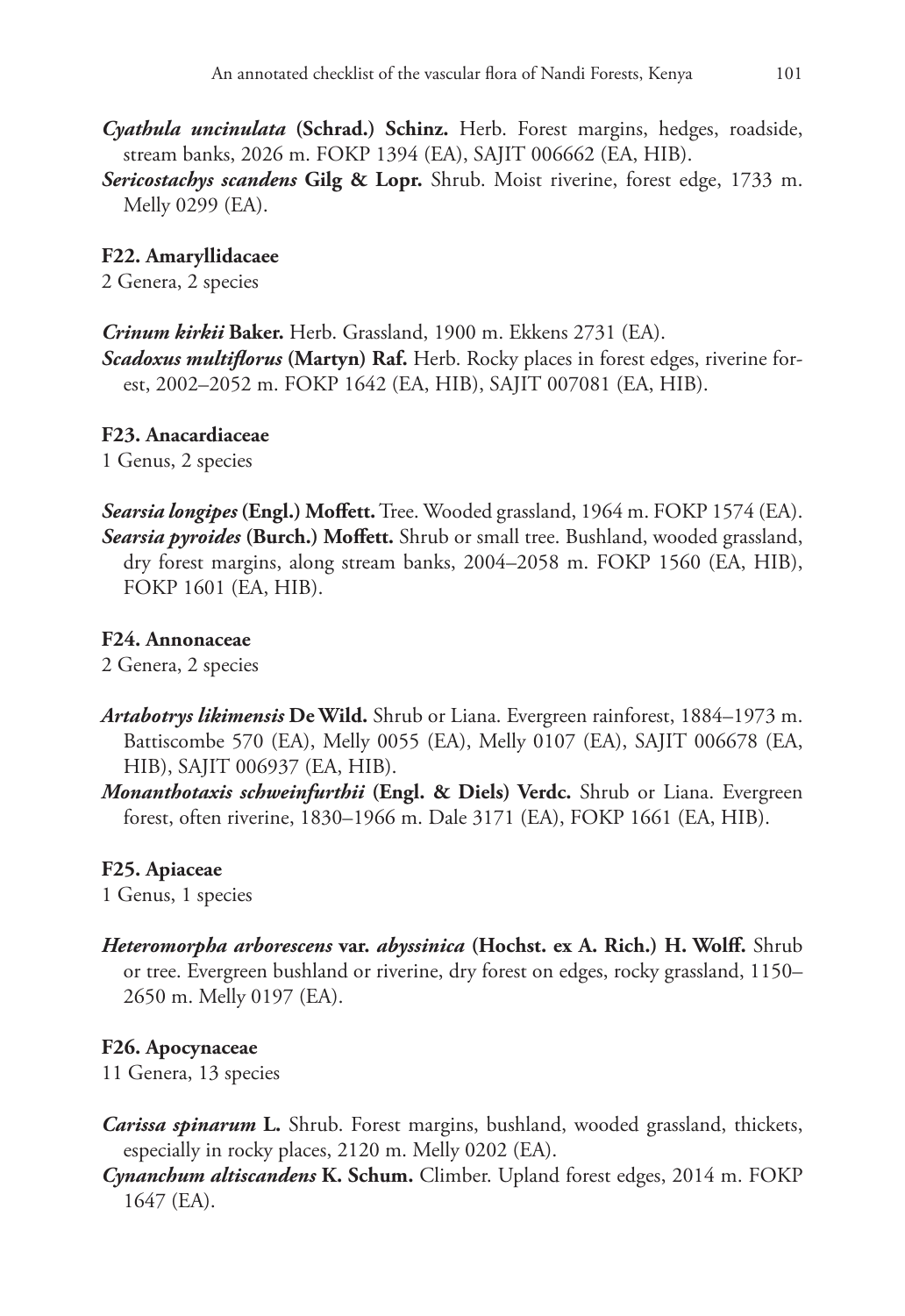- *Funtumia africana* **(Benth.) Stapf.** Tree. Moist upland forest, 1625 m. SAJIT 006680 (EA, HIB).
- **\****Gomphocarpus physocarpus* **E. Meyer.** Shrub. Forest edge, disturbed places, seasonal swampy grassland and roadsides, 1769–1920m. FOKP 1671 (EA, HIB), Melly 0280 (EA).
- *Landolphia buchananii* **(Hallier f.) Stapf.** Liana or scandent shrub. Riverine forest, relict montane evergreen forest, 1977–2143 m. Melly 0180 (EA), SAJIT 006630 (EA, HIB), FOKP 1545 (EA, HIB).
- *Mondia whitei* **(Hook. f.) Skeels.** Climber. Upland forest, 2026 m. FOKP 1718 (EA, HIB).
- *Oncinotis tenuiloba* **Stapf.** Climber. Riverine forests margins, 1888 m. Melly 0246 (EA).
- *Pergularia daemia* **(Forssk.) Chiov.** Twinning herb. Upland forest, 2057–2071 m. SAJIT 006629 (EA, HIB), SAJIT 007031 (EA, HIB).
- *Periploca linearifolia* **Quart.-Dill. & A. Rich.** Climber. Upland forest on road sides, 2010–2186 m. Melly 0127 (EA), SAJIT 006609 (EA, HIB), SAJIT 006934 (EA, HIB), FOKP 1506 (EA, HIB).
- *Tabernaemontana stapfiana* **Britten.** Tree. Moist disturbed forest, 1921 m. SAJIT 006934 (EA, HIB).
- *Vincetoxicum anomalum* **(N.E. Br.) Meve & Liede.** Climber. Upland forest, 2118– 2148 m. SAJIT 006604 (EA, HIB), SAJIT 006932 (EA, HIB), Melly 0192 (EA).
- *Vincetoxicum heterophylla* **(A. Rich.) Vatke.** Climber. Upland forest on forest Margins, 1996 m. SAJIT 007016 (EA, HIB).
- *Vincetoxicum sylvaticum* **(Decne.) Kuntze.** Climber. Rare in bushland, 1920– 1967 m. FOKP 1307 (EA, HIB), FOKP 1662 (EA, HIB).

# **F27. Araceae**

2 Genera, 3 species

- *Culcasia falcifolia* **Engl.** Climber. Upland forest, 1944–2026 m. SAJIT 006636 (EA, HIB), FOKP 1381 (EA, HIB), Melly 0057 (EA).
- *Culcasia scandens* **P. Beauv.** Herb. Rainforest, riverine or swamp forest, 1965 m. Agnew and Musumba 8592 (EA).
- *Sauromatum venosum* **(Dryand. ex Aiton) Kunth.** Herb. Upland forest, uncommon in savannah, 2019–2056 m. FOKP 1631 (EA, HIB), SAJIT 007030 (EA, HIB).

# **F28. Araliaceae**

5 Genera, 6 species

- *Astropanax abyssinicus* **(Hochst. ex A. Rich.) Seem.** Tree. Wet upland forest, 1981 m. FOKP 1384 (EA, HIB).
- *Astropanax volkensii* **(Harms) Lowry, G. M. Plunkett, Gostel & Frodin.** Tree. Wet or dry upland forest, 1896–1965 m. Melly 0102 (EA), FOKP 1395(EA, HIB).
- *Cussonia spicata* **Thunb.** Tree. Riverine, grassland forest, 2327 m. FOKP 1484 (EA, HIB).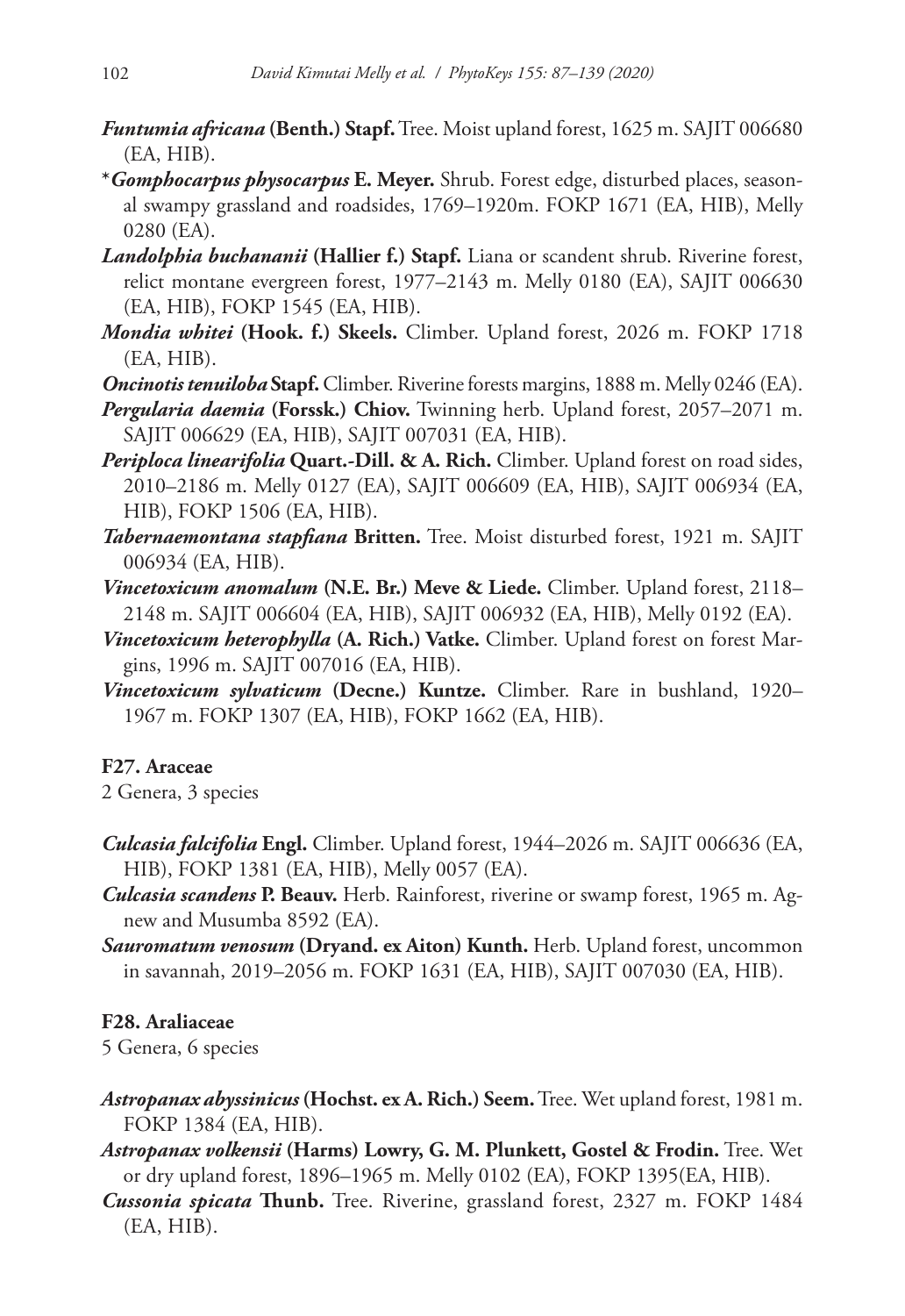- *Heteromorpha arborescens* **var.** *abyssinica* **(Hochst. ex Rich.) H. Wolff.** Shrub. In montane and riverine woodland, in forest margins and in secondary regrowth, 2140 m. FOKP 1638 (EA, HIB).
- *Polyscias fulva* **(Hiern) Harms.** Tree. Moist upland forest, 2026–2334 m. Melly 0194 (EA), FOKP 1487 (EA, HIB).
- *Schefflera myriantha* **(Baker) Drake** Tree. Upland forest, 1997 m. SAJIT 007018 (EA, HIB).

# **F29. Asparagaceae**

5 Genera, 11 species

- *Asparagus africanus* **Lam.** Shrub. Forest edges, bushy woodland, grassland, 1995 m. FOKP 1377 (EA).
- *Asparagus racemosus* **Willd.** Woody Climber or scrambling shrub. Forest margins, drier bushland, 1945 m. Melly 0220 (EA).
- *Chlorophytum blepharophyllum* **Schweinf. ex Baker.** Herb. Locally common in burnt grassland, 1828 m. Battiscombe K657 (EA).
- *Chlorophytum cameronii* **(Baker) Kativu.** Herb. Highland grassland, often on rocky slopes, 1706 m. Hill 1(EA).
- *Chlorophytum comosum* **(Thunb.) Jacques.** Herb. Shady wet places in forest, locally found in burnt grassland, 1828–1967 m. FOKP 1664 (EA, HIB), Gillett 16716 (EA).
- *Chlorophytum gallabatense* **Schweinf. ex Baker.** Herb. Grassland, open woodlands and shallow soils, after first rains, 1676 m. Hill 740 (EA).
- *Chlorophytum nubicum* **(Baker) Kativu.** Herb. Upland grasslands, 1676 m. Hill 692(EA).
- *Dracaena laxissima* **Engl.** Shrub. Upland forest, 1818–1991 m. Melly 0114 (EA), Melly 0260 (EA).
- *Dracaena steudneri* **Engl.** Shrub. Moist upland forest, 2087 m. FOKP 1777 (EA, HIB).
- *Ledebouria revoluta* **(L. f.) Jessop.** Herb. Upland forest, 1900–2009 m. Ekkens 2454, FOKP 1569 (EA, HIB).
- *Ornithogalum gracillimum* **R. E. Fr.** Herb. Grassland, 2125 m. FOKP 1616 (EA, HIB).

## **F30. Asphodelaceae**

1 Genus, 1 species

*Aloe elgonica* **Bullock.** Shrub. Shallow soils or in pockets on rocky slopes, 2133 m. G650 (EA), Reynold 7522 (EA).

# **F31. Asteraceae**

36 Genera, 50 species

**\****Acanthospermum glabratum* **(DC.) Wild.** Herb. Grassland, 1995 m. FOKP 1554 (EA, HIB).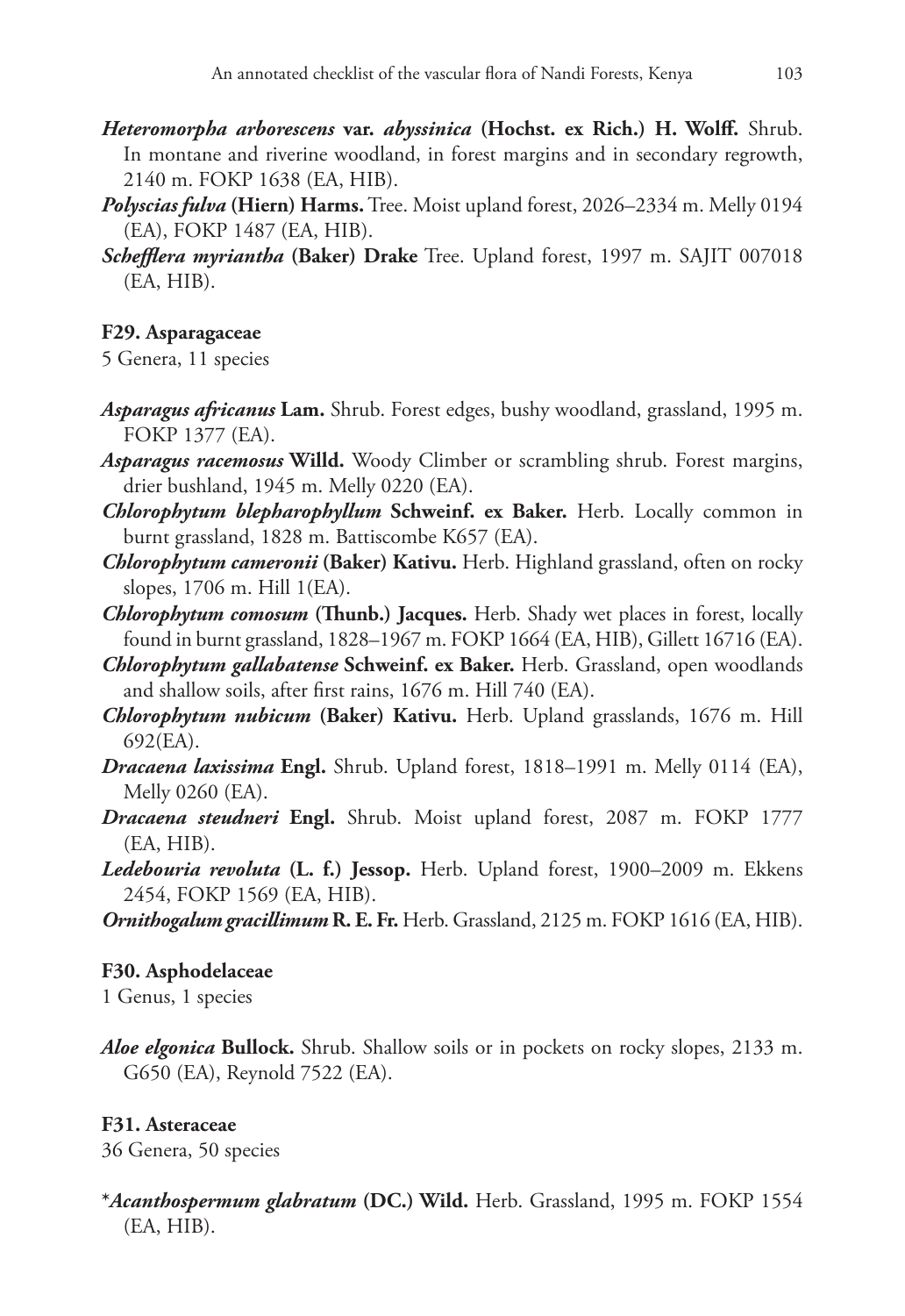- *Acmella caulirhiza* **Delile.** Herb. Swampy or seasonally wet sites, river banks, forest margins, cultivated areas, 2058 m. Melly 0155 (EA).
- *Adenostemma caffrum* **DC.** Herb. Wet grounds and swamps especially in disturbed sites, 1050–2300 m. Hill 151(EA), FOKP 1419 (EA, HIB).
- *Ageratina adenophora* **(Spreng.) R. M. King & H. Rob.** Shrub. Riverine, swampy sites, 2183 m. FOKP 1504 (EA, HIB).
- **\****Ageratum conyzoides* **L.** Herb. Weed in cultivation, pioneer on disturbed land, grassland, 1808 m. Melly 0027 (EA).
- *Artemisia afra* **Jacq. ex Willd.** Woody herb or shrub. Burnt areas, upland bushland edges, 1889 m. Melly 0244 (EA).
- *Baccharoides dumicola* **(S. Moore) Isawumi, El-Ghazaly & B. Nord.** Shrubby herb or small shrub. Wet grassland, mashes, riverine, 1967 m. FOKP 1669 (EA, HIB).
- *Baccharoides lasiopus* **(O. Hoffm.) H. Rob.** Herb. Upland forest on the edges, 1864–2058 m. FOKP 1330, Melly 0037 (EA), Melly 0157 (EA), SAJIT 006664 (EA, HIB).

*Berkheya spekeana* **Oliv.** Herb. Wooded grassland, 2149 m. FOKP 1684 (EA, HIB).

- *Bidens kilimandscharica* **(O. Hoffm.) Sherff.** Herb. Upland forest edges, 1962 m. Melly 0002 (EA).
- *Blumea axillaris* **(Lam.) DC.** Herb. Local by streamsides and naturally disturbed places, 1920 m. FOKP 1323 (EA, HIB).
- *Cineraria deltoidea* **Sond.** Herb. Hillside, shrubland, roadsides, forest edges and cliffs, 1835 m. Melly 0021 (EA).
- *Conyza hochstetteri* **Sch.Bip. ex A. Rich.** Herb. Very common in disturbed grassland, 1987 m. FOKP 1585 (EA, HIB).
- *Conyza schimperi* **Sch. Bip. ex A. Rich.** Herb. Upland grassland, especially on impeded drainage, 1864 m. FOKP 1339 (EA, HIB).
- *Crassocephalum montuosum* **(S. Moore) Milne-Redhead.** Herb. Upland forest, valley, 1950 m. Kamau 278 (EA).
- *Crassocephalum picridifolium* **(DC.) S. Moore.** Herb. Swamps and river edges, 2026 m. SAJIT 006663 (EA, HIB).
- *Crassocephalum rubens* **(Juss. ex Jacq.) S. Moore.** Herb. Disturbed, often cultivated ground, 1677 m. 492 (EA).
- *Crassocephalum vitellinum* **(Benth.) S. Moore.** Herb. Upland forest, farming land, 1966 m. SAJIT 007032 (EA, HIB).
- *Crepis rueppellii* **Sch. Bip.** Herb. Highland grassland, 1600–3200 m. FOKP 1643 (EA, HIB).
- *Dichrocephala integrifolia* **(L. f.) Kuntze.** Herb. Disturbed wet habitats, 1880–1958 m. SAJIT 007037 (EA, HIB), Melly 0105 (EA).
- *Distephanus biafrae* **(Oliv. & Hiern) H. Rob**. Scrambling low shrub. Locally common in bushland in Western Kenya, 1040–2400 m. Dale 1012 (EA).
- *Erigeron trilobus* **(Decne.) Boiss.** Herb. Common in disturbed places in dry grassland, bushland, 1846–2001 m. Melly 0032 (EA), Melly 0132 (EA).
- *Gamochaeta purpurea* **(L.) Cabrera.** Herb. In gardens, arable cultivation, 1999 m. FOKP 1576 (EA, HIB).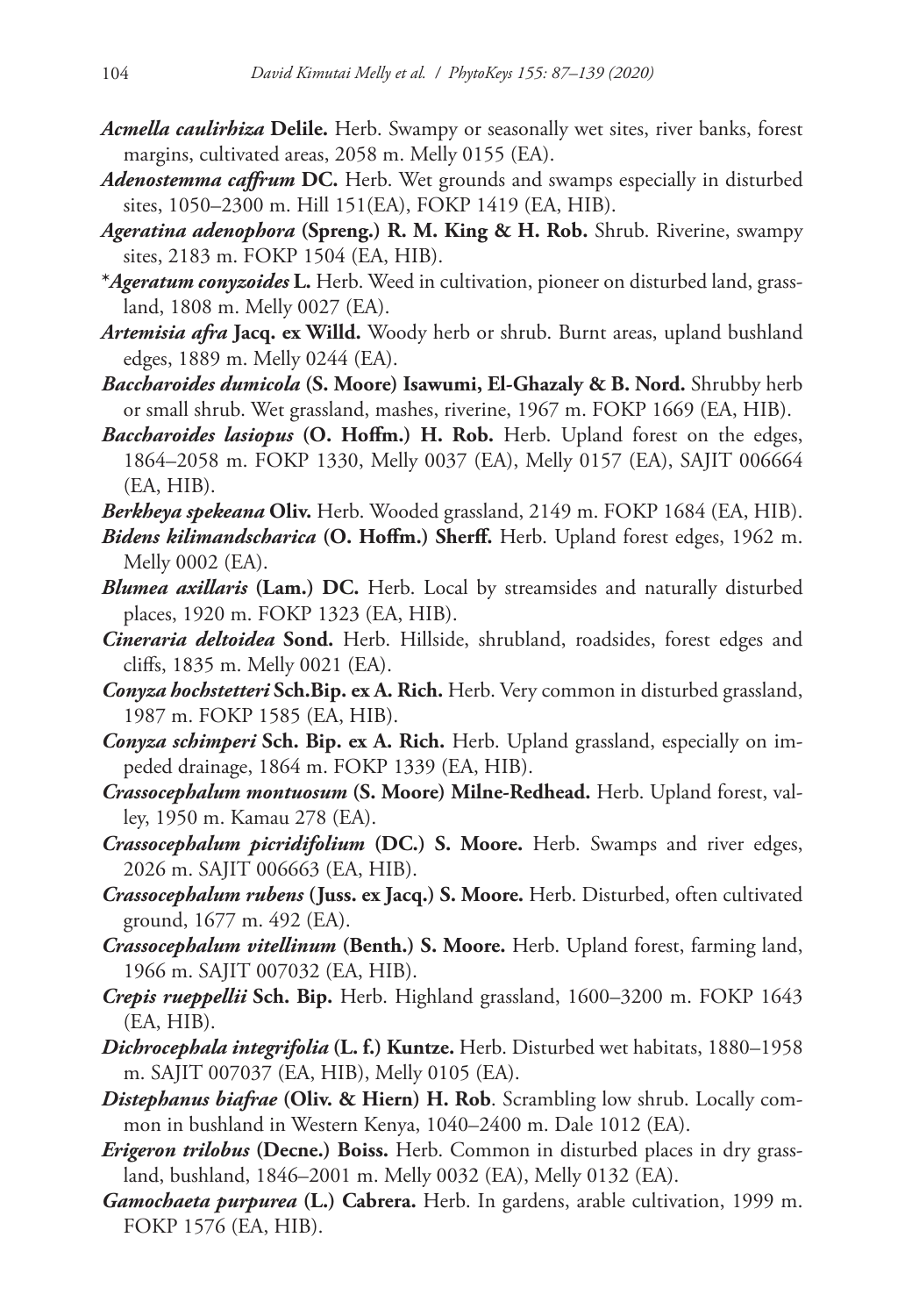- *Gerbera viridifolia* **(DC.) Sch. Bip.** Shrub. Upland forest, on roadsides, 1500– 2100 m. Gilbert and Mesfin 6704 (EA).
- *Guizotia scabra* **(Vis.) Chiov.** Herb. Upland grassland, 2183 m. FOKP 1498 (EA, HIB).
- *Gymnanthemum amygdalinum* **(Delile) Sch. Bip. ex Walp.** Herb. Disturbed cultivated area, hillside, bushland, 1872 m. Melly 0031 (EA).
- *Gymnanthemum auriculiferum* **(Hiern) Isawumi.** Shrub or tree. Forest margins, riverine, lakeshores, bushland derived from disturbed upland forests, 1920 m. FOKP 1320 (EA).
- *Gymnanthemum urticifolium* **(A. Rich.) H. Robinson.** Shrub. Forest edges, 2026 m. Tweedie 1371 (EA, HIB).
- *Helichrysum argyranthum* **O. Hoffm.** Shrub. Upland forest, streamsides, 2026 m. SAJIT 006644 (EA, HIB).
- *Helichrysum forskahlii* **(J. F. Gmel.) Hilliard & B. L. Burtt.** Herb. Rocky grassland, 1200–3500 m. FOKP 1614 (EA).
- *Helichrysum globosum* **Sch. Bip.** Herb. Upland grassland, 1920 m. FOKP 1321 (EA, HIB).
- *Helichrysum pedunculatum* **Hilliard & B. L. Burtt.** Herb. Grassland, 1985 m. FOKP 1598 (EA, HIB).
- *Kleinia abyssinica* **(A. Rich.) A. Berger.** Herb. Bushland, grassland, 1849 m. FOKP 1357 (EA, HIB).
- *Laggera brevipes* **Oliv. & Hiern.** Herb. Forest clearings and margins, 1789 m. Melly 0278 (EA).
- *Laggera elatior* **R. E. Fr.** Herb. Moist upland forest, rocky places, 2148 m. SAJIT 006617 (EA, HIB).
- *Lactuca glandulifera* **Hook. f.** Woody herb. Moist sites along streams, forest margins, in grassland, bushland, cultivated land, 1200–3600 m. Gilbert 6883(EA).
- *Linzia gerberiformis* **(Oliv. & Hiern) H. Rob.** Herb. Seasonally burned grassland and wooded grassland, 1864–2149 m. Archer 247 (EA), FOKP 1333 (EA, HIB), FOKP 1686 (EA, HIB).
- *Linzia ituriensis* **(Muschl.) H. Rob.** Perennial herb. Wet forest margins, 2005 m. FOKP 1515 (EA, HIB).
- *Lipotriche scandens* **(Schumach. & Thonn.) Orchard.** Woody herb. Evergreen forest margins, river, lake and swamp margins, moist grassland, 1857–2250 m. Chandler 421 (EA), SAJIT 006965 (EA, HIB).
- *Microglossa pyrifolia* **(Lam.) Kuntze.** Shrub. Forest margins, waste shrubland, 1950 m. Ls 503 (EA).
- *Mikania chenopodifolia* **Willd.** Shrub. Marshy area, 1823 m. Melly 0046 (EA).
- *Solanecio angulatus* **(Vahl) C. Jeffrey.** Climber. Upland forest, 2026 m. GBK 003/057/2001 (EA), SAJIT 006642 (EA, HIB).
- *Solanecio mannii* **(Hook. f.) C. Jeffrey.** Shrub or tree. Dry or evergreen forest margins, secondary forest, riverine forest, on rocky slopes in bushland, 1891 m. Melly 0029 (EA).
- *Senecio ruwenzoriensis* **S. Moore.** Herb. Disturbed montane forests, often as boundary plant, 1892–2334 m. FOKP 1485 (EA, HIB), FOKP 1634, (EA, HIB), Melly 0125 (EA), Melly 0219 (EA).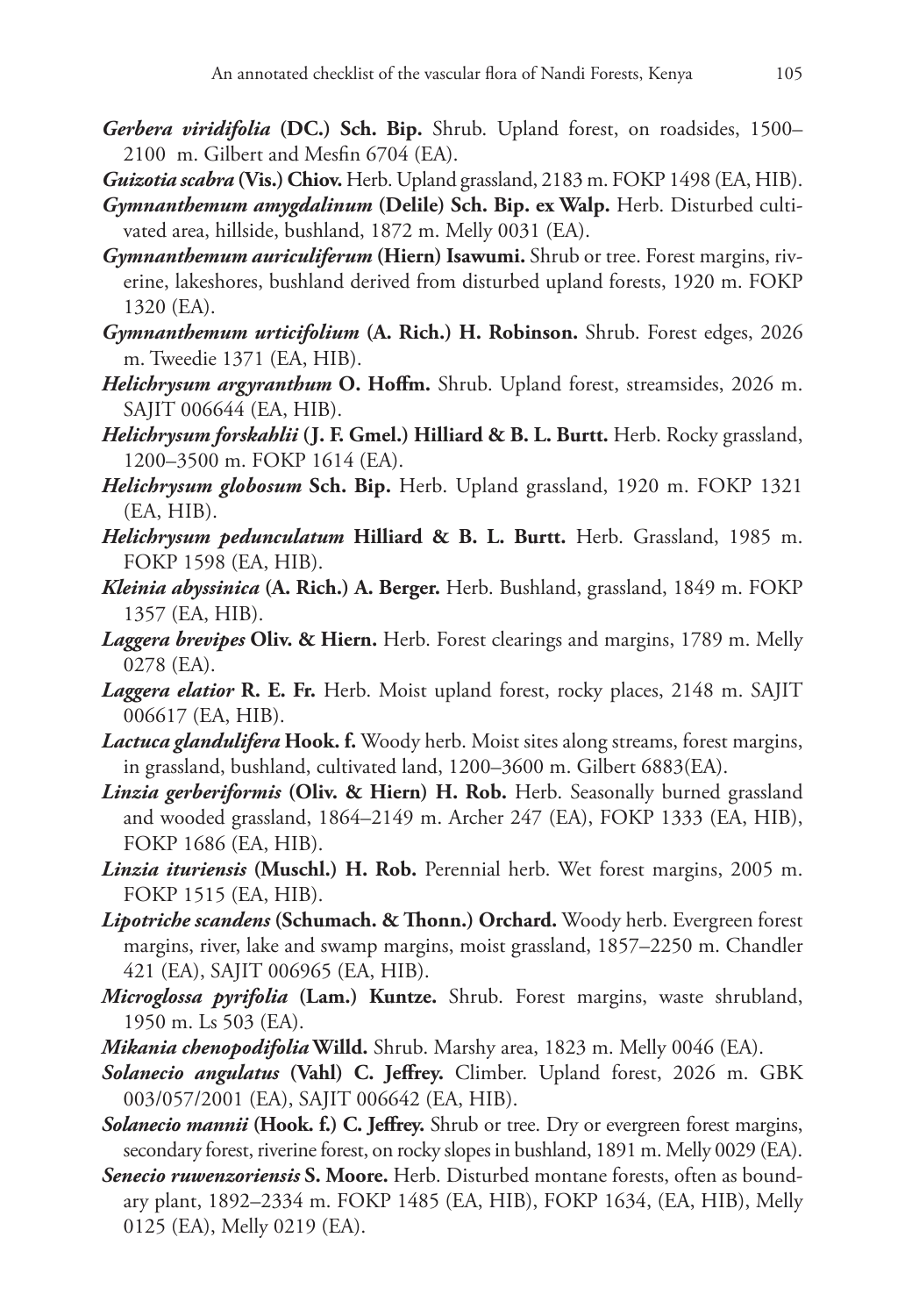- *Sonchus camporum* **(R. E. Fr.) Boulos ex C. Jeffrey.** Perennial herb. Grassland, 1800–2300 m. Dauglish 68 (EA).
- *Sphaeranthus suaveolens* **(Forsk.) DC.** Herb. Found near freshwater, often in dry streambeds, 1864 m. FOKP 1324 (EA, HIB).
- **\****Tagetes minuta* **L.** Shrub. Upland arable land, 1962–2076 m. FOKP 1658 (EA, HIB).
- *Taraxacum officinale* **Wiggers.** Herb. Riverine, forest edge, 1880–2076 m. Melly 0106 (EA), Melly 0165 (EA).
- *Vernonia galamensis* **(Cass.) Less.** Shrub. Clearings in woodland and woodland edges, 2184 m. FOKP 1502 (EA, HIB).
- *Vernonia urticifolia* **A. Rich.** Shrub. Upland forest on edges, 2026–2183 m. FOKP 1503 (EA, HIB), SAJIT 006650 (EA, HIB).

# **F32. Balsaminaceae**

1 Genus, 7 species

*Impatiens burtonii* **Hook. f.** Herb. Swampy sites of montane forests, forest edges, 2150 m. Verdcourt 1639.

*Impatiens digitata* **Warb.** Herb. Forest edges, 1939 m. Melly 0005 (EA).

- *Impatiens hochstetteri* **Warb.** Herb. Streamsides in wet forests, 1885–2012 m. FOKP 1450 (EA, HIB), FOKP 1587 (EA, HIB), Melly 0071 (EA), Melly 0227, SAJIT 006946 (EA, HIB).
- *Impatiens meruensis* **Gilg.** Herb. Highland forest, marshes and streamside, 2051 m. FOKP 1539 (EA, HIB).
- *Impatiens niamniamensis* **Gilg.** Herb. Upland forest, 1918–2013 m. FOKP 1364 (EA, HIB), FOKP 1464 (EA, HIB), Melly 0109 (EA), SAJIT 006961 (EA, HIB).
- *Impatiens pseudoviola* **Gilg.** Herb. Wet places in lower highland forests, 1859 m. Melly 0256 (EA).
- *Impatiens stuhlmannii* **Warb.** Herb. Wet forests, 1821–2027 m. FOKP 1315 (EA, HIB), FOKP 1456 (EA, HIB), Melly 0104 (EA), Melly 0218 (EA), SAJIT 006675 (EA, HIB), SAJIT 006978 (EA, HIB).

# **F33. Basellaceae**

1 Genus, 1 species

*Basella alba* **L.** Climber. Hill Side, thickets, hedges, riverine vegetation (margins), cultivations, on swampy ground, 1953 m. Melly 0011 (EA).

# **F34. Bignoniaceae**

2 Genera, 2 species

*Kigelia africana* **(Lam.) Benth. subsp.** *Africana.* Tree. Riverine evergreen forest, forest margins, 1736–1826 m. Melly 0259 (EA), Melly 0279 (EA).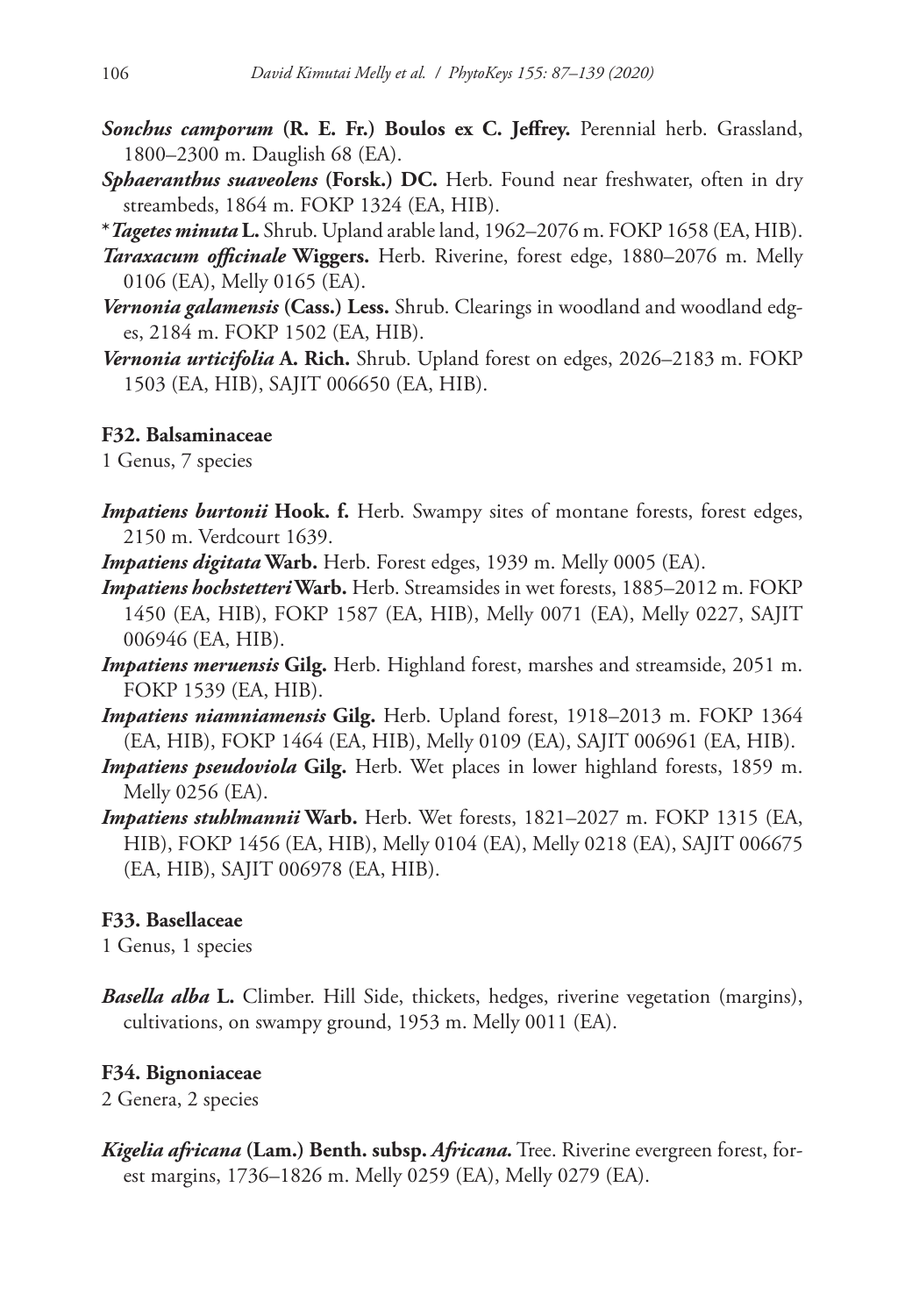- *Kigelia africana* **subsp.** *moosa* **(Sprague) Bidgood & Verdc.** Shrub or tree. Riverine evergreen forest, forest margins, 1864 m. FOKP 1328 (EA, HIB).
- *Spathodea campanulata* **P. Beauv.** Tree. Scattered tree grassland, upland forest, riverine, 2025 m. Melly 0207 (EA).

### **F35. Boraginaceae**

2 Genera, 3 species

- *Cynoglossum coeruleum* **A. DC.** Perennial herb. Sub montane grassland, forest clearings, along the paths, 2368 m. FOKP 1489 (EA, HIB).
- *Cynoglossum lanceolatum* **Forssk.** Annual herb. Grassland, riverbanks, riverine forest, roadsides, cultivated ground, hillside, bushland, 1852 m. FOKP 1486 (EA, HIB), Melly 0034 (EA).
- *Ehretia cymosa* **Thonn.** Tree. Upland moist forest or road patches, 2008–2026 m. Melly 0143 (EA), SAJIT 006668 (EA, HIB).

### **F36. Brassicaceae**

1 Genus, 1 species

*Cardamine africana* **L.** Herb. Floor of highland forest and riverine, 1975–2016 m. FOKP 1369, FOKP 1526, Melly 0072, SAJIT 006951 (EA).

### **F37. Cactaceae**

1 Genus, 1 species

*Rhipsalis baccifera* **(J. S. Muell.) Stearn.** Epiphyte. Upland dry forest, 1758– 1960 m. FOKP 1396 (EA, HIB), FOKP 1470 (EA, HIB), Melly 094 (EA), Melly 0309 (EA).

#### **F38. Campanulaceae**

3 Genera, 4 species

*Canarina abyssinica* **Engl.** Climber. Wet forest, 1927 m. FOKP 1458 (EA, HIB).

*Canarina eminii* **Asch. & Schweinf.** Climber. Wet forest, 2000 m. SAJIT 007011 (EA, HIB).

- *Lobelia giberroa* **Hemsl.** Shrub. Forest margins, swamps, riverine forest, 1935 m. Melly 0215 (EA).
- *Wahlenbergia hookeri* **(C.B. Clarke) Tuyn.** Annual herb. Grassland or woodland, often on rocky places or cultivated ground, 800–1950 m. Tallantire 124 (EA).

### **F39. Cannabaceae**

4 Genera, 5 species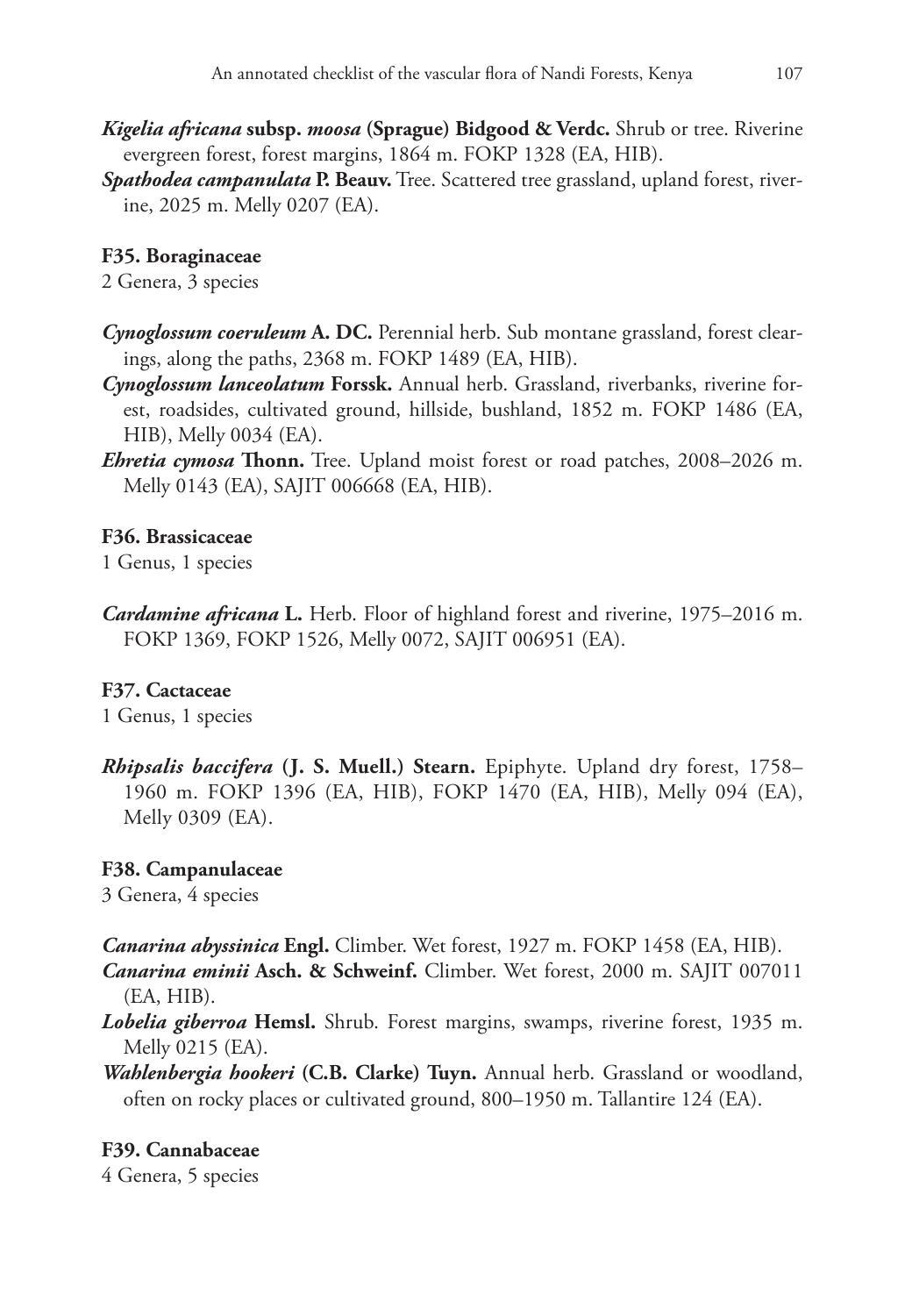*Cannabis sativa* **L.** Herb. Upland forest, 0–2100 m. James (EA).

- *Celtis africana* **Burm. f.** Tree. Riverine forest, dry evergreen forest, 2125 m. FOKP 1630 (EA, HIB).
- *Celtis gomphophylla* **Baker.** Tree. Forest edge, moist evergreen forest, 1200–1750 m. Melly 0123 (EA).
- *Chaetachme aristata* **Planch.** Shrub or Small bushy tree. Understorey, margins of uplands rainforests, 1746 m. Melly 0291 (EA).
- *Trema orientalis* **(L.) Blume.** Shrub or tree. Woodland forest, 2133 m. Melly 0184 (EA).

## **F40. Capparaceae**

2 Genera, 2 species

*Maerua triphylla* **A. Rich.** Tree. Upland forest, 2076 m. Melly 0161 (EA).

*Ritchiea albersii* **Gilg.** Shrub or tree. Forest margins, forest patches, riverine forest, plantation understorey, 1980–2019 m. FOKP 1548 (EA, HIB), FOKP 1629 (EA, HIB), SAJIT 007020 (EA, HIB).

# **F41. Caryophyllaceae**

1 Genus, 1 species

*Drymaria cordata* **(L.) Willd. ex Roem. & Schult.** Herb. Hedges, forest margins, path sides in the wetter forest, 1920–1943 m. FOKP 1316 (EA, HIB), Melly 0084 (EA).

# **F42. Celastraceae**

6 Genera, 7 species

- *Gymnosporia arbutifolia* **(Hochst. ex A. Rich.) Loes.** Tree. Bushland, riverine or swampy places, bushed grassland, 1989–2125 m. FOKP 1555 (EA, HIB), FOKP 1622 (EA, HIB), SAJIT 007007 (EA).
- *Gymnosporia heterophylla* **(Eckl. & Zeyh.) Loes.** Tree. In Forest Margin., 1985– 2052 m. FOKP 1541 (EA, HIB), FOKP 1556(EA, HIB), Melly 0090 (EA), Melly 0149(EA), SAJIT 007000 (EA, HIB).
- *Loeseneriella africana* **(Willd.) N. Hallé.** Climbing Shrub. Riverine, also in forest or rocky woodland, 1873–2071 m. FOKP 1349 (EA, HIB), SAJIT 006621 (EA, HIB), SAJIT 006939 (EA, HIB).
- *Mystroxylon aethiopicum* **(Thunb.) Loes. subsp.** *Aethiopicum.* Tree. Upland forest, 2074–2140 m. FOKP 1637 (EA, HIB), Melly 0152 (EA).
- *Simirestis brianii* **N. Hallé.** Woody climber. Upland forest, 1936 m. Melly 0216 (EA).
- *Salacia cerasifera* **Wele. Ex Oliv.** Shrub. Disturbed river valley, 1773–2087 m. Dale 3424(EA), Melly 0290(EA), FOKP 1675(EA, HIB), SAJIT 006998 (EA, HIB).
- *Simirestis goetzei* **(Loes.) N. Hallé ex R. Wilczek.** Shrub. Woodland, forest thicket, 2019–2361 m. FOKP 1496(EA, HIB), FOKP 1595 (EA, HIB).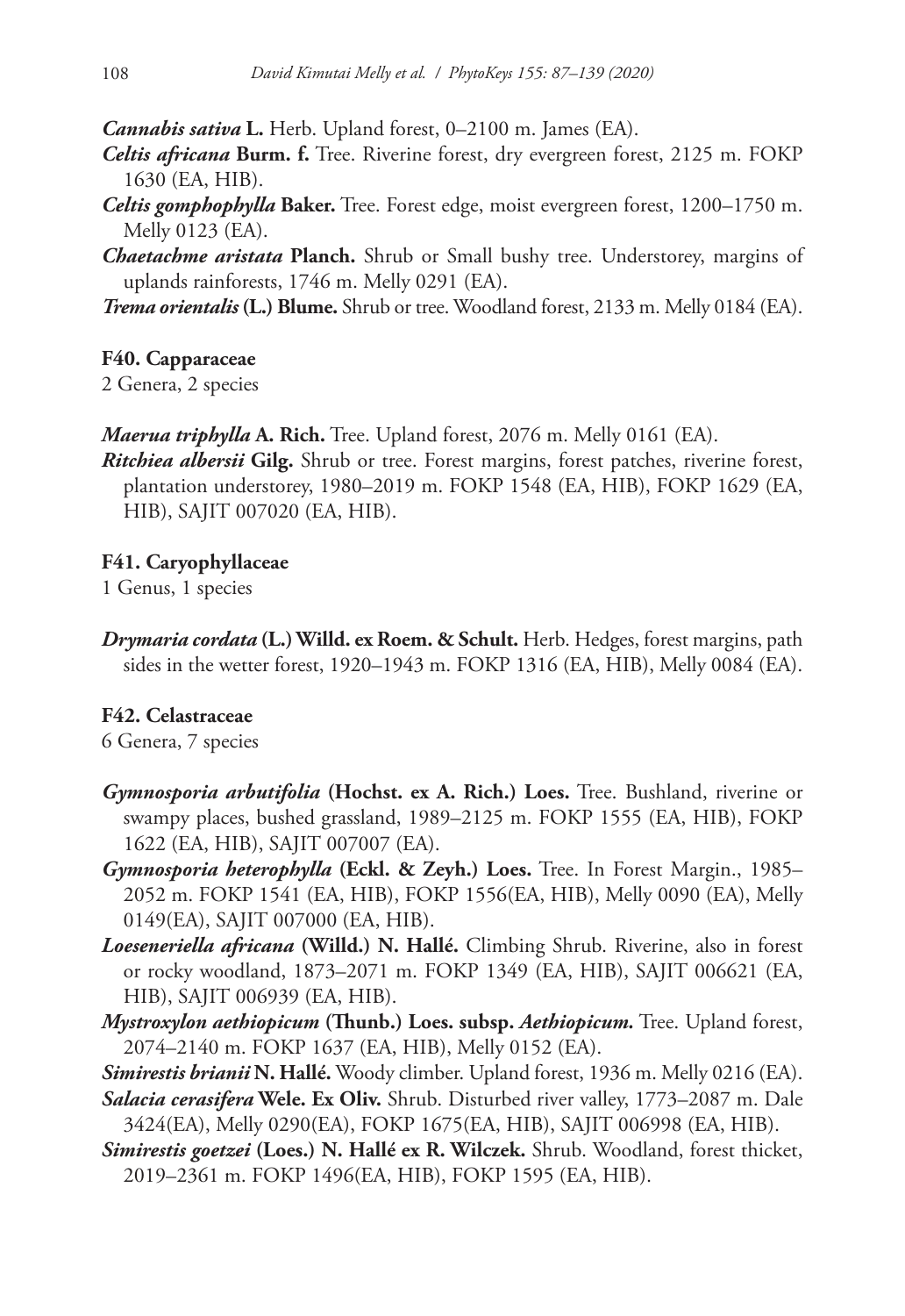## **F43. Colchicaceae**

1 Genus, 1 species

*Gloriosa superba* **L.** Herb. Shrubland, bushland, 1836 m. Williams EAH 10576 (EA), Piers 598 (EA), Melly 0051 (EA).

# **F44. Combretaceae**

1 Genus, 2 species

- *Combretum paniculatum* **Vent.** Vigorous Climber or scrambling shrub. Forest margins, riverine forest, wooded grassland, 1933 m. Melly 0238 (EA).
- *Combretum molle* **R. Br. ex G. Don.** Tree. Wooded grassland, woodland, rocky hillsides, 2125 m. FOKP 1613 (EA, HIB).

# **F45. Commelinaceae**

4 Genera, 9 species

- *Aneilema minutiflorum* **Faden.** Herb. Montane and riverine forests, forest edge, 2078 m. Melly 0169 (EA).
- *Commelina benghalensis* **L.** Herb. Riverine, grassland, bushland, 1947 m. Melly 0070 (EA).
- *Commelina africana* **L.** Herb. Grassland, 1962 m. FOKP 1655 (EA, HIB), Siemens 101 (EA).
- *Commelina aspera* **G. Don ex Benth.** Herb. Upland forest, 1920 m. William 611 (EA).
- *Commelina latifolia* **Hochst. ex A. Rich.** Herb. Weed of cultivation and disturbed habitats, sometimes in bushland and forest edges, 1828 m. Hill 295 (EA).
- *Commelina subulata* **Roth.** Herb. Common in black cotton soils, 1828 m. Hill 103 (EA).
- *Floscopa glomerata* **(Willd. ex Schult. & Schult. f.) Hassk.** Herb. Stagnant water pools in forest, 1676–1828 m. Gilbert and Mesfin 6738 (EA), Hill 77A (EA).
- *Murdannia semiteres* **(Dalzell) Santapau.** Herb. Edges of temporary pools in rocky areas, 1676 m. Hill 34 (EA).
- *Murdannia simplex* **(Vahl) Brenan.** Herb. Swamps, grassland and rocky places, 1676 m. Hill 102 (EA).

# **F46. Convolvulaceae**

3 Genera, 5 species

- *Cuscuta kilimanjari* **Oliv.** Climber. Common in upland forest, 2076 m. FOKP 1544 (EA, HIB), Melly 0160 (EA).
- *Dichondra repens* **J. R. Forst. & G. Forst.** Herb. Weed of irrigated grasslands, lawns and roadsides, 1969 m. FOKP 1435 (EA).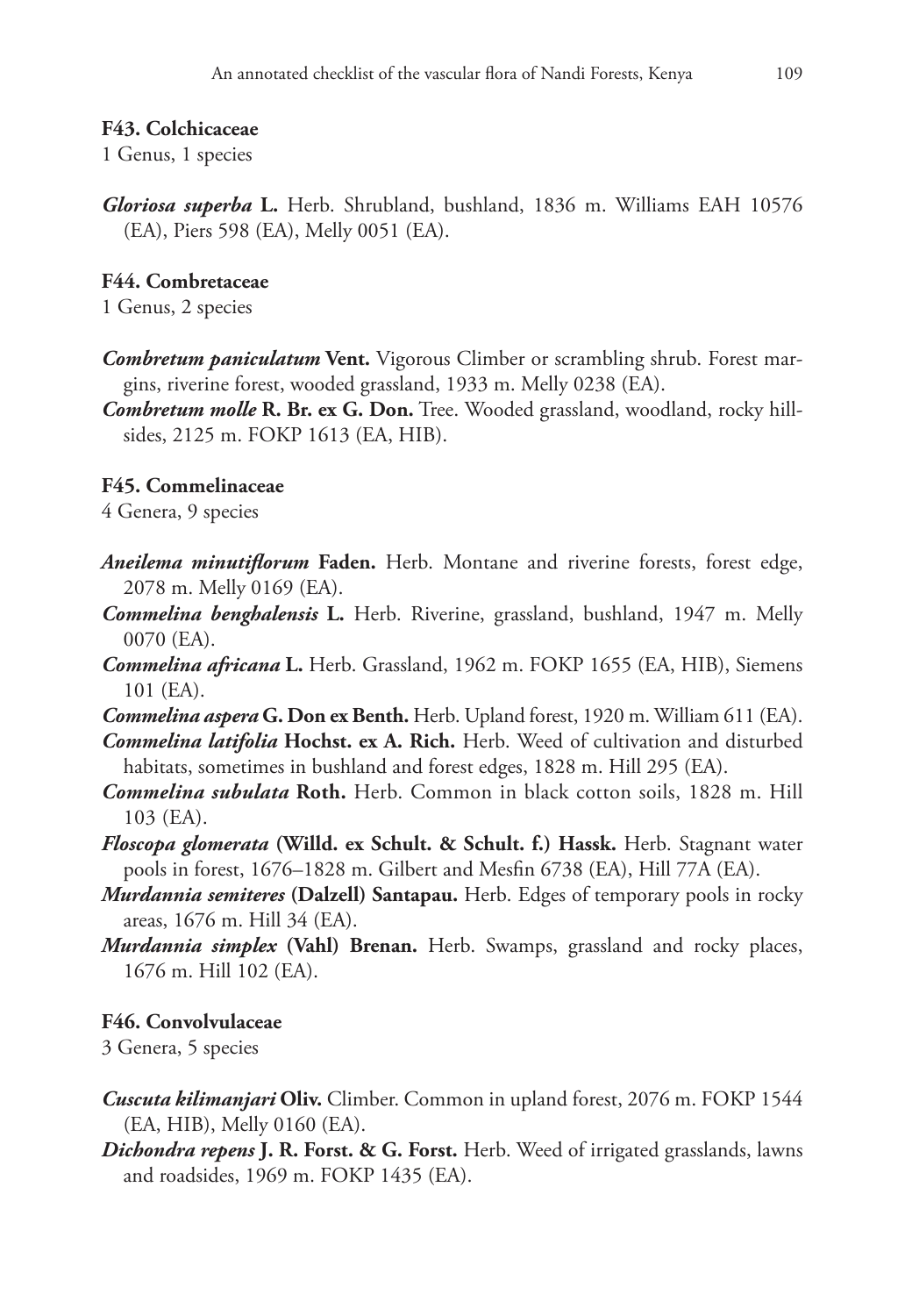- *Ipomoea hederifolia* **L.** Annual herb. Waste places, thickets, cliffs locally established riverine forests, 0–1650 m. Meibertzhagen in E.A.H. 11364 (EA).
- *Ipomoea tenuirostris* **Choisy.** Climber. Upland forest on the edges, 1827–2018 m. FOKP 1308 (EA), Melly 0206 (EA), Melly 0255 (EA).
- *Ipomoea wightii* **(Wall.) Choisy.** Climber. Upland forest on hill Side, 1942–2071 m. Melly 0009 (EA), SAJIT 006627 (EA, HIB).

## **F47. Cornaceae**

1 Genus, 1 species

*Alangium chinense* **(Lour.) Harms.** Tree. Wet upland forest or semi-deciduous upland forest, 2023 m. FOKP 1518 (EA, HIB).

# **F48. Crassulaceae**

2 Genus, 3 species

- *Crassula granvikii* **Mildbr.** Herb. Damp open soils, 1864–1927 m. FOKP 1355 (EA, HIB), FOKP 1451 (EA).
- *Kalanchoe crenata* **(Andrews) Haw.** Herb. Upland forest grassland, 1974–2125 m. FOKP 1611 (EA), SAJIT 007005 (EA, HIB).
- *Kalanchoe prittwitzii* **Engl.** Succulent herb. Upland forest thickets, bushland, 2125 m. FOKP 1605 (EA, HIB).

# **F49. Cucurbitaceae**

7 Genera, 12 species

- *Coccinia barteri* **(Hook. f.) Keay.** Climber. Lowland forest margins, 1843 m. SAJIT 006676 (EA, HIB), SAJIT 006976 (EA, HIB).
- *Coccinia subsessiliflora* **Cogn.** Climber. Upland forest twining on tree trunks, 1979 m. Melly 0112 (EA), SAJIT 006676 (EA, HIB), SAJIT 006969 (EA, HIB). New record for Kenya.
- *Cucumis ficifolius* **A. Rich.** Climber. Upland grassland and patchsides, 1936 m. Melly 0092 (EA).
- *Cucumis oreosyce* **H. Schaef.** Climber. Upland grassland edges, 1873–1950 m. FOKP 1353 (EA, HIB), Melly 0233 (EA).
- *Diplocyclos palmatus* **(L.) C. Jeffrey**. Climber perennial. Forest edge of upland forest, 1973 m. Glasgow 46/42 (EA).
- *Lagenaria abyssinica* **(Hook. f.) C. Jeffrey.** Climber. Upland forest, mashy places, 1823–2026 m. FOKP 1653 (EA, HIB), Melly 0041 (EA), Melly 0242 (EA), SAJIT 006641 (EA, HIB), Melly 0214 (EA).
- *Momordica cissoides* **Benth.** Climber. Upland forest, 1743–1872 m. Melly 0295 (EA), SAJIT 006974 (EA, HIB).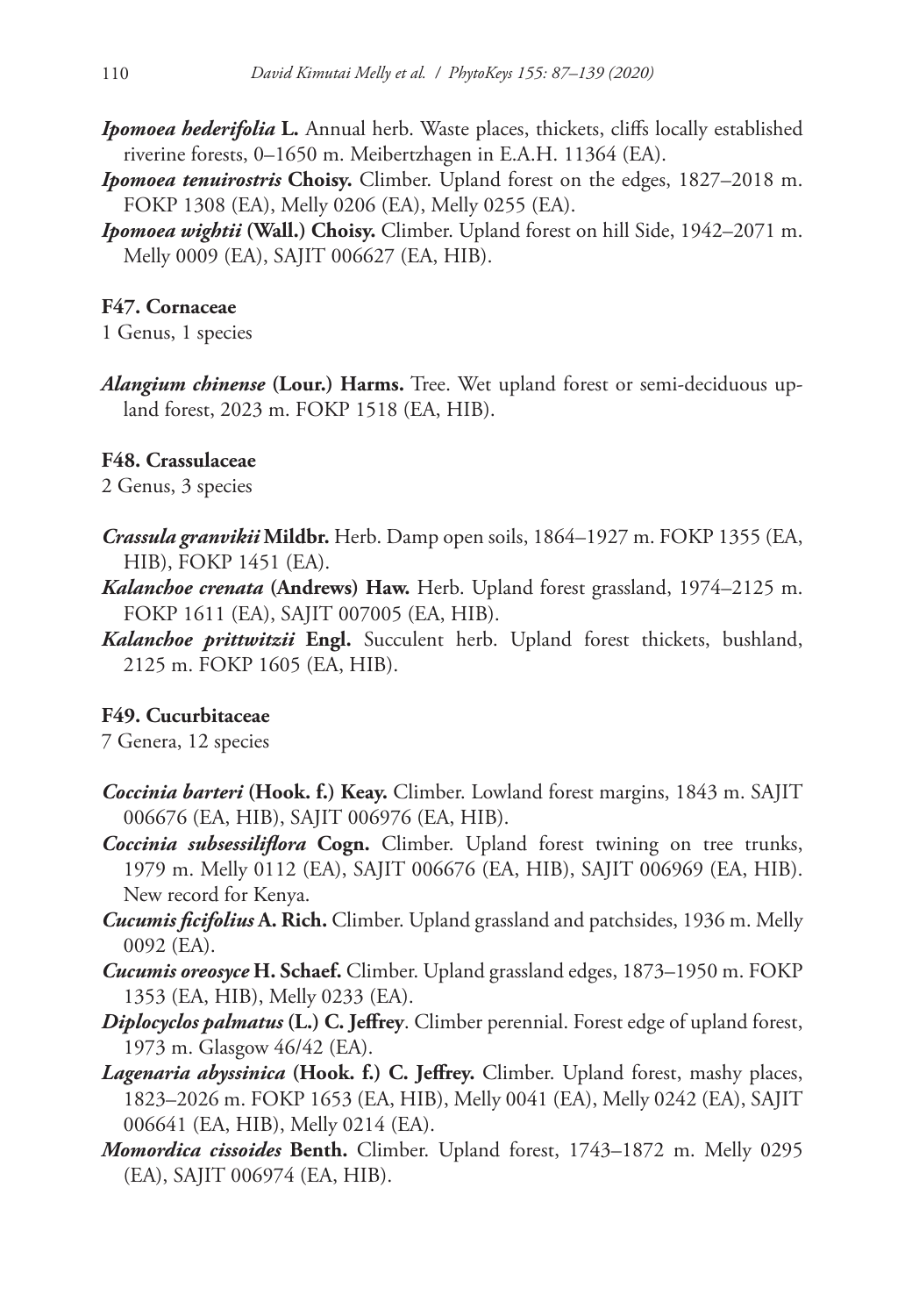- *Momordica foetida* **Schumach.** Climber. Forest edges, old cultivation and disturbed places in wet regions, 1855–2132 m. SAJIT 006667 (EA, HIB), SAJIT 006970 (EA, HIB), SAJIT 006972 (EA, HIB), Melly 0189, (EA).
- *Momordica friesiorum* **(Harms) C. Jeffrey.** Climber. Upland forest edges, wet bushlands, 1849 m. FOKP 1342 (EA, HIB).
- *Pilogyne minutiflora* **(Cogn.) W. J. de Wilde & Duyfjes.** Climber. Hillside, bushland, damp places in grassland, margins of swamps, 1867 m. Melly 0028 (EA).
- *Zehneria longiflora* **G. W. Hu & Q. F. Wang.** Climber. Twining on trunks and branches of trees and shrubs in upland forest, 1748–1991 m. FOKP 1352 (EA, HIB), Melly 0226 (EA), Melly 0274 (EA), SAJIT 006669 (EA, HIB), SAJIT 006670 (EA, HIB), SAJIT 006672 (EA, HIB), SAJIT 006679 (EA, HIB), SAJIT 006958 (EA, HIB), SAJIT 006959 (EA, HIB), Melly 0093 (EA), Melly 0115 (EA), Melly 0119 (EA), FOKP 1385 (EA, HIB), SAJIT 006981 (EA, HIB). New species.
- *Zehneria scabra* **Sond.** Perennial Climber. Forest edges, old cultivation, and bushland, 1911–2062 m. FOKP 1427 (EA, HIB), SAJIT 006973 (EA, HIB), FOKP 1527 (EA, HIB), Melly 0135 (EA), Melly 0224(EA), Melly 0231(EA), SAJIT 006665(EA, HIB), SAJIT 006966 (EA), SAJIT 006968 (EA).

### **F50. Cyperaceae**

9 Genera, 26 species

- *Carex chlorosaccus* **C.B. Clarke.** Herb. Moist forest, damp swamps, 1650 m. Lye and Katende 4961 (EA).
- *Carex lycurus* **K. Schum.** Herb. Upland river-sides, 1965 m. Siemens 91 (EA).
- *Courtoisina assimilis* **(Steud.) Maquet.** Herb. Disturbed bare soil in wetlands, 1828 m. Hill 40 (EA).
- *Cyperus ajax* **C.B. Clarke.** Herb. Highland wet forest, near streams or in clearings, 1965 m. Siemens 57, Siemens 63 (EA).
- *Cyperus aterrimus* **Hochst. ex Steud.** Herb. Upland grassland, 1965 m. Siemens 46 (EA).
- *Cyperus cyperoides* **(L.) Kuntze.** Herb. Montane forest, 1676–1927 m. Maluki 1085 (EA), FOKP 1439 (EA, HIB).
- *Cyperus dichrostachyus* **Hochst. ex A. Rich.** Herb. Highland swamps, 1965 m. Siemens 103, FOKP 1577 (EA, HIB).
- *Cyperus fischerianus* **Schimp. ex A. Rich.** Herb. Moist upland forest, 1965 m. Bogdan 4260 (EA), Siemens 104 (EA).
- *Cyperus latifolius* **Poir.** Herb. In Forest Margin, wetland, 1975–1988 m. FOKP 1551 (EA, HIB), SAJIT 007001 (EA, HIB), SAJIT 007004 (EA, HIB).
- *Cyperus marquisensis* **F.Br.** Herb. Wet disturbed places, 1700 m. Hohl 102 (EA).

*Cyperus platycaulis* **Baker.** Herb. Wet areas, 1965 m. Siemens 45 (EA).

- *Cyperus rigidifolius* **Steud.** Herb. Upland grazing fields, 1900–1965 m. FOKP 1582 (EA, HIB), Siemens 64 (EA), Hohl 94 (EA).
- *Cyperus schimperianus* **Steud.** Perennial Herb. Riverine, 1770 m. Melly 0315 (EA).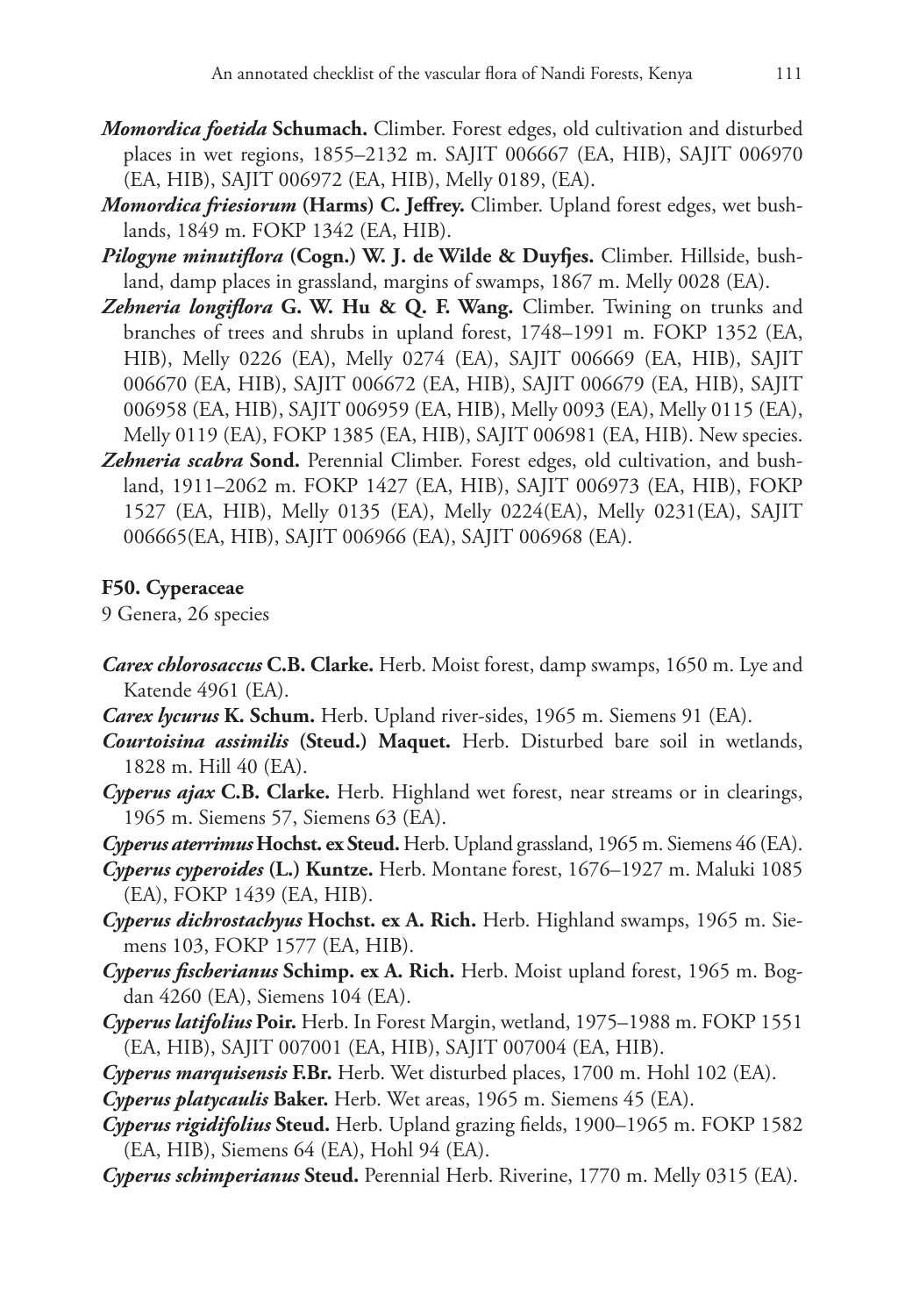- *Fimbristylis dichotoma* **(L.) Vahl.** Herb. Riverine, 1700–1987 m. Hohl101 (EA), FOKP 1581 (EA, HIB).
- *Fimbristylis subaphylla* **Boeckeler.** Herb. Upland forest, 1700 m. Agnew and Musumba 8613 (EA).
- *Kyllinga bulbosa* **P. Beauv.** Herb. Grassland damp sites, a weed in lawns, roadsides, 1975–2032 m. FOKP 1549 (EA, HIB), Hooper and Townsend 1528, SAJIT 007002 (EA, HIB), Hill 42 (EA).
- *Kyllinga eximia* **C.B. Clarke.** Herb. Shallow sandy soils in bushland, 2125 m. FOKP 1610 (EA, HIB).
- *Kyllinga odorata* **Vahl.** Herb. Riverine, 2001 m. FOKP 1420 (EA, HIB).
- *Kyllinga pulchella* **Kunth.** Herb. Woodland edges, 1828 m. Siemens 65 (EA).
- *Lipocarpha chinensis* **(Osbeck) J. Kern.** Herb. Permanent swamps and wet places, 1828 m. Hill 288 (EA).
- *Mariscus dubius* **(Rottb.) Kük. ex C. E. C. Fisch. subsp.** *Dubius***.** Herb. Shallow soil seepage, 1700 m. Hohl 94 (EA).
- *Mariscus hemisphaericus* **(Boeckeler) C.B. Clarke.** Herb. Moist grassland 2052 m. FOKP 1542 (EA).
- *Mariscus longibracteatus* **Cherm.** Herb. Marshy places, 1987 m. FOKP 1583 (EA, HIB), Siemens 62 (EA).
- *Mariscus tomaiophyllus* **(K. Schum.) C.B. Clarke.** Perennial herb. Montane swamps, 1800–2900 m. Siemens 50 (EA).
- *Pycreus elegantulus* **(Steud.) C.B. Clarke.** Herb. Disturbed upland marshes, 1986 m. FOKP 1579 (EA, HIB).
- *Pycreus flavescens* **(L.) P. Beauv. ex Rchb.** Herb. Soggy open places in the rainy season, often on black cotton soils, 2038 m. SAJIT 007023 (EA, HIB).
- *Scleria bulbifera* **Hochst. ex A. Rich.** Herb. Seasonally wet grassland, 2125 m. Dyer 1180 (EA).

### **F51. Dichapetalaceae**

1 Genus, 1 species

*Dichapetalum madagascariense* **Poir.** Liana, shrub or small tree. Regenerating forest, moist upland forest, 1967 m. FOKP 1668 (EA, HIB).

### **F52. Dioscoreaceae**

1 Genus, 4 species

- *Dioscorea asteriscus* **Burhill.** Climber. Upland forest, 1866 m. SAJIT 006980 (EA, HIB).
- *Dioscorea praehensilis* **Benth.** Climber. Rainforest, riverine, 1700–1782 m. Bally 13687 (EA), Melly 0297 (EA, HIB).
- *Dioscorea schimperiana* **Hochst. ex Kunth.** Climber. Wooded grassland, 2118– 2148 m. Melly 0191 (EA), Williams 577 (EA), SAJIT 006619 (EA, HIB).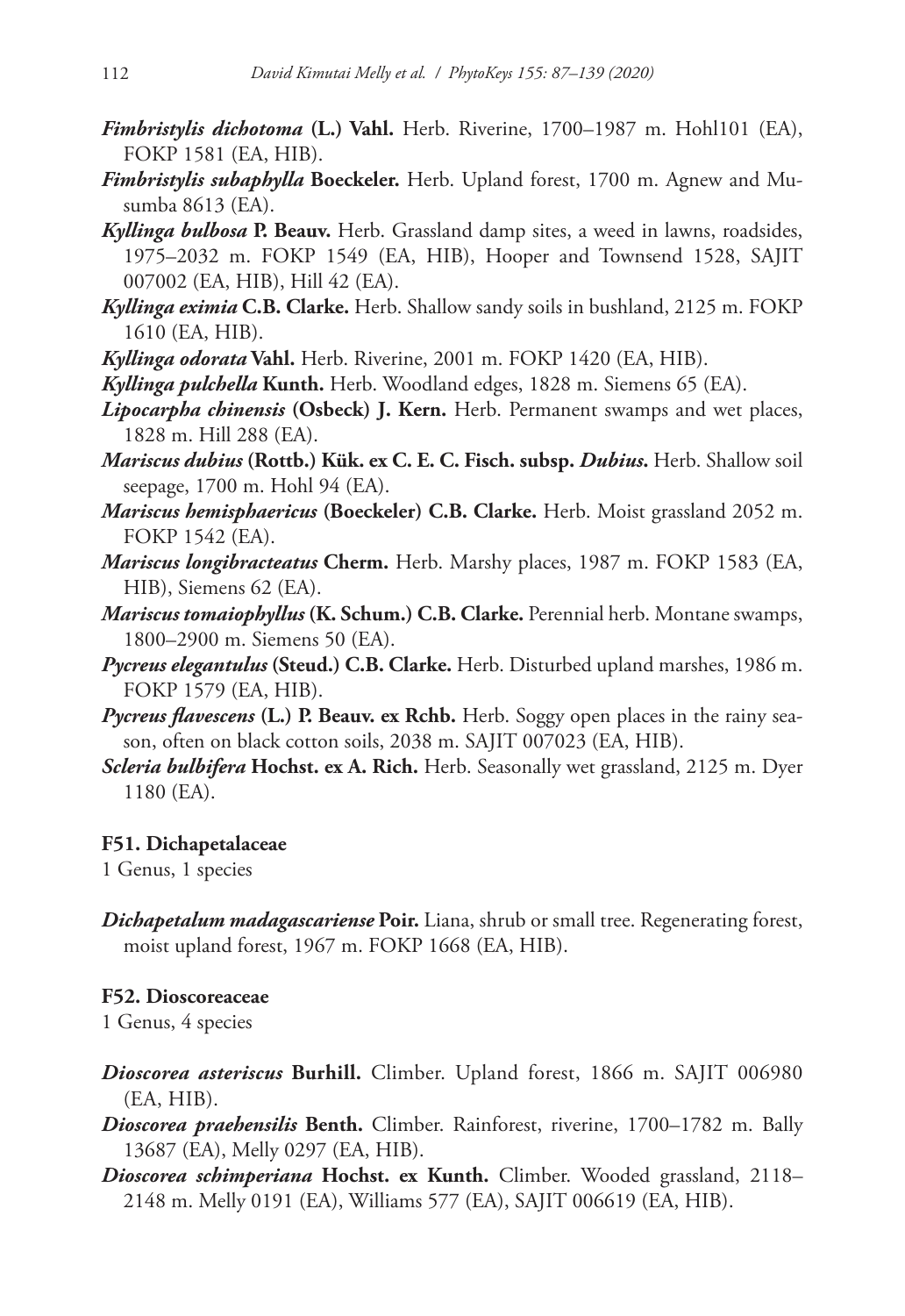*Dioscorea quartiniana* **A. Rich.** Climber. Woody grassland and bushland, 1923 m. Melly 0087 (EA).

### **F53. Ebenaceae**

1 Genus, 1 species

*Diospyros abyssinica* **(Hiern) F. White.** Tree. Riverine forests, 1930 m. Melly 0089 (EA).

## **F54. Euphorbiaceae**

10 Genera, 14 species

- *Acalypha villicaulis* **Hochst. ex A. Rich.** Herb or weak shrub. Hill Side, Highland forest, warm areas, 1950 m. Melly 0013 (EA).
- *Acalypha volkensii* **Pax.** Shrub. Upland grassland, 1983 m. FOKP 1546 (EA, HIB).
- *Alchornea hirtella* **Benth.** Shrub or tree. Moist forests, 1974 m. FOKP 1389 (EA, HIB).
- *Alchornea laxiflora* **(Benth.) Pax & K. Hoffm.** Shrub or tree. Moist or dry forests, 1858 m. SAJIT 006975 (EA).
- *Croton macrostachyus* **Hochst. ex Delile.** Tree. Forest margins, 1945–2108 m. FOKP 1624 (EA, HIB), Melly 0008 (EA).
- *Erythrococca trichogyne* **(Műll. Arg.) Prain.** Shrub. Moist forests and riverine, 1849–1967 m. FOKP 1344 (EA, HIB), Melly 0062 (EA), Melly 0234 (EA), SAJIT 006992 (EA, HIB).
- *Erythrococca bongensis* **Pax.** Tree. Dry forest, riverine bushland, woodland, shrubby grassland, Wooded bushland, or thicket, 1892–1910 m. SAJIT 006991 (EA, HIB), SAJIT 006393 (EA, HIB).
- *Erythrococca fischeri* **Pax.** Shrub. Grassland, woodland, 1973–2086 m. Melly 0064 (EA), Melly 0171 (EA), SAJIT 006626 (EA, HIB).
- *Macaranga capensis* **var.** *kilimandscharica* **(Pax) Friis & M. G. Gilbert.** Tree. Moist upland forests, often in forest edges, 1970 m. Melly 0066 (EA).
- *Neoboutonia macrocalyx* **Pax.** Tree. Upland forests, mostly on edges and in clearings, 1934–2134 m. Melly 0091 (EA), Makin 16706, Melly 0195 (EA).
- *Ricinus communis* **L.** Woody perennial herb. Bushland, Path sides, 1931 m. Melly 0085 (EA).
- *Shirakiopsis elliptica* **(Hochst.) Esser.** Tree. Riverine forests, moist and dry forest mostly near water, 150–2148 m. Brunt1328 (EA), SAJIT 006612 (EA, HIB).
- *Tragia brevipes* **Pax.** Herb. Dry upland forest, 1854–1967 m. FOKP 1667 (EA, HIB), Melly 0035 (EA).
- *Tragiella natalensis* **(Sond.) Pax & K. Hoffm.** Twining or scrambling perennial herb. Upland forest on roadsides, Forest margins, 1961–2087 m. FOKP 1663 (EA, HIB), FOKP 1673 (EA, HIB), SAJIT 007033 (EA, HIB).

## **F55. Fabaceae**

21 Genera, 31 species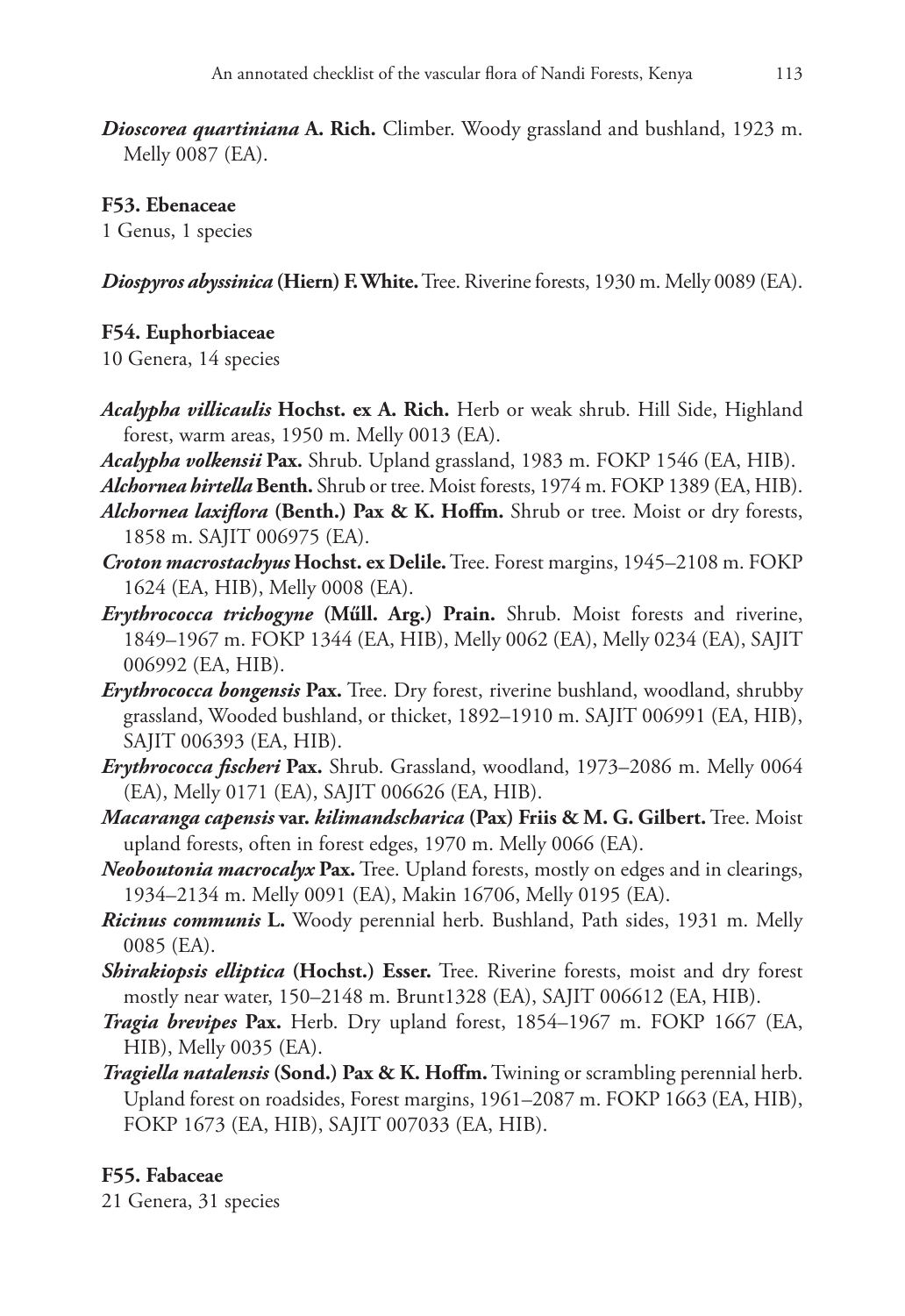- *Acacia lahai* **Steud. & Hochst. ex Benth.** Tree. Forms dense woodland where upland forest has disappeared, or invading grassland, 2023 m. FOKP 1589 (EA, HIB).
- *Acacia pentagona* **(Schum. & Thonn.) Hook. f.** Robust liana. In evergreen forest, 1707 m. Melly 0287 (EA).
- *Albizia amara* **(Roxb.) B. Boivin.** Tree. Bushland, wooded grassland, 1957 m. Melly 0004 (EA).
- *Alysicarpus glumaceus* **(Vahl) DC.** Herb. Common in seasonally flooded grassland, especially short grass on shallow soils, 2149 m. FOKP 1513 (EA, HIB).
- *Amphicarpaea africana* **(Hook. f.) Harms.** Climber. Upland forest edges, 2071 m. SAJIT 006624 (EA, HIB).
- **\****Caesalpinia decapetala* **(Roth) Alston.** Tree. Forest edge, 1969 m. Melly 0003 (EA).
- *Calpurnia aurea* **(Aiton) Benth.** Shrub. Moist forest margins and riverine forest, 1995–2114 m. FOKP 1564 (EA, HIB), FOKP 1623 (EA, HIB), SAJIT 006652 (EA, HIB).
- *Chamaecrista kirkii* **(Oliv.) Standl.** Herb. Grassland, marshy places, forest margins and clearings, 2125 m. FOKP 1617 (EA, HIB).
- *Chamaecrista mimosoides* **(L.) Greene.** Herb. Common in disturbed places and open habitats on shallow soils, 2133 m. Melly 0185 (EA).
- *Crotalaria agatiflora* **Schweinf.** Perennial herb or shrub. Bushed grassland, roadsides, forest margins, waste places, 1888 m. SAJIT 006989 (EA, HIB).
- *Crotalaria axillaris* **Aiton.** Shrub. Bushland, 1987–2052 m. FOKP 1537 (EA, HIB), FOKP 1547 (EA, HIB).
- *Crotalaria mauensis* **Baker f.** Shrub. Under forest, 2073 m. Melly 0172 (EA).
- *Dalbergia lactea* **Vatke.** Shrub. Riverine, 1856–2026 m. Melly 0232 (EA), FOKP 1312 (EA, HIB), SAJIT 006985 (EA, HIB), Melly 0126, (EA).
- *Desmodium adscendens* **(Sw.) DC.** Annual, perennial herb. Shaded forest clearings or margins, old cultivated fields, grassland of stream banks, 2135 m. FOKP 1513 (EA, HIB), Melly 0178 (EA).
- *Desmodium repandum* **(Vahl) DC.** Herb. Upland forest, riverine by path sides, 1938 m. Melly 0235 (EA).
- *Dumasia villosa* **DC.** Climber. Wet and evergreen forest, thickets, 1974 m. FOKP 1390 (EA, HIB).
- *Eriosema buchananii* **Baker f.** Shrubby herb. Upland forest grassland, 1821–2148 m. Melly 0050 (EA), SAJIT 006615(EA, HIB).
- *Eriosema psoraloides* **(Lam.) G. Don.** Perennial herb or subshrub. Wooded grassland, shrub, bushland, forest margins, 1861 m. Melly 0190 (EA), Melly 0254 (EA).
- *Haydonia triphylla* **R. Wilczek.** Herb. Grassland, 1500–2100 m. Whyte.
- *Indigofera homblei* **Baker f. & Martin.** Shrub. Upland forest, 2134 m. Melly 0187 (EA).
- *Lablab purpureus* **(L.) Sweet.** Climbing herb. Riverine forests, marshy area, 1818 m. Melly 0038 (EA).
- *Neonotonia wightii* **(Wight & Arn.) J. A. Lackey.** Climber. Forest edges, disturbed ground, 2071 m. SAJIT 006622 (EA, HIB).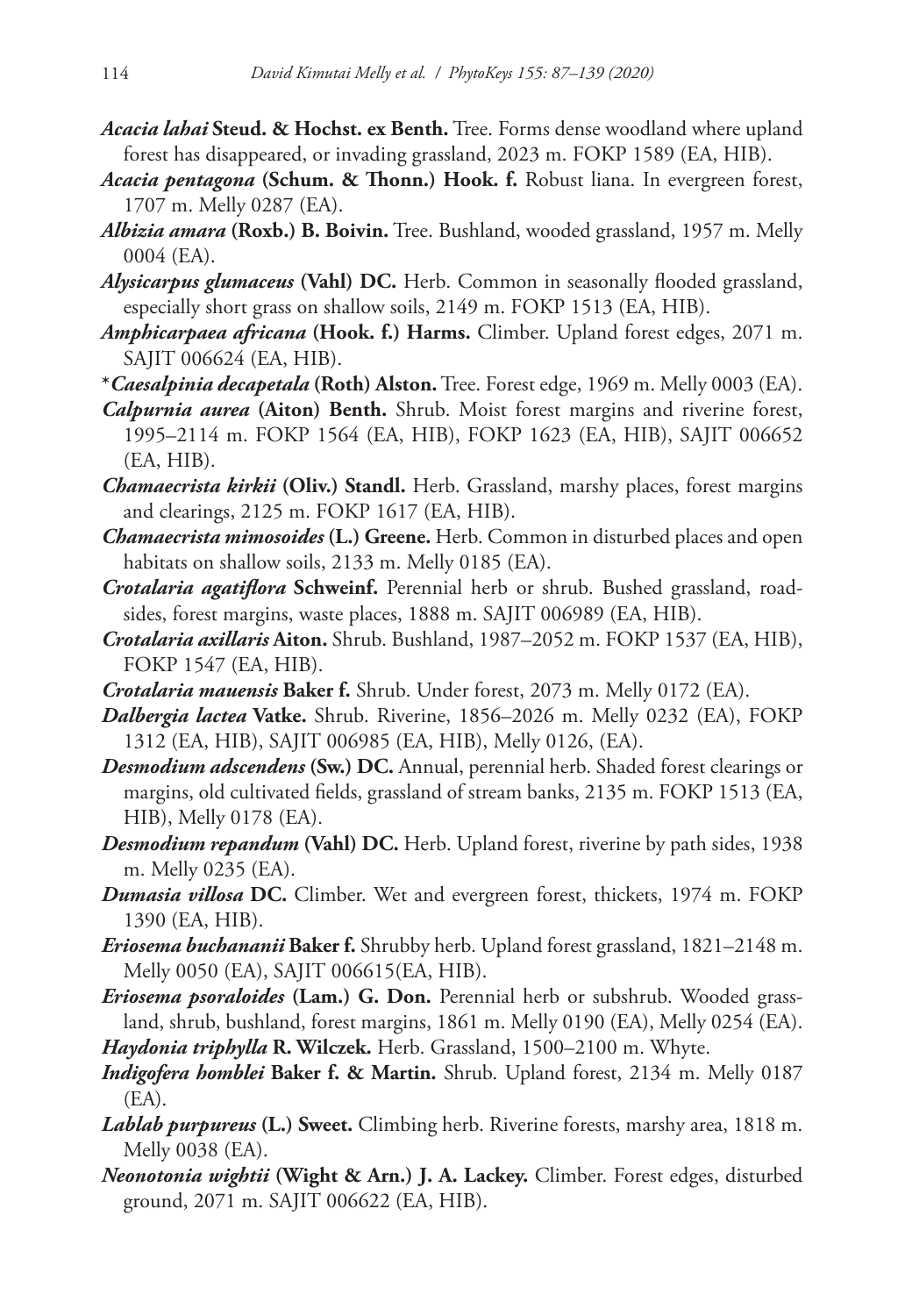- **\****Senna didymobotrya* **(Fresen.) H. S. Irwin & Barneby.** Shrub. Bushland, 1939 m. Melly 0095 (EA).
- **\****Senna obtusifolia* **(L.) H. S. Irwin & Barneby.** Shrub. Riverine, hillside, shrubland, 1896 m. Melly 0026 (EA).
- **\****Senna septemtrionalis* **(Viv.) H. S. Irwin & Barneby.** Shrub. Upland forest, riverine, grassland, waste places, 1992–2076 m. FOKP 1565 (EA, HIB), Melly 0159 (EA).

*Sesbania sesban* **(L.) Merr.** Soft wooded tree. Riverine, occur in dense stands, 1877 m. Melly 0249 (EA).

- *Trifolium burchellianum* **Ser.** Herb. Moist upland grassland, forest, 1929 m. FOKP 1472 (EA, HIB).
- *Trifolium usambarense* **Taub.** Annual or perennial herb. Marshy places, 1800 m. Melly 0265 (EA).
- *Vigna luteola* **(Jacq.) Benth.** Herb. Swampy grassland and forest margins, 1920 m. FOKP 1672 (EA, HIB).
- *Vigna parkeri* **Baker.** Perennial herb. Grassland, thicket, forest margins, weed in cultivation, 1785–1927 m. FOKP 1452 (EA, HIB), Melly 0313 (EA).
- *Zornia setosa* **Baker f.** Herb. Grassland with impeded drainage, 2014–2018 m. FOKP 1645 (EA, HIB), FOKP 1646 (EA, HIB), Melly 0213 (EA).

# **F56. Gentianaceae**

1 Genus, 1 species

*Anthocleista grandiflora* **Gilg.** Tree. Riverine, swampy places in forests, 1883 m. SA-JIT 006949 (EA, HIB).

# **F57. Hamamelidaceae**

1 Genus, 1 species

*Trichocladus ellipticus* **Eckl. & Zeyh.** Shrub or tree. Dry or moist forest, 1764 m. Melly 0310 (EA).

# **F58. Hydrocharitaceae**

3 Genera, 3 species

- *Egeria densa* **Planch.** Aquatic free-flowing herb. Water pools, 1828 m. Hill 690 (EA).
- *Ottelia ovalifolia* **Rich.** Aquatic perennial with submerged or floating leaves. Locally common in pools of water, 1864 m. FOKP 1329 (EA).
- *Vallisneria spiralis* **L.** Submerged herb. Recorded in the Nandi hills on water pools, 2025 m. Odero 1E (EA).

# **F59. Hypericaceae**

2 Genera, 2 species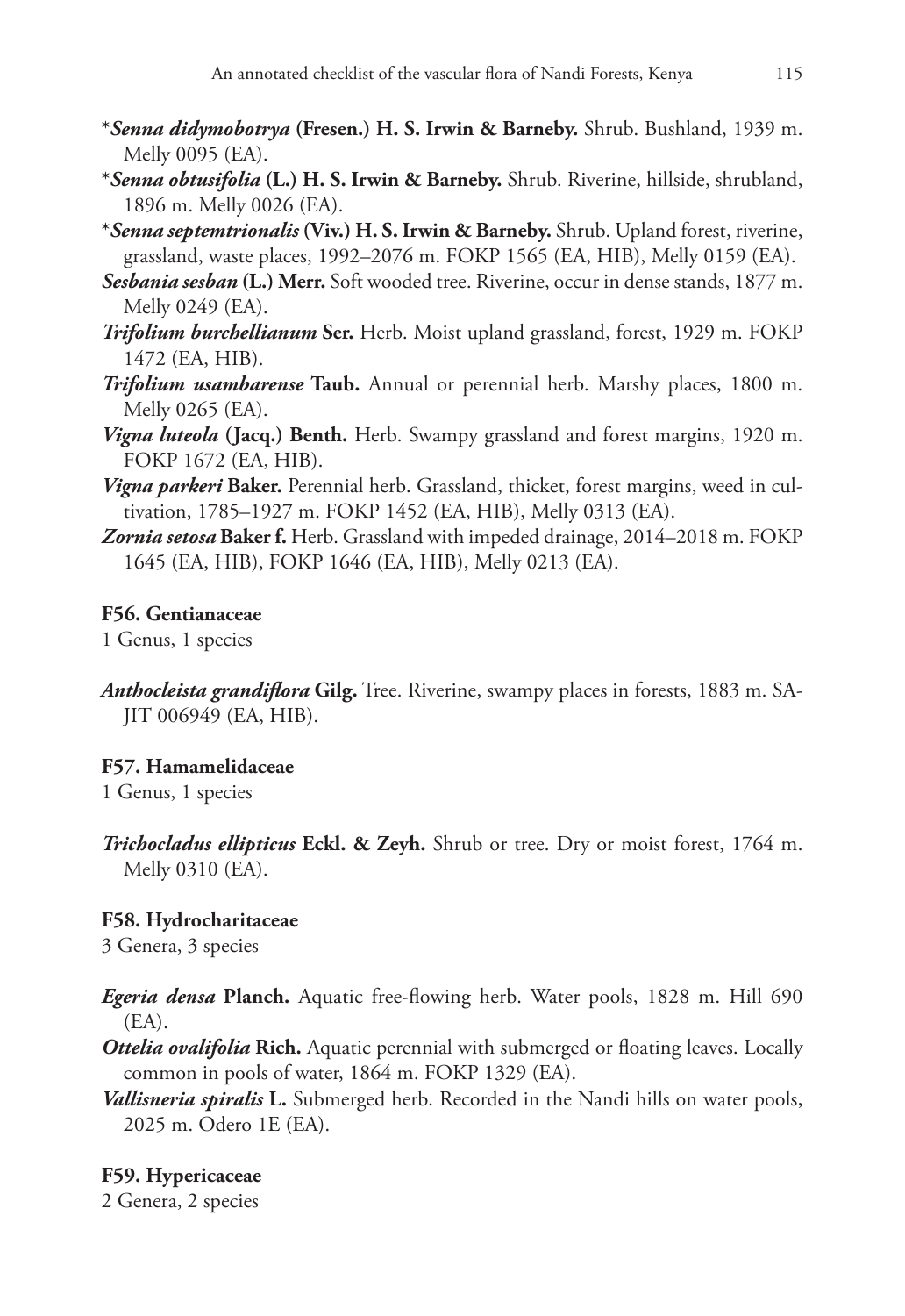- *Hypericum revolutum* **Vahl.** Shrub. Grows along streams in upland forest thickets, dry bushland, 1760 m. Melly 0308 (EA).
- *Harungana madagascariensis* **Lam. Ex Poir.** Tree. Moist forests margins, 1757 m. Melly 0311 (EA).

### **F60. Hypoxidaceae**

1 Genus, 3 species

- *Hypoxis angustifolia* **Lam.** Herb. Grassland in upland forest, 1730–2149 m. FOKP 1559 (EA, HIB), FOKP 1689 (EA, HIB), Davide 7121 (EA).
- *Hypoxis obtusa* **Burch. ex Ker Gawl.** Herb. Common in burnt grassland and shallow soils, 2005 m. Hill 91 (EA).
- *Hypoxis villosa* **L. f.** Herb. Burnt grassland on shallow or rocky soils, 1962 m. FOKP 1659 (EA, HIB).

#### **F61. Icacinaceae**

1 Genus, 1 species

*Apodytes dimidiata* **E. Mey. ex Arn.** Shrub or tree. Upland rain forest, and forest patches, 1751–2000 m. FOKP 1572 (EA, HIB), Melly 0281 (EA).

#### **F62. Iridaceae**

2 Genera, 2 species

- *Aristea alata* **Baker.** Rhizomatous perennial herb. Forest margins and grass glades, 2195 m. Mainwring 10559 (EA).
- *Freesia laxa* **(Thunb.) Goldblatt & J. C. Manning.** Herb. Rocky grassland, 1828 m. Hill 2 (EA).

#### **F63. Lamiaceae**

14 Genera, 28 species

- *Achyrospermum parviflorum* **S. Moore.** Herb. Undergrowth of rain-forest, swamp forest riverine forest, 1050–1700 m. Tweedie 4150 (EA).
- *Clerodendrum formicarum* Gűrke. Supported shrub. Upland forest, 1872–1952 m. Melly 0056 (EA), Melly 0252 (EA).
- *Clerodendrum johnstonii* **Oliv.** Shrub. Upland forest and thicket, or disturbed scrubland, marshy area, 1823–2148 m. Melly 0047 (EA), SAJIT 006601 (EA, HIB).
- *Clerodendrum melanocrater* Gürke. Climber. Upland forest, 1973 m. SAJIT 006671 (EA, HIB).
- *Clerodendrum rotundifolium* **Oliv.** Shrub. Wooded grassland, riverine woodland, 1946 m. Melly 0059 (EA).
- *Clinopodium abyssinicum* **(Hochst. ex Benth.) Kuntze.** Herb. Woodland, 1864 m. FOKP 1325 (EA, HIB).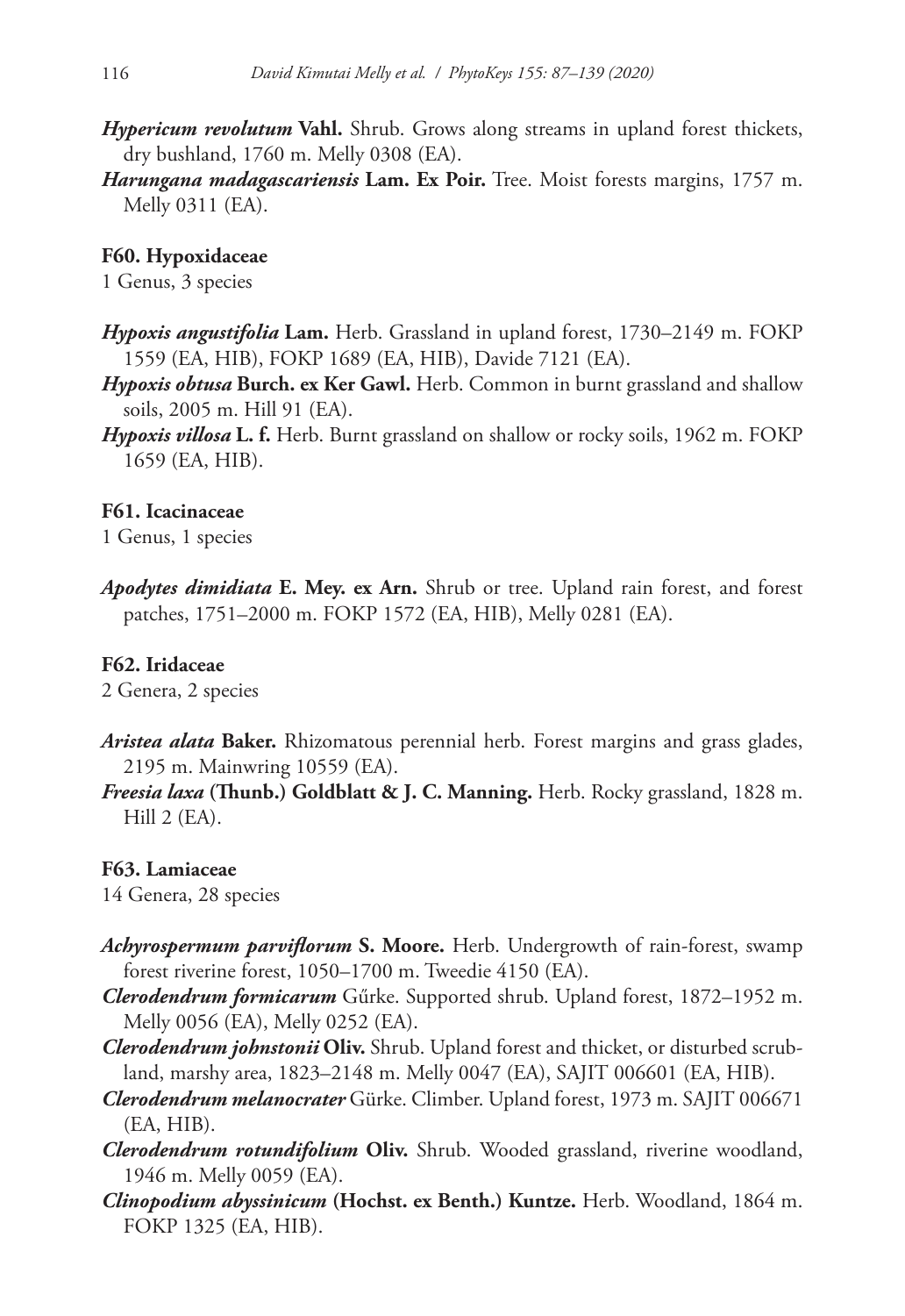- *Fuerstia africana* **T.C.E. Fr.** Herb. Grassland and understorey of upland forest, 2023– 2143 m. FOKP 1590 (EA, HIB), Melly 0163 (EA)
- *Isodon ramosissimus* **(Hook. f.) Codd.** Herb. Forest undergrowth and margins upland grasslands, descending altitudes along rivers, 750–2100 m. Tweedie 4153 (EA).
- *Leonotis martinicensis* **(Jacq.) J. C. Manning & Goldblatt.** Herb. Open ground, disturbed places especially in farmland, 2058 m. Melly 0156 (EA).
- *Leonotis ocymifolia* **(Burm. f.) Iwarsson.** Shrub. Upland forest, 2121 m. Melly 0188 (EA).
- *Leucas deflexa* **Hook. f.** Herb. Upland grassland, 1967 m. FOKP 1666 (EA, HIB).
- *Ocimum gratissimum* **L.** Perennial herb or subshrub. Disturbed bushland, Hillside, shrubland, 1905 m. Melly 0022 (EA).
- *Ocimum lamiifolium* **Hochst. ex Benth.** Shrub. Upland forest, 1930–2258 m. FOKP 1479 (EA, HIB), SAJIT 006999 (EA, HIB).
- *Ocimum obovatum* **E. Mey. ex Benth.** Herb or shrub. Upland grassland, on poor drainage, 2149 m. FOKP 1682 (EA, HIB).
- *Orthosiphon rubicundus (***D. Don) Benth.** Herb. Common in wooded grassland, 2036 m. FOKP 1507 (EA, HIB).
- *Orthosiphon schimperi* **Benth.** Herb. Wooded grassland, 1927 m. FOKP 1460 (EA, HIB).
- *Platostoma africanum* **P. Beauv.** Perennial herb. Damp places in grassland, roadside, by streams, forest edges, shrubland, 1857–1920 m. FOKP 1310 (EA, HIB), Melly 0023 (EA).
- *Platostoma denticulatum* **Robyns.** Herb. Riverside, wetland often in partial shade at forest edges, roadside grassland, 1883 m. SAJIT 006948 (EA, HIB).
- *Plectranthus alpinus* **(Vatke) Ryding.** Shrub. Shady forest, 1963–1991 m. FOKP 1413, Melly 0236 (EA).
- *Plectranthus barbatus* **Andrews.** Shrub. Bushland, rocky grassland, 1823 m. Melly 0044 (EA).
- *Plectranthus bojeri* **(Benth.) Hedge.** Herb. Hillside, shrubland, on shallow soils, 1804 m. Melly 0018 (EA).
- *Plectranthus kamerunensis* Gürke. Shrub. Upland forest, 2010 m. FOKP 1406 (EA, HIB).
- *Plectranthus mollis* **(Aiton) Spreng.** Shrub. Upland forest, 1904 m. FOKP 1367 (EA, HIB), Melly 0103 (EA).
- *Plectranthus punctatus* **(L. f.) L'Hér.** Herb. Disturbed upland forests, 2001 m. FOKP 1422 (EA, HIB).
- *Plectranthus sylvestris* Gürke. Herb or shrub. Disturbed places of upland forest, plantation of exotics, 1943 m. SAJIT 007034 (EA, HIB).
- *Pycnostachys niamniamensis* Gürke. Annual herb. Forest undergrowth and margins upland grasslands, descending altitudes along rivers, 750–2100 m. Duke 3411 (EA).
- *Rotheca myricoides* **(Hochst.) Steane & Mabb.** Shrub. Upland dry forest, grazed bushland, grassland, 1861–2134 m. FOKP 1641 (EA, HIB), Melly 0036 (EA), Melly 0053 (EA), Melly 0201 (EA).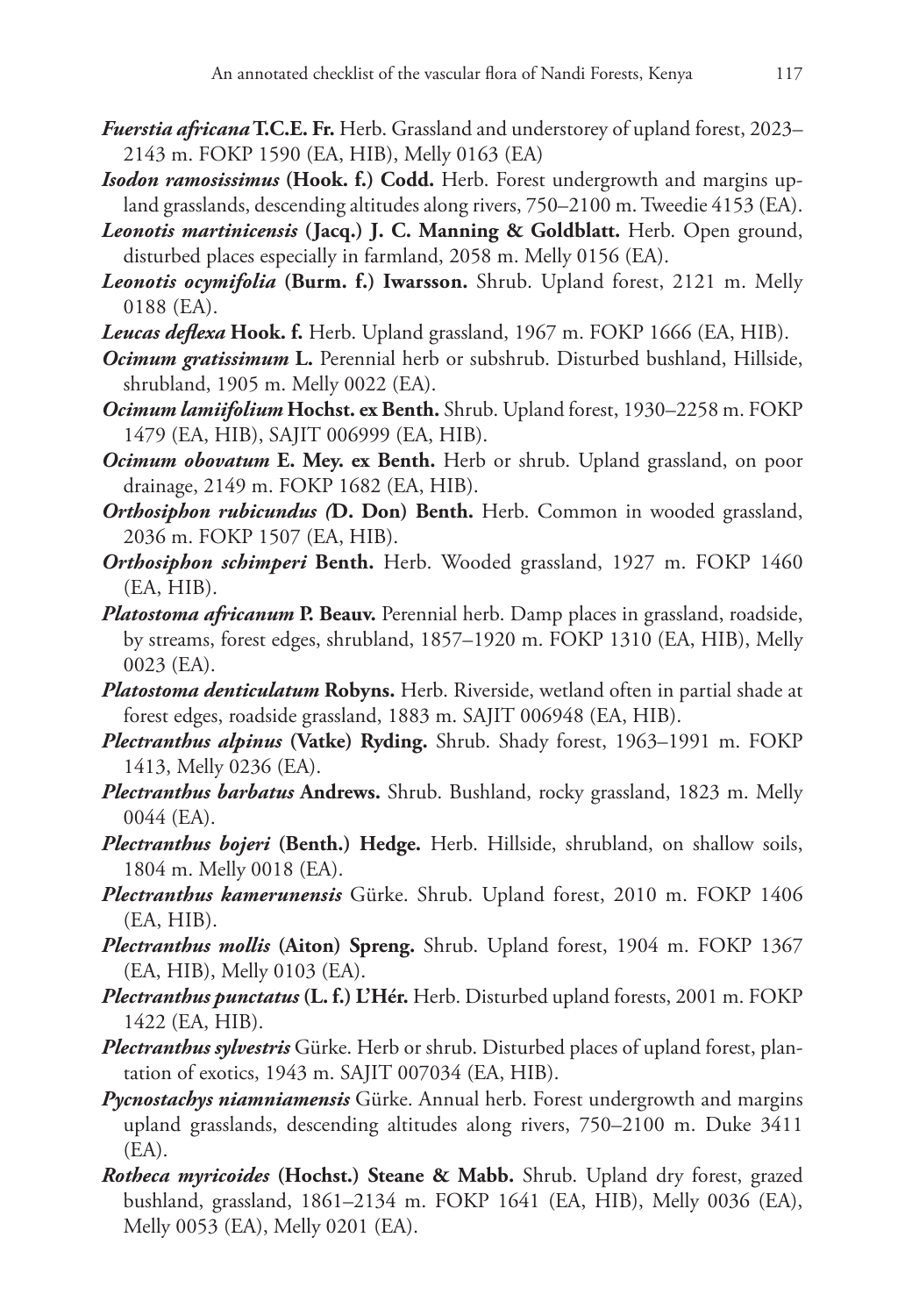*Tetradenia riparia* **(Hochst.) Codd.** Shrub. On the rocky slopes, 2148 m. SAJIT 006613 (EA, HIB).

**F64. Linderniaceae**

1 Genus, 3 species

- *Craterostigma newtonii* **(Engl.) Eb. Fisch., Schäferh. & al.** Herb. Local on shallow soils, 2120–2125 m. FOKP 1604 (EA, HIB), Melly 0203 (EA).
- *Craterostigma nummulariifolium* **(D. Don) Eb. Fisch., Schäferh. & Kai Müll.** Herb. Weed of cultivation, streamside in both open country and wet, mossy, evergreen forests and in thickets on boulder-strewn hillsides, 1942 m. Rodgers 714 (EA), Melly 0082 (EA).
- *Craterostigma pumilum* **Hochst.** Herb. Over rocks, in montane forest, 2149 m. FOKP 1685 (EA, HIB).

# **F65. Loranthaceae**

4 Genera, 6 species

- *Agelanthus pennatulus* **(Sprague) Polhill & Wiens.** Epiphyte. In Forest Margin, 1988 m. SAJIT 007009 (EA, HIB). Vulnerable.
- *Agelanthus platyphyllus* **(Hochst. ex A. Rich.) Balle.** Shrub. Deciduous woodland and woodland grassland, almost always on Combretum or Terminalia, 1200– 1600 m. Davidse 7125 (EA).
- *Agelanthus zizyphifolius (***Engl.) Polhill & Wiens.** Epiphytic Shrub. Under forest, 2026 m. SAJIT 006653 (EA, HIB).
- *Englerina woodfordioides* **(Schweinf.) Balle.** Shrub. Upland forest, 1998–2148 m. FOKP 1311 (EA, HIB), FOKP 1594 (EA, HIB), Melly 0130 (EA), SAJIT 006610 (EA, HIB), SAJIT 006657 (EA, HIB), SAJIT 006666, (EA, HIB).
- *Phragmanthera usuiensis* **(Oliv.) M. G. Gilbert.** Shrub. Upland forest, 2133 m. FOKP 1481 (EA, HIB), Melly 0186 (EA).
- *Tapinanthus constrictiflorus* **(Engl.) Danser.** Epiphyte. Evergreen forests, on various hosts including plantation crops, 2134–2300 m. Archer 237 (EA), Melly 0196 (EA).

# **F66. Lythraceae**

1 Genus, 1 species

*Rotala tenella* **(Guill. & Perr.) Hiern.** Herb. Grassland, roadside, 2002–2026 m. Melly 0137 (EA), SAJIT 006640 (EA, HIB).

# **F67. Malvaceae**

8 Genera, 14 species

*Abutilon longicuspe* **Hochst. ex A. Rich.** Shrub. Upland forest, forest margins, scrubland, 2026 m. SAJIT 006649 (EA, HIB).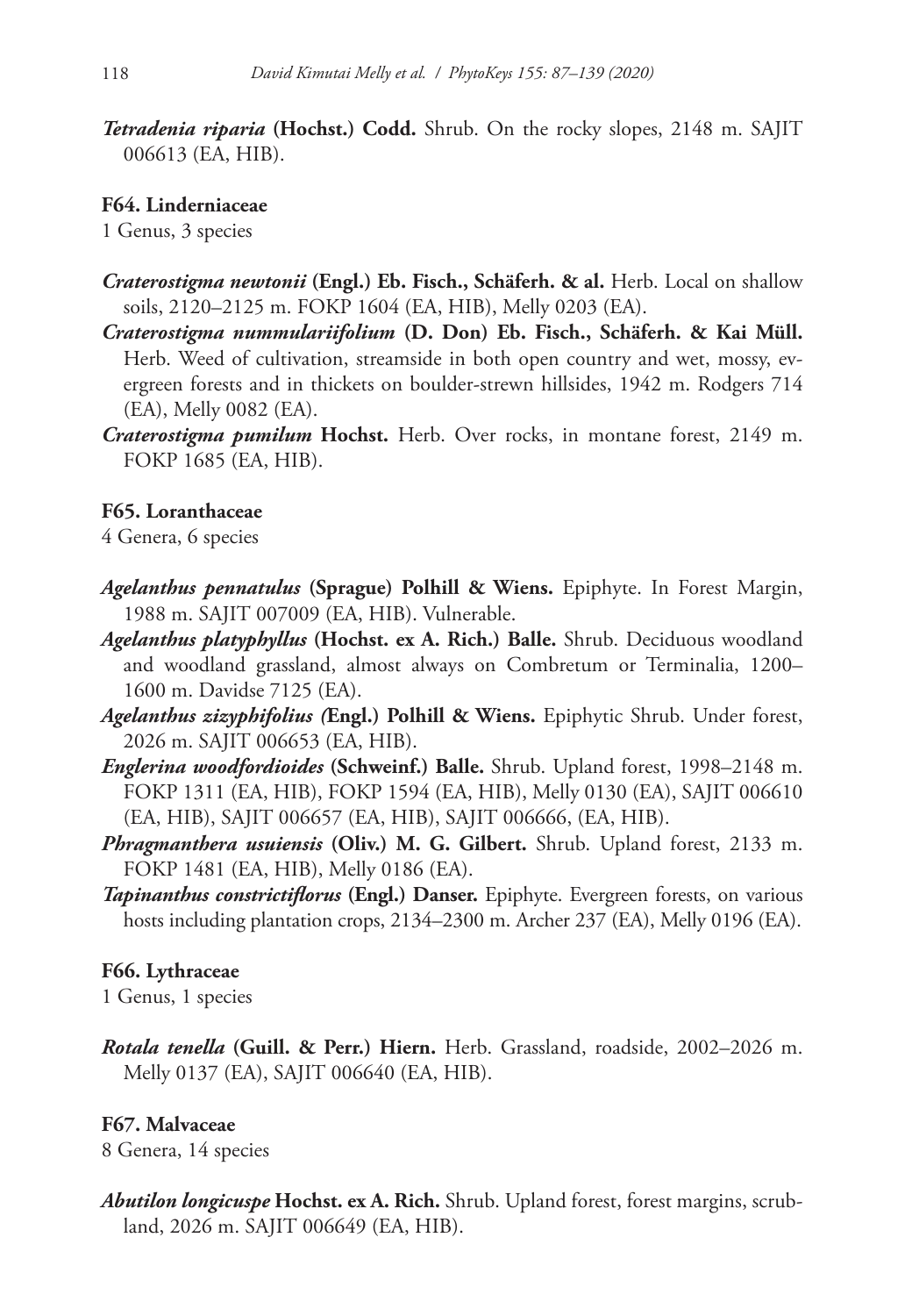- *Dombeya burgessiae* **Gerrard ex Harv.** Shrub or tree. Semi-evergreen bushland on rocky sites, riverine, wooded grassland, 2058 m. FOKP 1600 (EA, HIB).
- *Dombeya torrida* **(J. F. Gmel.) B. Bamps.** Tree. Upland forest, 1993 m. Melly 0139 (EA).
- *Hibiscus calyphyllus* **Cav.** Shrub. Rainforest, riverine forest, thickets, grassland, 2000 m. Melly 0148 (EA).
- *Hibiscus macranthus* **Hochst. ex A. Rich.** Small shrub. Common in forest edges and grassland in cleared forest, 2019 m. FOKP 1596 (EA, HIB).
- *Kosteletzkya adoensis* **(Hochst. Ex A. Rich) Mast.** A perennial herb or Shrub. Forest edges and cleared forests, 1769 m. Melly 0271 (EA).
- *Malvastrum coromandelianum* **(L.) Garcke.** Woody annual or perennial. Wasteland, bushland edges and grassland, 2022 m. Melly 0205 (EA).
- *Pavonia urens* **Cav.** Shrub. Road patches in upland forest, 1758–2026 m. FOKP 1652 (EA, HIB), Melly 0142 (EA), Melly 0263 (EA), SAJIT 006638, (EA, HIB).
- *Pavonia procumbens* **(Wight) Walp.** Woody herb. Dry woodland and rocks, 2014 m. FOKP 1650 (EA, HIB).
- *Sida acuta* **Burn. f.** Herb. Disturbed places on grassland forest, 1993 m. Melly 0118 (EA).
- *Sida rhombifolia* **L.** Herb. Hillside, grassland, bushland, 1889 m. Melly 0030  $(EA)$ .
- *Triumfetta brachyceras* **K. Schum.** Woody herb or shrub. Forest edges and along roadsides, 1751–1920 m. FOKP 1670 (EA, HIB), Melly 0272 (EA).
- *Triumfetta rhomboidea* **Jacq.** Shrub. Weed of cultivation, hillside, shrubland, 1890 m. Melly 0020 (EA).
- *Triumfetta tomentosa* **Bojer.** Shrub. Forest clearings, old fields, often secondary vegetation, 2009 m. Melly 0146 (EA).

### **F68. Melastomataceae**

3 Genera, 3 species

- *Dissotis speciosa* **Taub.** Woody herb or shrub. Marshy places, valley grassland, 1784 m. Melly 0301 (EA).
- *Dupineta brazza* **(Cogn.) Veranso-Libalah & G. Kadereit.** Herb. Forest margins, valley and upland grassland and deciduous bushland, 900–1800 m. Williams 571 (EA).
- *Tristemma mauritianum* **J. F. Gmel.** Shrub or herb. Swampy places, 1800 m. Melly 0302 (EA).

### **F69. Meliaceae**

3 Genera, 3 species

- *Lepidotrichilia volkensii* **(Gürke) Leroy.** Tree. Forest margins, 1929–1981 m. FOKP 1386 (EA, HIB), Melly 0098 (EA).
- *Trichilia emetica* **Vahl.** Tree. Riverine, riverine forest and woodland, lake-shore thicket, 1945 m. SAJIT 007035 (EA, HIB).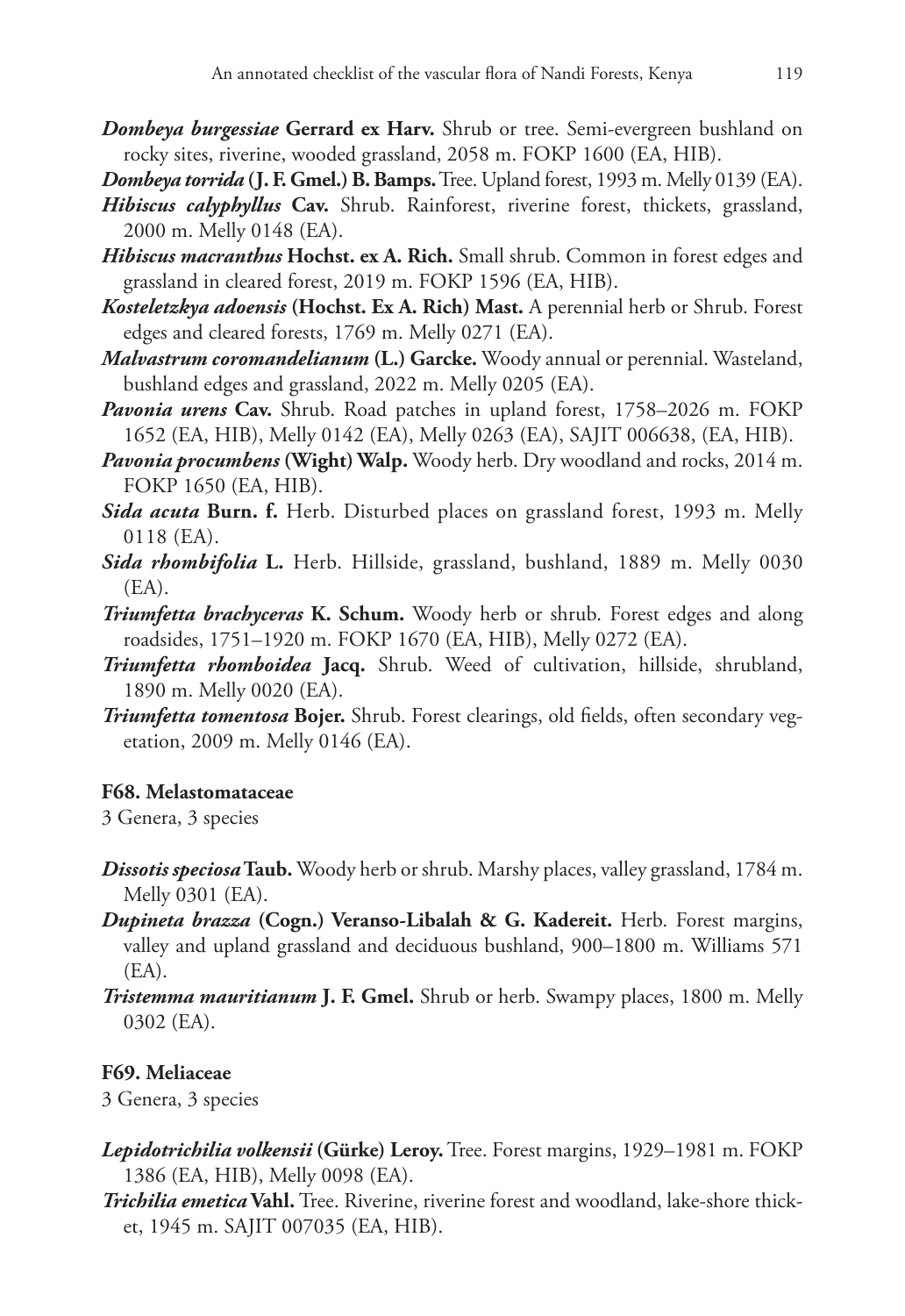*Turraea holstii* Gürke. Tree. Upland forest, 1915–2026 m. FOKP 1335 (EA, HIB), SAJIT 006647 (EA, HIB), SAJIT 006938 (EA, HIB).

## **F70. Melianthaceae**

1 Genus, 1 species

*Bersama abyssinica* **Fresen.** Tree. Upland forest, 1805–2392 m. FOKP 1474 (EA, HIB), Melly 0081 (EA), Melly 0237 (EA), Melly 0276 (EA), SAJIT 006602 (EA, HIB), SAJIT 007012 (EA, HIB).

# **F71. Menispermaceae**

3 Genera, 6 species

- *Cissampelos friesiorum* **Diels.** Climber. Upland forest on edges, 2012 m. SAJIT 007015 (EA, HIB).
- *Cissampelos mucronata* **A. Rich.** Climber. Riverine, 2148 m. SAJIT 006599 (EA, HIB). *Cissampelos pareira* **L.** Climber. Upland forest, woodland, 1934–2023 m. FOKP

1591 (EA, HIB), Melly 0077 (EA).

- *Stephania abyssinica* **(Quart. -Dill. & A. Rich.) Walp.** Climber. Upland forest, 2026 m. SAJIT 006654 (EA, HIB), SAJIT 006659 (EA, HIB).
- *Stephania cyanantha* **Welw. ex Hiern.** Climber. Hill Side of upland forest, 1739– 2026 m. FOKP 1455 (EA, HIB), FOKP 1571 (EA, HIB), Melly 0025 (HIB), Melly 0296 (HIB), SAJIT 006651 (EA, HIB).
- *Tiliacora funifera* **(Miers) Oliv.** Woody Liana. Rainforest, riverine forest, moist shady places in woodland, 1744–1973 m. Melly 0294 (EA), SAJIT 006673 (EA, HIB).

# **F72. Monimiaceae**

1 Genus, 1 species

*Xymalos monospora* **(Harv.) Baill.** Tree. Moist upland forest, 1849–2005 m. FOKP 1356 (EA, HIB), FOKP 1512 (EA, HIB).

# **F73. Moraceae**

4 Genera, 11 species

*Dorstenia barnimiana* **Schweinf.** Herb. Wet upland forest, 2015 m. FOKP 1570 (EA, HIB).

*Ficus asperifolia* **Miq.** Shrub. Forest margins and thickets, 1887 m. Melly 0245 (EA).

*Ficus cyathistipula* **Warb.** Tree. Rain-forest and other wetter evergreen forest, 700– 1800 m. Green 12 (EA).

*Ficus exasperata* **Vahl.** Tree. Wet forests on the margins, 1–1850 m. Lucas 146 (EA).

*Ficus lutea* **Vahl.** Tree. Rain-forest and other wetter evergreen forest, riverine and ground-water forests sometimes on rocks, 1931 m. FOKP 1441 (EA, HIB).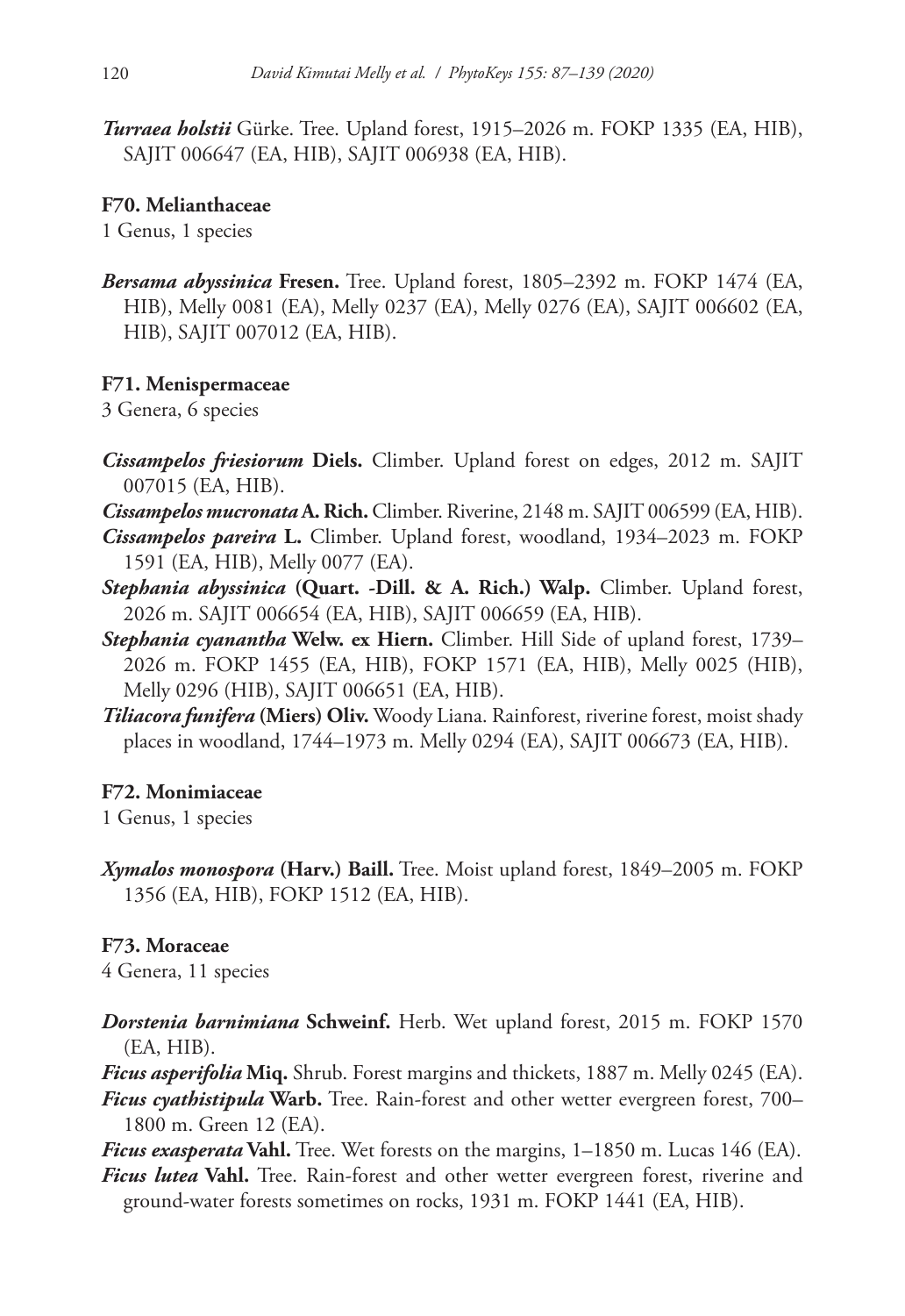- *Ficus ottoniifolia* **(Miq.) Miq.** Tree. Upland forest on the margins, woodland forest, riverine, 1757–2070 m. FOKP 1678 (EA, HIB), Melly 0063 (EA), Melly 0300 (EA), SAJIT 006971 (EA, HIB), SAJIT 006990 (EA, HIB).
- *Ficus sur* **Forssk.** Tree. Riverine forest, bushland, groundwater forest, 1–2100 m. Dale 3405.
- *Ficus sycomorus* **L.** Tree. Forest, woodland and wooded grassland, sometimes along rivers and lakes or amongst rocks, planted for ornament and back-cloth, 1772– 2076 m. Williams 578 (EA), Melly 0168 (EA), Melly 0267 (EA).
- *Ficus thonningii* **Blume.** Tree. Rain-forest and other wetter evergreen forest, riverine and groundwater forests, 1800 m. Wye 1929 (EA).

*Morus mesozygia* **Stapf.** Tree. Moist forest, 1200–1650 m. Wormald 25 (EA).

*Trilepisium madagascariense* **DC.** Tree. Rain-forest and other wetter evergreen forest, riverine and groundwater forests, 1800 m. Wye 1843(EA).

### **F74. Musaceae**

1 Genus, 1 species

*Ensete ventricosum* **(Welw.) Cheesman.** Giant herb. Upland forest, 1856 m. Melly 0258 (EA).

### **F75. Myrtaceae**

3 Genera, 3 species

**\****Eucalyptus saligna* **Sm.** Tree. Common plantation timber, 1952 m. Melly 0240 (EA). *Psidium guajava* **L.** Tree. Upland forest, bushland, 1929 m. Melly 0086 (EA). *Syzygium guineense* **(Willd.) DC.** Tree. Wooded grassland, riverine, 1746–2071 m. FOKP 1628 (EA, HIB), Melly 0173 (EA), Melly 0282 (EA).

### **F76. Ochnaceae**

1 Genus, 2 species

- *Ochna holstii* **Engl.** Tree. In Forest, dominant trees, very big, 1985–2052 m. FOKP 1531 (EA, HIB), FOKP 1597 (EA, HIB), SAJIT 007019 (EA, HIB).
- *Ochna insculpta* **Sleumer.** Tree. Upland forest, woodland, 1991–2051 m. FOKP 1415 (EA, HIB), FOKP 1543 (EA, HIB), FOKP 1568, (EA, HIB).

### **F77. Oleaceae**

4 Genera, 6 Species

- *Chionanthus mildbraedii* **(Gilg & G. Schellenb.) Stearn.** Tree. Wet upland Forest, 1831 m. Melly 0262 (EA).
- *Jasminum abyssinicum* **Hochst. ex DC.** Shrub. Upland evergreen bushland, 1791– 1879 m. Melly 0266 (EA), SAJIT 006953 (EA, HIB).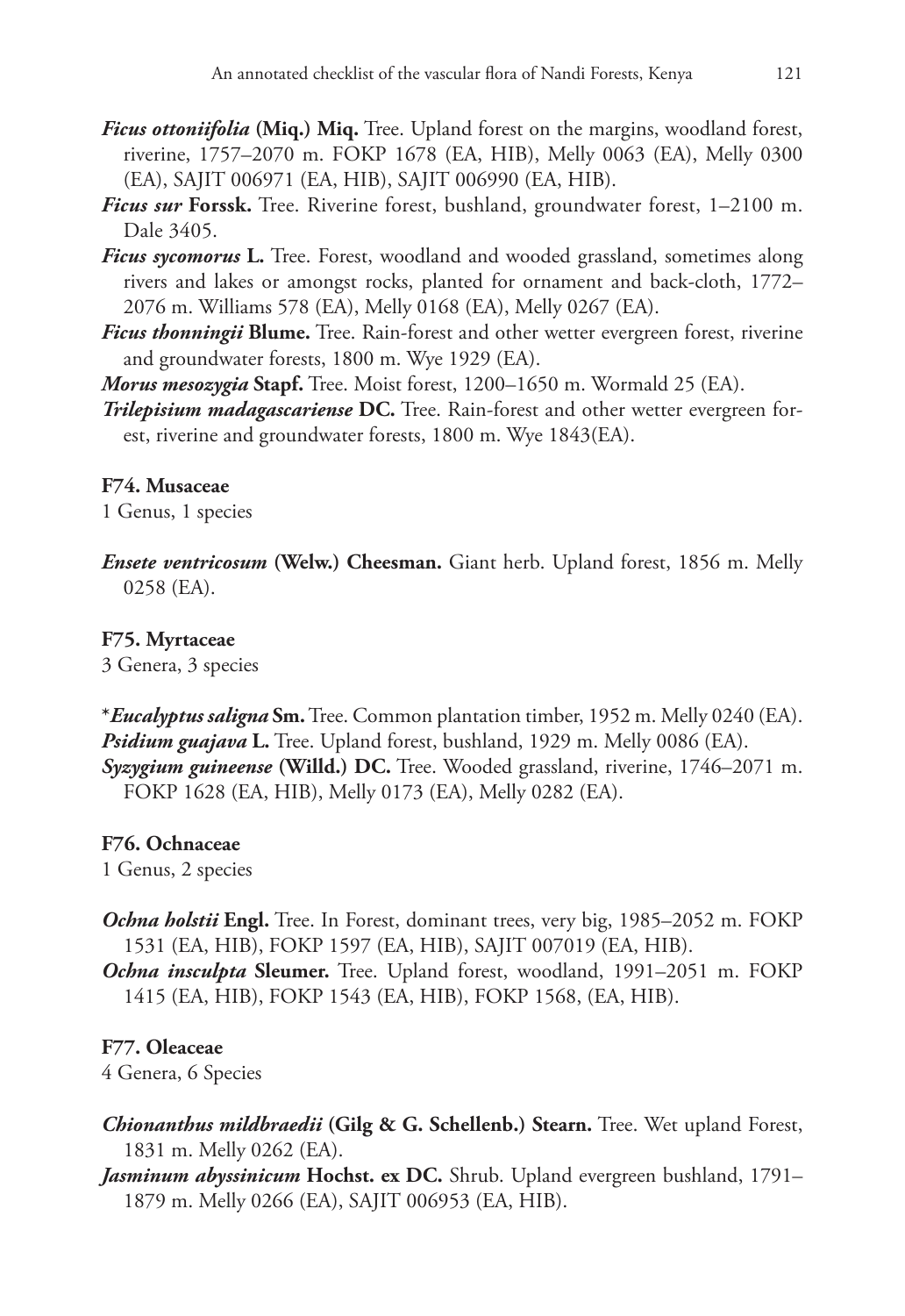- *Jasminum grandiflorum* **subsp.** *floribundum* **(R. Br. ex Fresen.) P. S. Green.** Shrub or scrambler. Upland evergreen bushland, 2100 m. Hill 312 (EA).
- *Olea capensis* **L.** Tree. Wet and dry evergreen mixed forest, 1150–2550 m. Battiscombe 135 (EA).
- *Olea welwitschii* **(Knobl.) Gilg & Schellenb.** Tree. Lowland rain to upland dry evergreen forest, 750–1950 m. Battiscombe 660 (EA).
- *Schrebera alata* **(Hochst.) Welw.** Tree. Dry forest edges, evergreen bushland, 2143 m. Melly 0183 (EA).

**F78. Onagraceae**

1 Genus, 2 species

*Ludwigia abyssinica* **A. Rich.** Succulent herb. Swampy places, 1798 m. Melly 0314 (EA). *Ludwigia adscendens* **subsp.** *diffusa* **(Forssk.) P. H. Raven.** Herb. Marshy area, riverine, 1823 m. Melly 0042 (EA).

**F79. Ophioglossaceae** 1 Genus, 1 species

*Ophioglossum reticulatum* **L.** Herb. In Forest margins and damp pockets of soils on the rocky outcrops, 2003 m. SAJIT 007010 (EA, HIB).

**F80. Orobanchaceae**

1 Genus, 1 species

*Orobanche minor* **Sm.** Herb. Upland forest, 1991 m. FOKP 1414 (EA, HIB).

### **F81. Orchidaceae**

17 Genera, 36 species

*Aerangis ugandensis* **Summerh.** Herb. In moist forest, near rivers on large tree trunks and often with its roots in a deep growth of moss, 1500–2000 m. William and Piers 601 (EA).

*Angraecum erectum* **Summerh.** Epiphyte. Dry forest, 1975 m. FOKP 1360 (EA, HIB). *Angraecum humile* **Summerh.** Dwarf epiphytic herb. Upper branches of forest trees,

1785 m. Melly 0268 (EA).

- *Bolusiella maudiae* **(Bolus) Schltr.** Epiphyte. Humid forest, 2026 m. FOKP 1680 (EA, HIB) Tweedie 230 (EA), Williams and Piers 615 (EA).
- *Bulbophyllum cochleatum* **Lindl.** Epiphyte. Shady forest, 2138 m. FOKP 1680 (EA, HIB).

*Bulbophyllum cochleatum* **var.** *bequaertii* **(De Wild.) J. J. Verm.** Epiphytic Herb. Epiphytic in rain forest, 900–2000 m. Tweedie 233 (EA).

*Bulbophyllum bidenticulatum* **subsp.** *joyceae* **J. J. Verm.** Epiphyte. Upland forest, 1914 m. Melly 0111 (EA).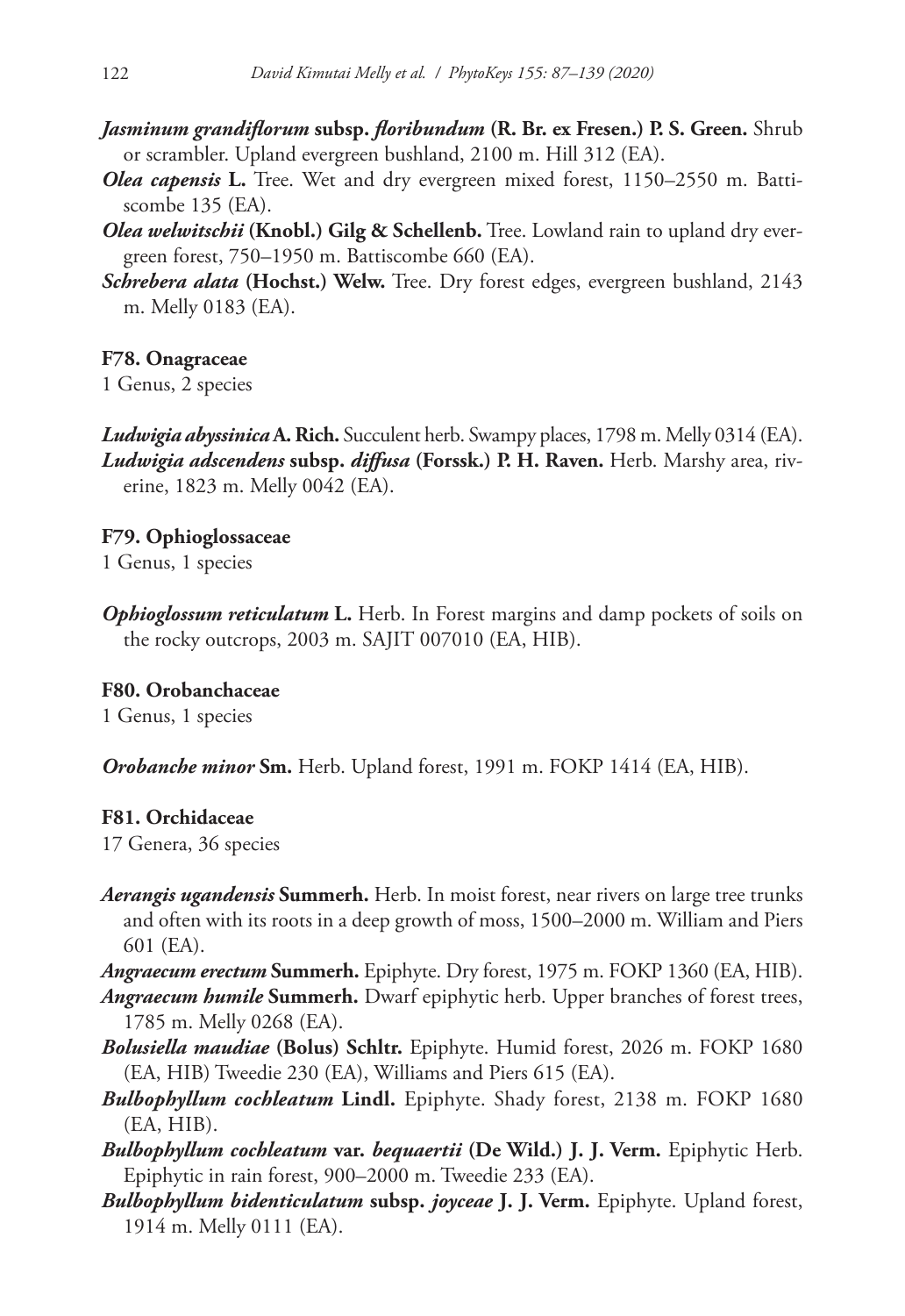- *Bulbophyllum encephalodes* **Summerh.** Epiphyte. Upland forest, 1991 m. Melly 0113 (EA).
- *Bulbophyllum josephi* **(Kuntze) Summerh.** Epiphyte. Upland forest, 1914 m. Melly 0110 (EA).
- *Bulbophyllum intertextum* **Lindl.** Epiphyte. Warm forests, 1700–2019 m. FOKP 1632 (EA, HIB).
- *Cribbia brachyceras* **(Summerh.) Senghas.** Epiphyte. On mossy trunks of trees and rocks in forests, 1500–2200 m. Tweedie 287 (EA).
- *Cyrtorchis arcuata* **(Lindl.) Schltr.** Epiphyte. On trees and rocks in bush, woodland and forest, 0–2000 m. FOKP 1580 (EA, HIB), William and Piers 609 (EA).
- *Diaphananthe sarcophylla* **(Schltr. ex Prain) P. J. Cribb & Carlsward.** Herb. Dry upland forest on trees, 1964 m. FOKP 1575 (EA, HIB).
- *Disperis anthoceros* **Rchb.f.** Herb. Under forest on ground litter in evergreen forest, 2082 m. Melly 0153 (EA).
- *Disperis dicerochila* **Summerh.** Herb. Upland forest, leaf litter, mossy branches and on rocks in upland rain forest, 1886 m. Melly 0108 (EA).
- *Epipogium roseum* **(D. Don) Lindl.** Herb. Upland forest on leaf mould in wet forests, 2030–2033 m. FOKP 1477 (EA, HIB), FOKP 1517 (EA, HIB), FOKP 1625 (EA, HIB), FOKP 1649 (EA, HIB), SAJIT 007021 (EA, HIB).
- *Eulophia galeoloides* **Kraenzl.** Herb. Upland forest on trees, 2023–2055 m. FOKP 1593 (EA, HIB), SAJIT 007029 (EA, HIB).
- *Eulophia horsfallii* **(Bateman) Summerh.** Herb. Robust Orchid of swamps and river edges, 1925 m. FOKP 1465 (EA, HIB).
- *Eulophia latilabris* **Summerh.** Herb. Grassland and swampy places, 1812 m. Melly 0264 (EA).
- *Eulophia stachyodes* **Rchb. f.** Herb. Grassland, bushland and woodland, 950–2100 m. Rodgers 719 (EA).
- *Eulophia streptopetala* **Lindl.** Herb terrestrial. In grassland, bushland and woodland, 950–2100 m. SAJIT 006660 (EA, HIB).
- *Habenaria chirensis* **Rchb. f.** Herb. Damp grassland, swamps, wet places amongst rocks, 2026 m. SAJIT 006655 (EA, HIB).
- *Kylicanthe rohrii* **(Rchb. f.) Descourvières & Farminhão.** Epiphyte. Dry upland forest, 2070 m. FOKP 1679 (EA, HIB).
- *Microcoelia globulosa* **(Ridl.) L. Jonss.** Epiphytic herb. Riverine forests, 1740– 1966 m. FOKP 1660 (EA, HIB), Melly 0285 (EA).
- *Nervilia bicarinata* **(Blume) Schltr.** Herb. Upland forest, 1975 m. FOKP 1392 (EA, HIB).
- *Nervilia kotschyi* **(Rchb. f.) Schltr.** Herb. Short grassland and amongst bushes and shrubs, 1864–2020 m. FOKP 1337 (EA, HIB) FOKP 1626 (EA, HIB), SAJIT 007024 (EA, HIB).
- *Nervilia lilacea* **Jum. & H. Perrier.** Herb. Rain forest floor margins, 2010–2052 m. FOKP 1530 (EA, HIB), FOKP 1567 (EA, HIB). New record for Kenya.
- *Polystachya adansoniae* **Rchb. f.** Epiphytic Herb. Dry forest, 1961–1976 m. FOKP 1400 (EA, HIB), Melly 0221 (EA).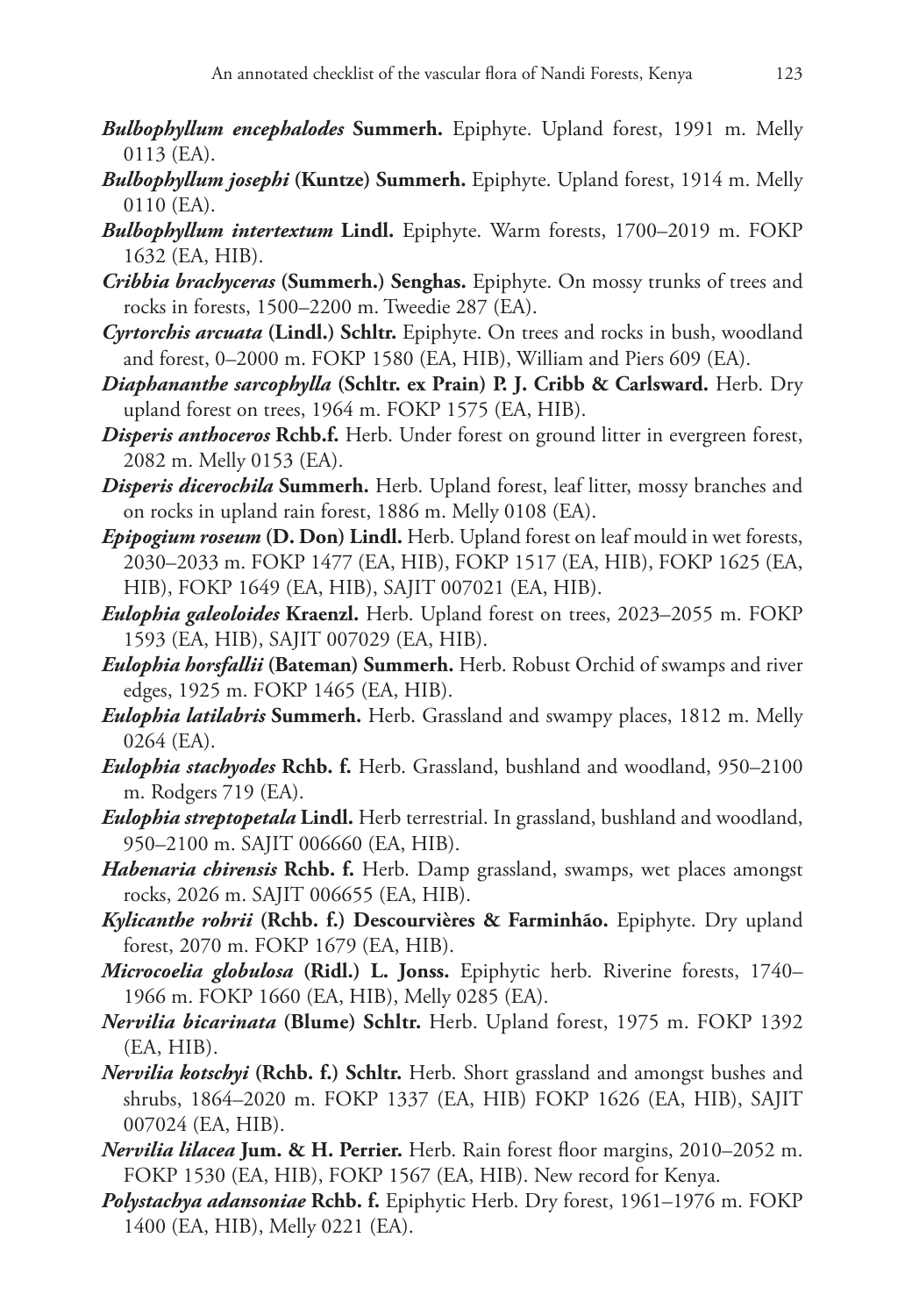- *Polystachya bennettiana* **Rchb. f.** Epiphyte. In dry forest, on big trees, 2034–2125 m. FOKP 1620, SAJIT 007028 (EA, HIB).
- *Polystachya cultriformis* **(Thouars) Lindl. ex Spreng.** Epiphyte. Riverine, 1985– 2125 m. FOKP 1444 (EA, HIB), FOKP 1621 (EA, HIB), SAJIT 007017, (EA, HIB).
- *Polystachya fusiformis* **(Thouars) Lindl.** Epiphytic herb. Upland forest, 2062 m. FOKP 1528 (EA, HIB).
- *Polystachya golungensis* **Rchb. f.** Epiphytic herb. Light shade on trees or rocks, 2052 m. FOKP 1532 (EA, HIB).
- *Polystachya tenuissima* **Kraenzl.** Epiphyte. Upland forest, 1927–2092 m. FOKP 1447 (EA, HIB), FOKP 1633 (EA, HIB), SAJIT 007025 (EA, HIB).
- *Polystachya simplex* **Rendle.** Epiphyte. Dry highland forest, 2125 m. FOKP 1501 (EA, HIB), SAJIT 006656 (EA, HIB).
- *Polystachya spathella* **Kraenzl.** Epiphyte. Highland forest, 2040 m. SAJIT 007027 (EA, HIB).
- *Rhipidoglossum rutilum* **(Rchb. f.) Schltr.** Epiphyte. Evergreen forest, 1930–1939 m. FOKP 1448 (EA, HIB), Melly 0088 (EA), Melly 0222 (EA
- *Satyrium crassicaule* **Rendle.** Herb. Wetland, swamps, 1851–1964 m. FOKP 1446 (EA, HIB), SAJIT 006986 (EA, HIB), SAJIT 007038 (EA, HIB).

### **F82. Oxalidaceae**

1 Genus, 2 species

*Oxalis corniculata* **L.** Herb. Grassland, Disturbed ground, 2076 m. Melly 0167 (EA). *Oxalis obliquifolia* **Steud. ex A. Rich.** Herb. Grassland, shallow soils, 830–3300 m. Tulin 81 (EA).

## **F83. Passifloraceae**

2 Genera, 4 species

- *Adenia bequaertii* **Robyns & Lawalrée.** Climber. Forest edge, 1996 m. Melly 0136 (EA).
- *Adenia cissampeloides* **(Planch. ex Hook.) Harms.** Climber. Dry or moist forest on margins, 1849–2148 m. Melly 0170 (EA), FOKP 1345 (EA, HIB), Melly 0225 (EA), SAJIT 006600 (EA, HIB), SAJIT 006931 (EA, HIB), SAJIT 006933 (EA, HIB).
- *Adenia lobata* **subsp.** *rumicifolia* **(Engl. & Harms) Lye.** Woody Climber. Moist evergreen (riverine) forest, 1757–1989 m. Melly 0292 (EA), Gillet 16701 (EA), SAJIT 007006 (EA, HIB).
- **\****Passiflora edulis* **Sims.** Climber. Cultivated, forest edges and disturbed places, 1719 m. Melly 0273 (EA).

### **F84. Penaeaceae**

1 Genus, 1 species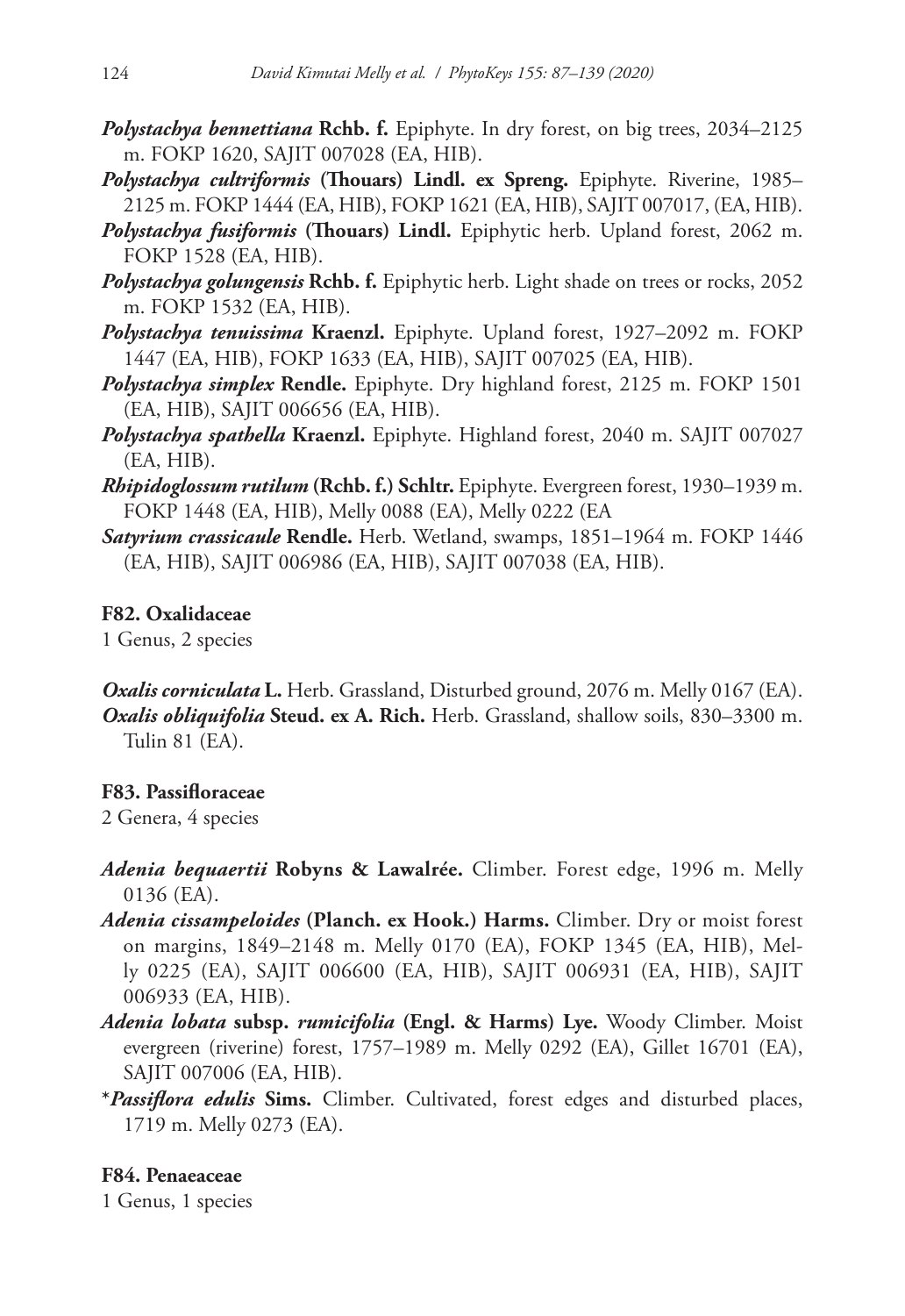*Olinia rochetiana* **A. Juss.** Shrub or tree. Drier upland forest, found also in forest remnants such as fire-induced thickets, 2071 m. SAJIT 006631 (EA, HIB).

### **F85. Peraceae**

1 Genus,1 species

*Clutia abyssinica* **Jaub. & Spach.** Shrub. Secondary bushland, 2005–2326 m. FOKP 1483 (EA, HIB), FOKP 1602 (EA, HIB), Melly 0128 (EA).

### **F86. Phyllanthaceae**

2 Genus, 6 species

- *Bridelia micrantha* **(Hochst.) Baill.** Shrub or tree. Usually riverine or in forest margins, Less often in bushed or wooded grassland, 1751 m. Melly 0288 (EA).
- *Phyllanthus boehmii* **Pax.** Herb. Grassland, 1987 m. FOKP 1584 (EA, HIB).
- *Phyllanthus fischeri* **Pax.** Shrub. Woodland, Forest edge and clearings, river line bushes, 1450–2700 m. FOKP 1561 (EA, HIB).
- *Phyllanthus maderaspatensis* **L.** Sub Shrub. Grassland in dry upland forest, 2076 m. Melly 0162 (EA).
- *Phyllanthus nummulariifolius* **Poir.** Shrub. Dry scattered tree grassland, 2125 m. FOKP 1615 (EA, HIB).
- *Phyllanthus ovalifolius* **Forssk.** Shrub or tree. Upland forest, bushland, 1745 m. Melly 0283 (EA).

#### **F87. Phytolaccaceae**

1 Genus, 2 species

- *Phytolacca dodecandra* **L'Hér.** Climbing Shrub. Bushland and cleared forest, 1960 m. Melly 0228 (EA).
- **\****Phytolacca octandra* **L.** Shrub. Moist forest margin, 2151 m. Melly 0193 (EA).

#### **F88. Piperaceae**

2 Genera, 5 species

- *Peperomia abyssinica* **Miq.** Succulent perennial herb. Wet upland forest, 1973 m. Melly 0316 (EA).
- *Peperomia fernandopoiana* **C. DC.** Herb. Highland forest on trees, 1872–1973 m. SAJIT 006954 (EA, HIB).
- *Peperomia retusa* **(L. f.) A. Dietr.** Epiphytic herb. Upland forest, 1889–2026 m. Melly 0068 (EA), SAJIT 006648 (EA, HIB), SAJIT 006960 (EA, HIB).
- *Peperomia tetraphylla* **(G. Forst.) Hook. & Arn.** Epiphytic creeping herb. Wet upland forests, occasionally in dry savannah edges. Forms mats on horizontal branches, 1936–2016 m. FOKP 1525 (EA, HIB), Melly 0223 (EA).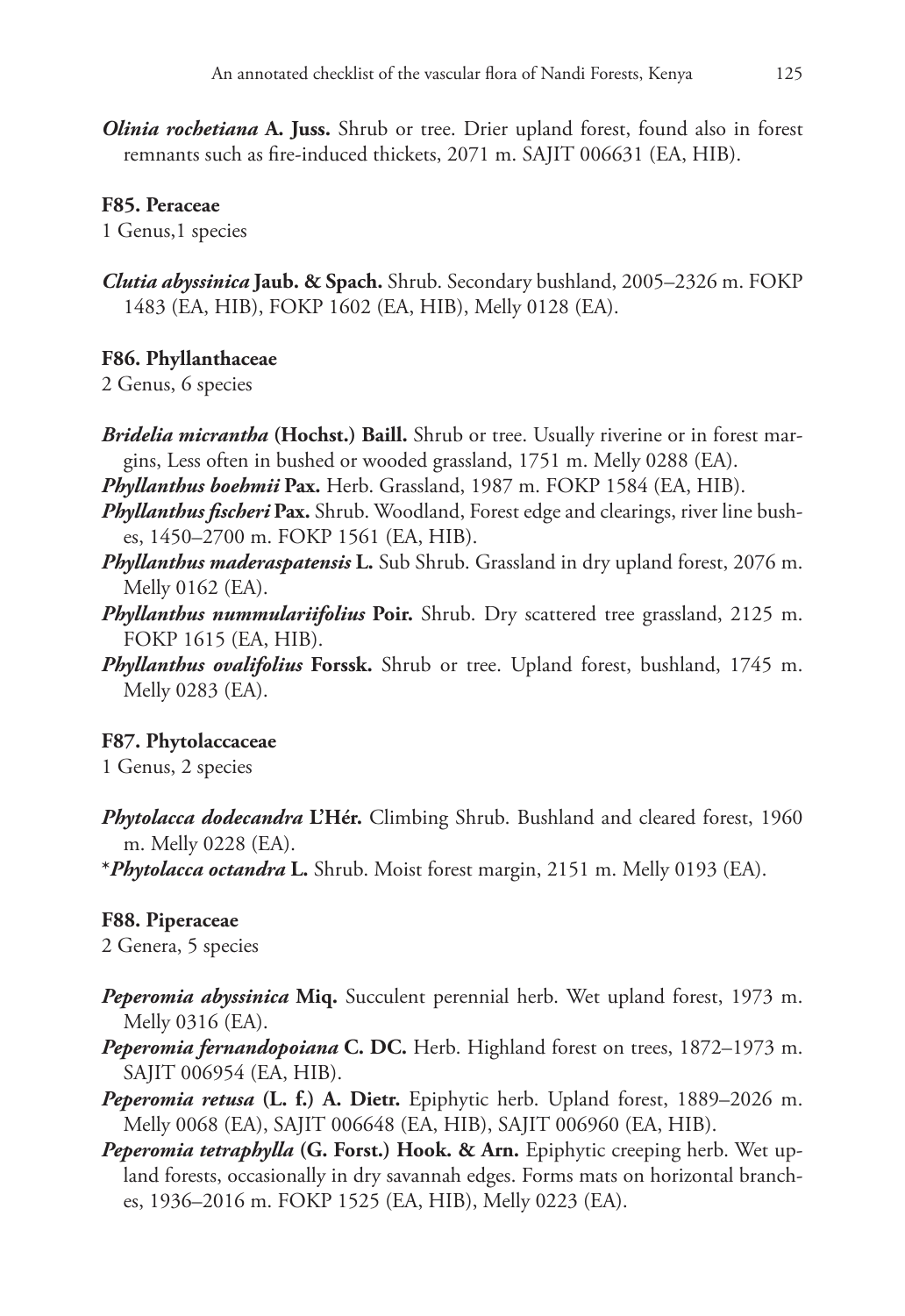*Piper capense* **L. f.** Shrubby herb or climber. Wet highland forest, valley, 1969 m. Melly 0017 (EA).

### **F89. Pittosporaceae**

1 Genus, 1 species

*Pittosporum viridiflorum* Sims. Tree or shrub. Evergreen riverine, wooded grassland, 2120–2148 m. FOKP 1619 (EA, HIB), Melly 0204 (EA), SAJIT 006618 (EA, HIB).

### **F90. Plantaginaceae**

1 Genus, 2 species

*Veronica abyssinica* **Fresen.** Herb. Upland grassland, 1990 m. FOKP 1578 (EA, HIB). *Veronica javanica* **Blume.** Herb. Disturbed upland grassland, sometimes weed of garden or crops, 2186 m. FOKP 1497 (EA, HIB).

### **F91. Poaceae**

19 Genera, 30 species

- *Adenochloa hymeniochila* **(Nees) Zuloaga.** Herb. Swampy places, 1965 m. Siemens 97 (EA).
- *Andropogon schirensis* **Hochst.** Herb. Grassland, 1785 m. Dale 24 (EA).
- *Brachiaria umbratilis* **Napper.** Herb. Upland forest margins, 1676 m. Maluki 1092 (EA).
- *Cenchrus clandestinus* **(Hochst. ex Chiov.) Morrone.** Herb. Grassland, 1965 m. Siemens 76 (EA).
- *Cenchrus macrourus* **(Trin.) Morrone.** Herb. Stream banks, 1765 m. Melly 0303 (EA).
- *Cenchrus unisetus* **(Nees) Morrone.** Herb. Upland grassland, 1676 m. Maluki 1077 (EA).
- *Chloris pycnothrix* **Trin.** Herb. Very common on trampled weedy path sides, 0–2300 m. Siemens 77 (EA).
- *Cynodon dactylon* **(L.) Pers.** Herb. Disturbed short grassland, 0–2000 m. Siemens 72 (EA).
- *Digitaria abyssinica* **(Hochst. ex A. Rich.) Stapf.** Herb. Frequent weed along the road and disturbed damp grassland, 0–3000 m. Hohl 93 (EA).
- *Digitaria ternata (***A. Rich.) Stapf.** Herb. In Forest Margin, wetland, 1975 m. SAJIT 007003 (EA, HIB).
- *Digitaria velutina* **(Forssk.) P. Beauv.** Herb. Very common in disturbed sites, 0–2300 m. Siemens 99 (EA).
- *Eragrostis atrovirens* **(Desf.) Trin. ex Steud.** Herb. Uncommon in wet grassland, 1667 m. Maluki 1070 (EA).
- *Eragrostis exasperata* **Peter.** Herb. Seasonally wet and shallow soils, 300–2000 m. Hohl 89 (EA).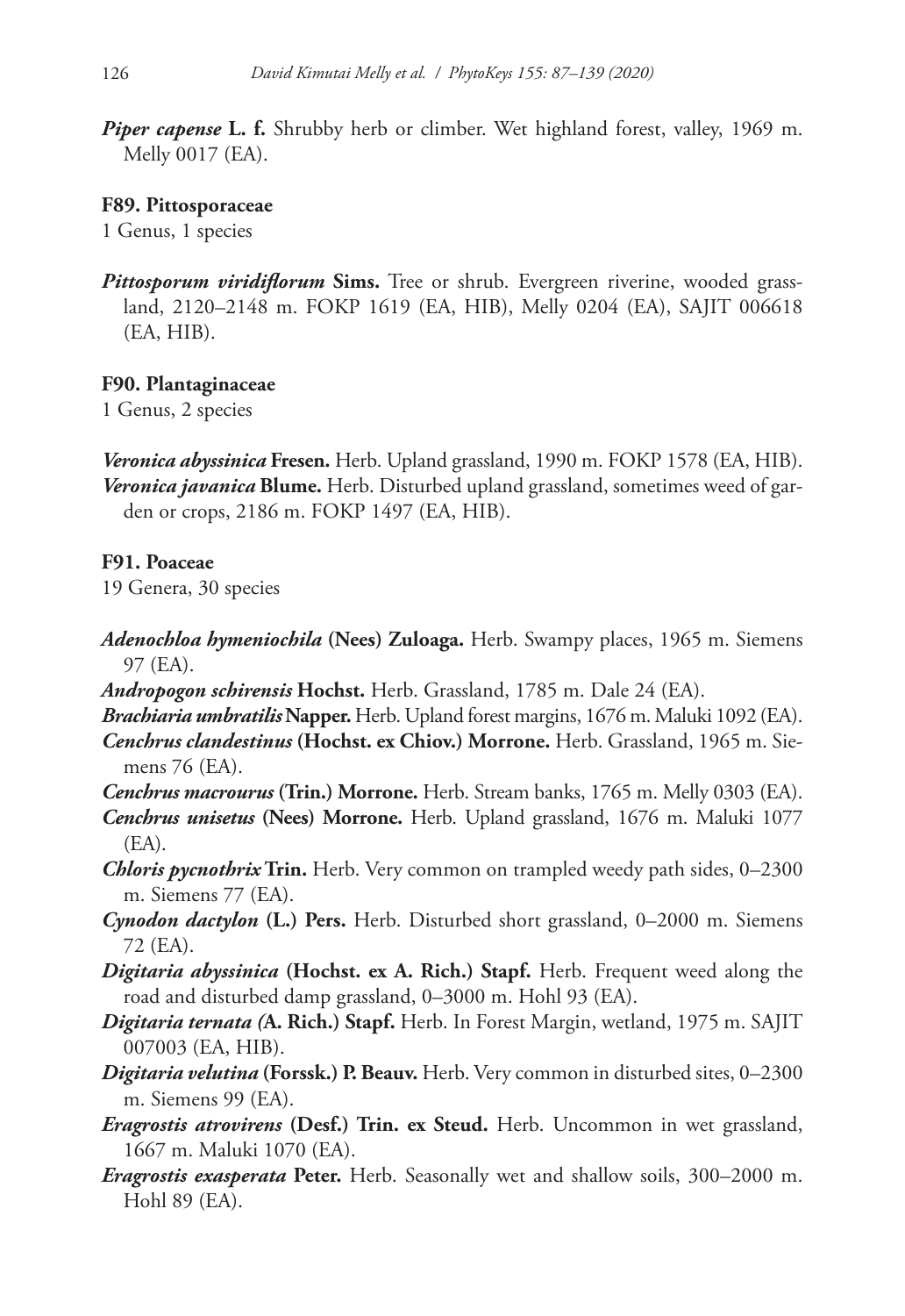- *Eragrostis paniciformis* **(A. Braun) Steud.** Herb. Common after rains in upland grassland in openings, 300–3000 m. Dale 1(EA).
- *Eragrostis patula* **(Kunth) Steud.** Herb. Common weed of dry bushland, 0–2800 m. Conell G643(EA), Hohl 103(EA).
- *Eragrostis racemosa* **(Thunb.) Steud.** Herb. Common in most dry upland grassland, drainage line, 1300–2600 m. Williams 613 (EA).
- *Exotheca abyssinica* **(Hochst. ex A. Rich.) Andersson.** Herb. Upland grassland, 1676–1826 m. Maluki 1069 (EA), Conell G640 (EA).
- *Hyparrhenia cymbaria* **(L.) Stapf.** Herb. Upland forest, 1828 m. Hill 82 (EA).
- *Hyparrhenia filipendula* **(Hochst.) Stapf.** Herb. Disturbed tall grassland, 1872 m. Dyer 1154 (EA).
- *Hyperthelia dissoluta* **(Nees ex Steud.) Clayton.** Herb. Upland grassland, 2133 m. Conell G642 (EA).
- *Leersia hexandra* **Sw.** Perennial grass. Moist, marshy areas, 1698 m. Melly 0286 (EA), Siemens 98 (EA).
- *Loudetia kagerensis* **(K. Schum.) C. E. Hubb. ex Hutch.** Herb. Stony soils, 1962 m. FOKP 1657 (EA, HIB), Conell G645(EA).
- *Oplismenus hirtellus* **(L.) P. Beauv.** Herb. Forest shade, 1965 m. Siemens 109 (EA). *Panicum subalbidum* **Kunth.** Herb. Riverine, 1965 m. Siemens 88A (EA).
- *Pseudechinolaena polystachya* **(Kunth) Stapf.** Herb. Seasonal swamps and along the rivers, 2011 m. FOKP 1405 (EA, HIB).
- *Rhytachne rottboellioides* **Desv.** Herb. In swamps and seasonally wet grassland, 1–2100 m. Brunt 1358 (EA).
- *Setaria sphacelata* **(Schumach.) Stapf & C. E. Hubb. ex M. B. Moos.** Herb. Upland grassland, stony hillside, 1965–3300 m. FOKP 1656 (EA, HIB), Malaki 1068 (EA), Guy 2928 (EA).
- *Urochloa brizantha* **(A. Rich.) R. D. Webster.** Herb. Upland grassland, 1676– 1700 m. Maluki 1090 (EA), Hohl 90 (EA).
- *Urochloa jubata* **(Fig. & De Not.) Sosef.** Herb. Damp upland pasture, 1676 m. Maluki 1084 (EA).
- *Urochloa semiundulata* **(Hochst. ex A. Rich.) Ashalantha & V. J. Nair.** Herb. Disturbed bushland and grassland, 1750 m. Dale 19 (EA).

# **F92. Polygonaceae**

2 Genera, 6 species

*Persicaria decipiens* **(R. Br.) K. L. Wilson.** Herb. Waterside grassland, 1993 m. Melly 0140 (EA).

*Persicaria lapathifolia* **(L.) Delarbre.** Herb. Marshy area, 1823 m. Melly 0048 (EA). *Persicaria nepalensis* **(Meisn.) H. Gross.** Shrub. Wet forest, 2007 m. FOKP 1423 (EA, HIB).

*Persicaria senegalensis* **(Meisn.) Soják.** Herb. Common in water sites and marshes, 1927 m. FOKP 1459 (EA, HIB).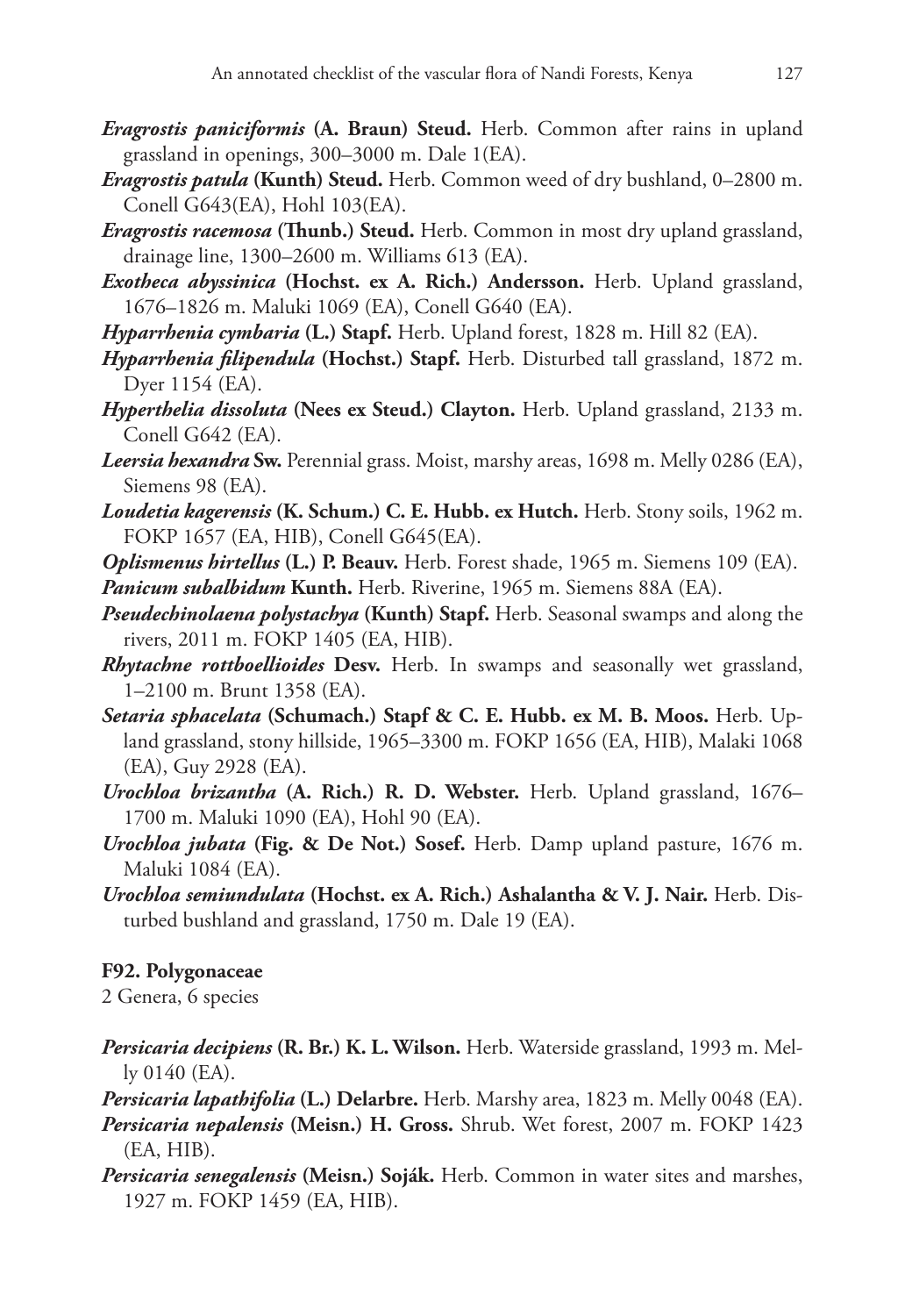*Persicaria setosula* **(A. Rich.) K. L. Wilson.** Herb. Upland forest on marshy places, 1925–1982 m. FOKP 1466 (EA, HIB), FOKP 1550 (EA, HIB), SAJIT 007039 (EA, HIB).

*Polygonum afromontanum* **Greenway.** Herb. Roadside, 1942 m. Melly 0083 (EA).

# **F93. Polygalaceae**

2 Genera, 3 species

- *Polygala sparsiflora* **Oliv.** Herb. Brachystegia woodland, bushland and grassland, sometimes in marshes and seepage areas, 1000–2200 m. Dale 3182 (EA).
- *Polygala sphenoptera* **Fresen.** Herb. Upland grassland, disturbed soil, 1987–2140 m. FOKP 1640 (EA, HIB), SAJIT 007008 (EA, HIB).
- *Securidaca welwitschii* **Oliver.** Scandent shrub or liana. Upland Evergreen Forest, 1774–1947 m. FOKP 1343 (EA, HIB), Gillett 16730 (EA), Melly 0289 (EA), SAJIT 006955 (EA, HIB), SAJIT 006984 (EA, HIB).

# **F94. Primulaceae**

2 Genera, 2 species

- *Embelia schimperi* **Vatke.** Shrub or small tree. Upland forest, 1740–2026 m. FOKP 1558 (EA, HIB), Melly 0212 (EA), Melly 0284 (EA), SAJIT 006633 (EA, HIB), SAJIT 006950, (EA, HIB).
- *Maesa lanceolata* **Forssk.** Tree. Widespread secondary forest, forest margin, 1950– 1997 m. Melly 0014 (EA), Melly 0145 (EA).

# **F95. Proteacae**

1 Genus, 1 Species

*Protea madiensis* **Oliv.** Shrub. Wooded grassland, 2149 m. FOKP 1683 (EA, HIB).

# **F96. Putranjivaceae**

1 Genus, 1 species

*Drypetes gerrardii* **Hutch.** Shrub. Roadside, 2000 m. Melly 0131 (EA).

# **F97. Ranunculaceae**

3 Genera, 3 species

*Clematis brachiata* **Thunb.** Climber. Rocky place, wooded grassland, 2148 m. SAJIT 006614 (EA, HIB).

*Ranunculus multifidus* **Forssk**. Perennial herb. Marshy area, 1823 m. Melly 0049 (EA). *Thalictrum rhynchocarpum* **Quart. -Dill. & A. Rich. ex A. Rich.** Herb. Upland forest, 1946 m. Melly 0061 (EA).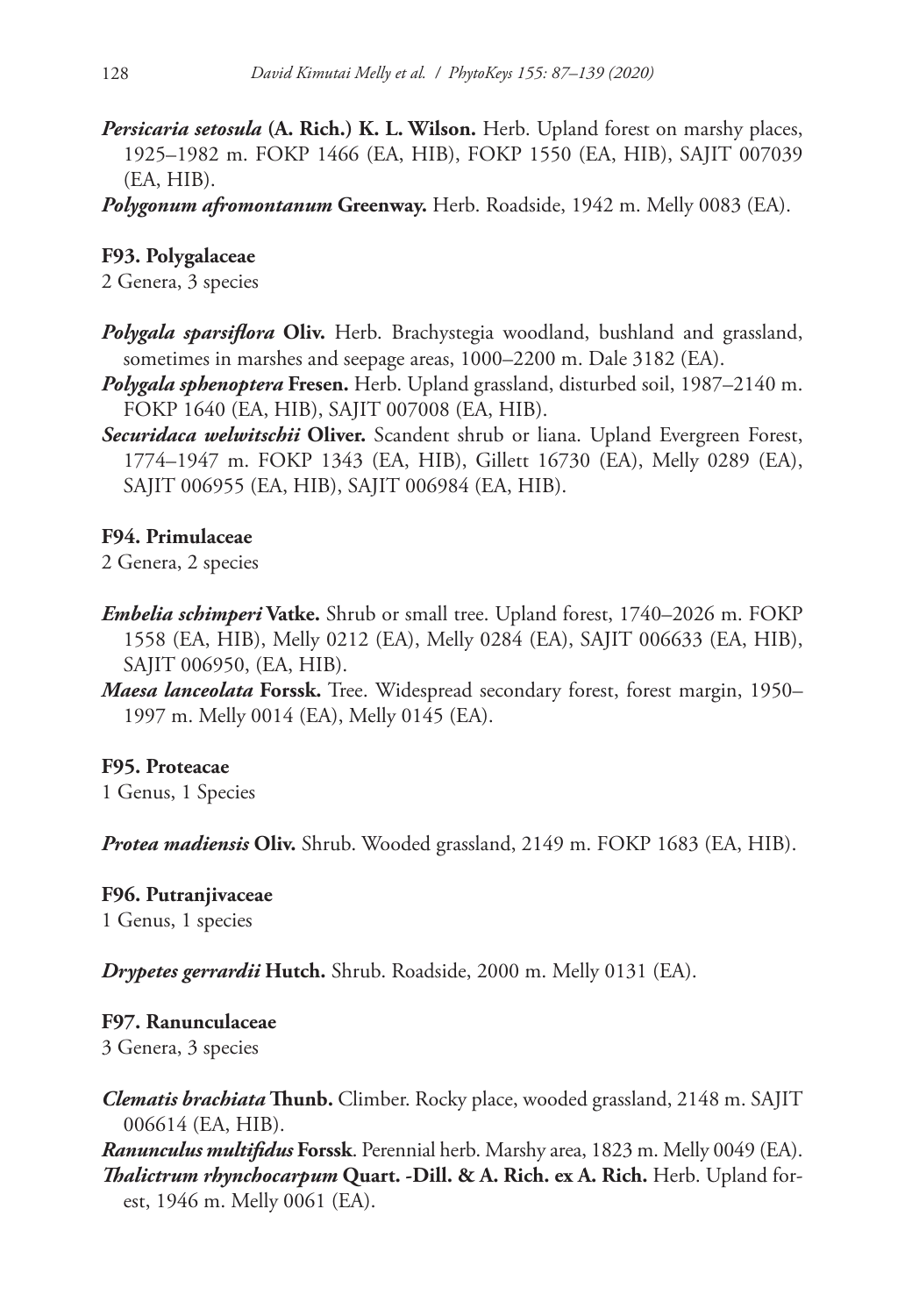### **F98. Rhamnaceae**

3 Genera, 3 species

*Gouania longispicata* **Engl.** Liana or sprawling shrub. Riverine forest, upland forest (margins, clearings), 1973 m. SAJIT 006677 (EA, HIB).

- *Helinus mystacinus* **(Aiton) E. Mey. ex Steud.** Shrub. Upland forest, 2125 m. FOKP 1603 (EA, HIB).
- *Scutia myrtina* **(Burm. f.) Kurz.** Shrub. Moist, dry forest, riverine, 1947 m. Melly 0067 (EA).

## **F99. Rhizophoraceae**

1 Genus, 2 species

- *Cassipourea malosana* **(Baker) Alston.** Tree. Bushland, understorey of moist forest, 1920 m. FOKP 1317 (EA, HIB).
- *Cassipourea ruwensorensis* **(Engl.) Alston.** Tree. Evergreen forest, 1952 m. Melly 0079 (EA).

### **F100. Rosaceae**

3 Genera, 5 species

- *Alchemilla kiwuensis* **Engl.** Herb. Highland grassland or as a weed, 1981 m. FOKP 1552 (EA, HIB), Fries 613 (EA).
- *Prunus africana* **(Hook. f.) Kalkman.** Tree. Forest edge and grazing land, 1970 m. Moon 765(EA). Vulnerable.
- *Rubus apetalus* **Poir.** Shrub. Upland bushland, 1974 m. Melly 0120 (EA).
- *Rubus pinnatus* **Wild.** Shrub. Upland rain forest, 1823–2135 m. Melly 0040 (EA), Melly 0176 (EA).

*Rubus steudneri* **Schweinf.** Shrub. Upland forest, roadside, 1993 m. Melly 0141 (EA).

## **F101. Rubiaceae**

18 Genera, 23 species

- *Canthium bugoyense* **(K. Krause) Lantz.** Shrub. Upland forest on the margins, 1925–1951 m. Melly 0058 (EA), SAJIT 006930 (EA, HIB).
- *Canthium oligocarpum* **Hiern.** Shrub or tree. Moist forest, 2000 m. FOKP 1482 (EA, HIB).
- *Coffea eugenioides* **S. Moore.** Shrub. Dry bushland, 1955–2087 m. FOKP 1674 (EA, HIB), Gillett 16698 (EA), SAJIT 007036 (EA, HIB).
- *Galium aparinoides* **Forssk.** Climber. Upland forest edges, 2016 m. FOKP 1523 (EA, HIB).
- *Gardenia volkensii* **K. Schum.** Shrub. Riverine woodland, wooded grassland, 1–1750 m. Rindsay 1958 (EA).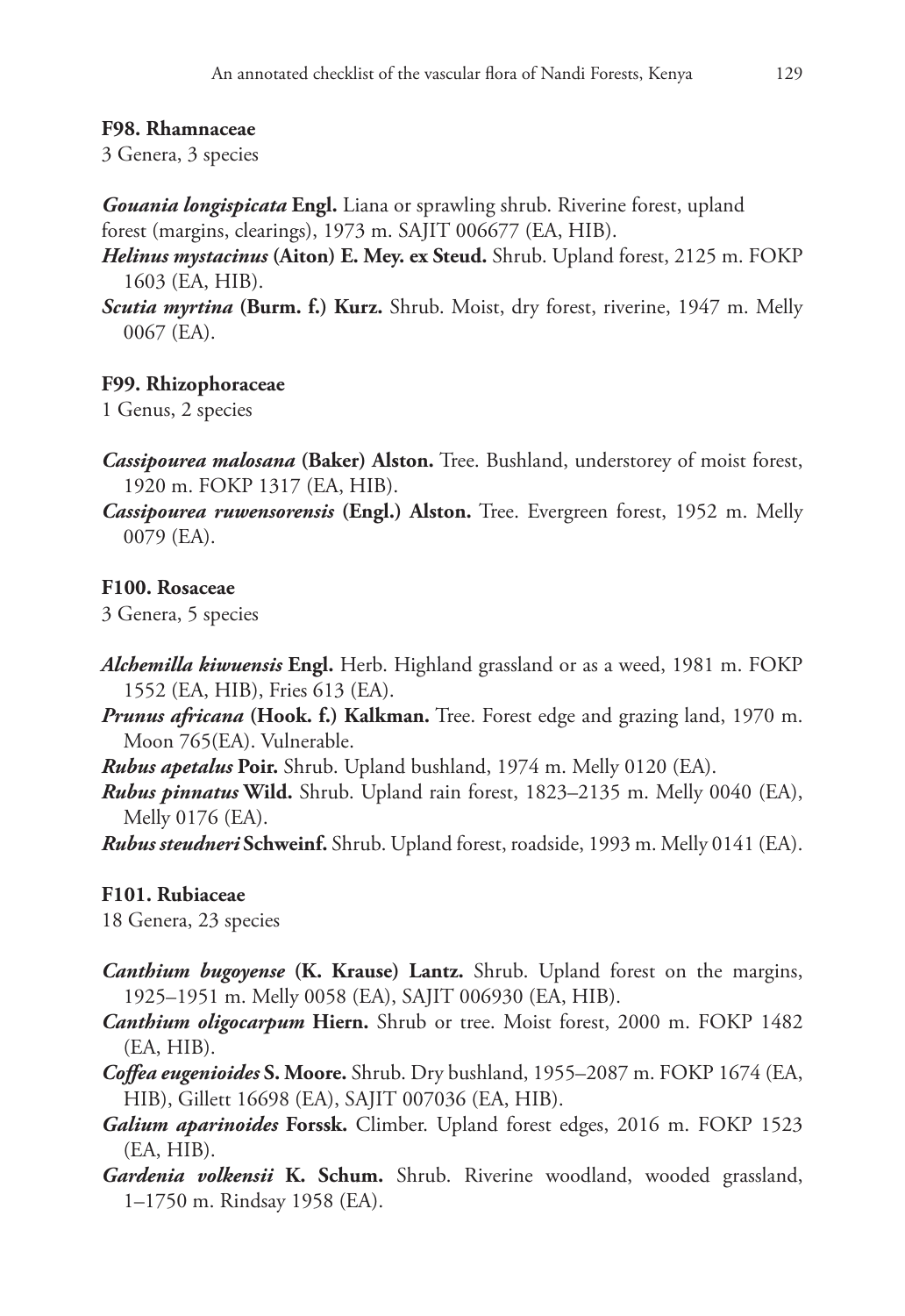- *Heinsenia diervilleoides* **K. Schum.** Tree. Upland forest, evergreen, rainforest, moist evergreen forest, 1815–1973 m. FOKP 1336 (EA, HIB), Melly 0248 (EA), SAJIT 006674 (EA, HIB), Tweedie 41631 (EA), SAJIT 006977 (EA, HIB).
- *Hymenodictyon floribundum* **(Hochst. & Steud.) B. L. Rob.** Tree. Upland Forest, 2143–2148 m. Dale 3177 (EA), Melly 0182 (EA), SAJIT 006608(EA, HIB).
- *Keetia gueinzii* **(Sond.) Bridson.** Climber. Moist forest, bushland, 2134–2148 m. Melly 0200 (EA), SAJIT 006603 (EA, HIB).
- *Mussaenda arcuata* **Lam. ex Poir.** Shrub, scandent shrub or climber. Grassland, bushland, open or closed forest, evergreen rainforest, 700–1830 m. Makin 307 (EA).
- *Oldenlandia corymbosa* **L.** Herb. Dry areas in upland forest, 2023 m. FOKP 1592 (EA, HIB).
- *Oldenlandia herbacea* **(L.) Roxb.** Herb. On rocky places, grassland, bushland, thickets, 0–2160 m. SAJIT 006607 (EA, HIB).
- *Oxyanthus speciosus* **DC.** Tree. Forest riverine, 1809–1873 m. FOKP 1354 (EA, HIB), Melly 0250 (EA), Melly 0306 (EA).
- *Pavetta abyssinica* **Fresen.** Tree. Shrubland, riverine and secondary bushland, 1836– 1864 m. FOKP 1334 (EA, HIB), Melly 0052 (EA), SAJIT 006964 (EA, HIB).
- *Pavetta crassipes* **K. Schum.** Shrub. Wooded grassland, 2016–2071 m. Melly 0211 (EA), SAJIT 006628 (EA, HIB).
- *Pentas longiflora* **Oliv.** Shrubby Herb. Grassland, bushland, scrub, thicket and forest edges, sometimes in damp places usually on volcanic soils, 2148–2450 m. Puruglose 3628 (EA), SAJIT 006606 (EA, HIB).
- *Psychotria capensis* **var.** *puberula* **(E.M.A. Petit) Verdc.** Tree. Swampy places, riverine, 1763–2026 m. FOKP 1588 (EA, HIB), Melly 0217 (EA), Melly 0304 (EA), SAJIT 006632 (EA, HIB).
- *Rutidea orientalis* **Bridson.** Shrub. Woodland, 1864–2026 m. FOKP 1331(EA, HIB), Melly 0080 (EA), SAJIT 006634 (EA, HIB).
- *Rytigynia acuminatissima* **(K. Schum.) Robyns.** Shrub. Drier forest margins, 1957– 1992 m. FOKP 1382 (EA, HIB), FOKP 1566 (EA, HIB).
- *Spermacoce princeae* **(K. Schum.) Verdc.** Herb. Wet forests and on the forest edges, 1823–2076 m. Melly 0045 (EA), Melly 0166 (EA).
- *Tarenna pavettoides* **(Harv.) Sim.** Small tree or shrub. Upland forest, riverine forest or secondary bushland near forest, 0–1920 m. Girbert and Tadessa 6699 (EA), Melly 0151 (EA).
- *Vangueria apiculata* **K. Schum.** Tree. Thickets, riverine, wooded grassland, bushland, 1913–2000 m. Melly 0100 (EA), Melly 0121 (EA).
- *Vangueria madagascariensis* **J. F. Gmel.** Tree. Riverine, wooded grassland, bushland, 1861 m. SAJIT 006996 (EA, HIB).
- *Vangueria volkensii* **K. Schum.** Tree. Riverine, bushland, 1920–2260 m. FOKP 1309 (EA, HIB), FOKP 1480 (EA, HIB), Melly 0177 (EA).

## **F102. Rutaceae**

4 Genera, 4 species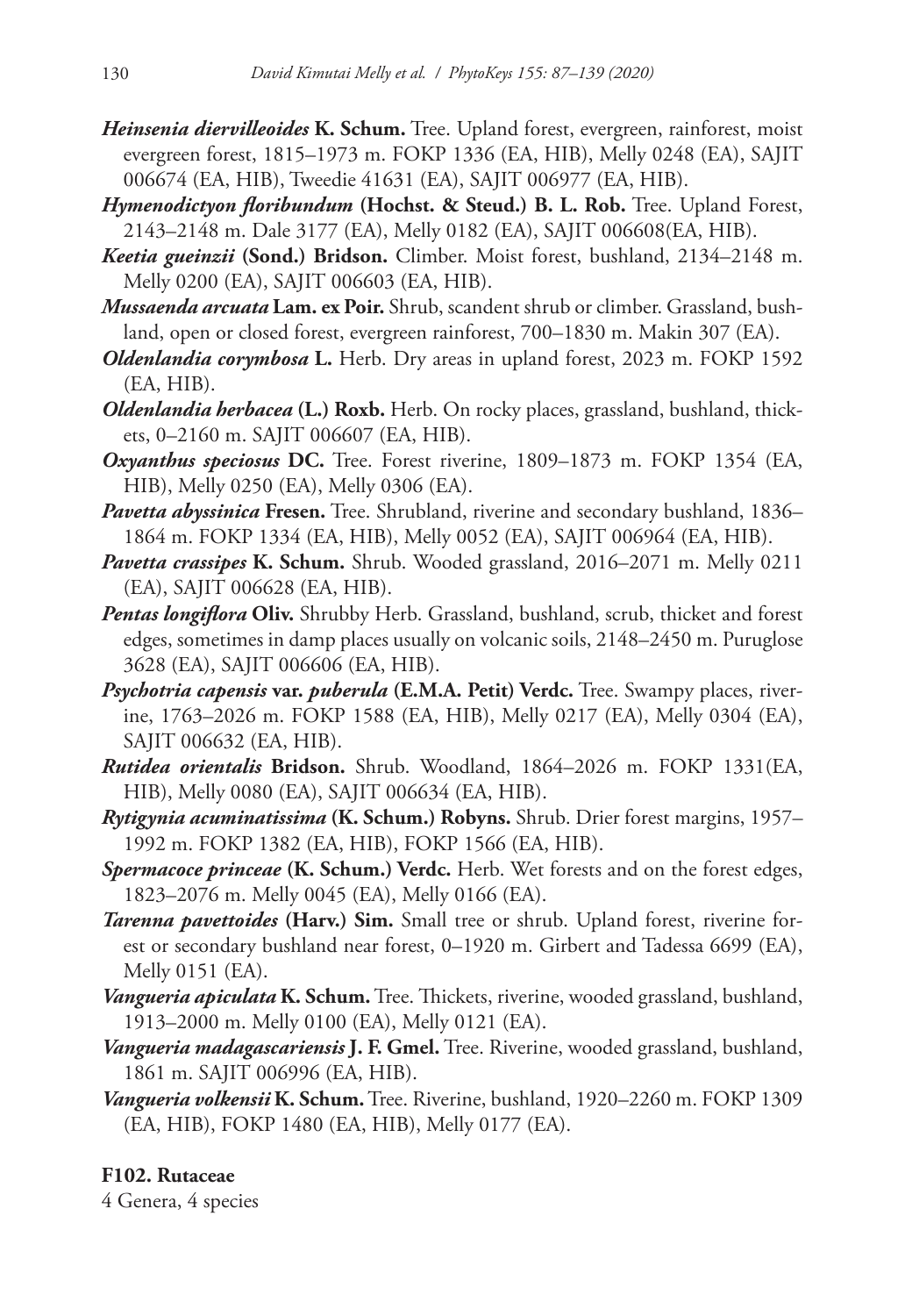- *Clausena anisata* **(Willd.) Hook. f. ex Benth.** Shrub. Forest, secondary bushland, 1799 m. Melly 0275 (EA).
- *Fagaropsis hildebrandtii* **(Engl.) Milne-Redh.** Shrub or tree. Rocky evergreen bush or woodland or dry forest, 2046 m. FOKP 1599 (EA, HIB).
- *Toddalia asiatica* **(L.) Lam.** Liana. Forest margin, grassland thickets, 1998 m. Melly 0144 (EA).
- *Zanthoxylum gilletii* **(De Wild.) P. G. Waterman.** Tree. Rain forest, 900–2400 m. Board 5 (EA).

# **F103. Salicaceae**

5 Genera, 8 species

- *Casearia battiscombei* **R. E. Fr.** Tree. Upland moist forest, 2278 m. FOKP 1478 (EA, HIB).
- *Casearia gladiiformis* **Mast.** Shrub or tree. Usually riverine or in forest margins. Less often in bushed or wooded grassland, 2078 m. Melly 0175 (EA).
- *Dovyalis abyssinica* **(A. Rich.) Warb.** Tree. Upland moist forest, 1928 m. FOKP 1469 (EA, HIB).
- *Dovyalis macrocalyx* **(Oliv.) Warb.** Shrub. Upland forest, grassland, 1867–2052 m. FOKP 1372 (EA, HIB), FOKP 1395 (EA, HIB), FOKP 1534 (EA, HIB), SAJIT 006637 (EA, HIB), SAJIT 006937 (EA, HIB).
- *Flacourtia indica* **(Burm. f.) Merr.** Tree or Shrub. Drier forest edges, wooded grassland or woodland, clump bushland, 2020–2138 m. FOKP 1573 (EA, HIB), Melly 0198 (EA).
- *Oncoba routledgei* **Sprague.** Tree or Shrub. Moist upland forest often riverine, 1859– 1884 m. SAJIT 006952 (EA, HIB), SAJIT 006963 (EA, HIB).
- *Oncoba spinosa* **Forssk.** Tree or Shrub. Riverine forest or bushland, 1934 m. Melly 0076 (EA).
- *Trimeria grandifolia* **(Hochst.) Warb.** Tree. Bushland, 2013–2078 m. FOKP 1535 (EA, HIB), FOKP 1557 (EA, HIB), Melly 0174 (EA), SAJIT 006625 (EA, HIB).

## **F104. Santalaceae**

1 Genus, 1 species

*Viscum schimperi* **Engl.** Herb. Dry evergreen forest and associated bushland, 2179 m. FOKP 1500 (EA, HIB).

# **F105. Sapindaceae**

3 Genera, 5 species

*Allophylus africanus* **P. Beauv.** Shrub or tree. Riverine of grassland, termite mounds, wooded and semi-open grasslands, thickets and scrub, 30–2400 m. Battiscombe 289 (EA).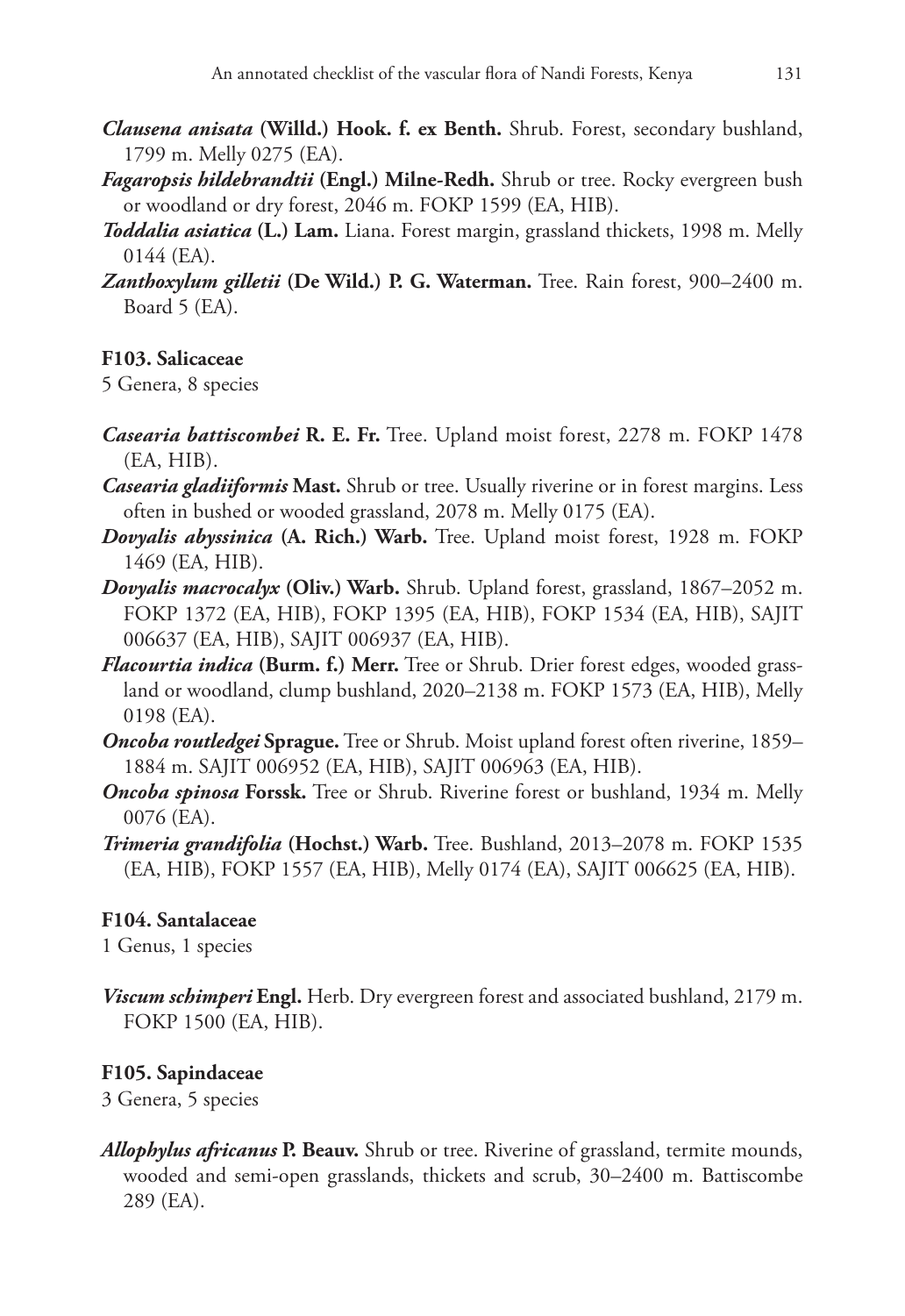- *Allophylus ferrugineus* **Taub.** Tree or Shrub. Moist or dry forest, riverine, 1828 m. Siemens 6457 (EA).
- *Allophylus rubifolius* **(Hochst. ex A. Rich.) Engl.** Tree or Shrub. Dry bushland, woodland, moist forest, 1952–1968 m. Melly 0016 (EA), Melly 0078 (EA).
- *Allophylus rubifolius* **var.** *alnifolius* **(Baker) Friis & Vollesen.** Shrub. Dry forest, 1869 m. Melly 0251 (EA).
- *Deinbollia kilimandscharica* **Taub.** Tree. Upland forest, 1828–1973 m. Melly 0065 (EA), Melly 0257 (EA), Tweedie 4158 (EA).
- *Paullinia pinnata* **L.** Shrubby Climber. Forest margins, gallery forest, moist thickets and scrub, 0–1600 m. Gillett 16699 (EA).

### **F106. Sapotaceae**

1 Genus, 1 species

*Synsepalum cerasiferum* **(Welw.) T. D. Penn.** Tree. Lowland rain-forest, groundwater forest and riverine forest, 300–1500 m. Shantz 125 (EA).

**F107. Schrophulariaceae** 1 Genera, 1 species

*Buddleja polystachya* **Fresen.** Tree. Upland forest, Bushland, 1913 m. Melly 0241 (EA).

**F108. Smilacaceae**

1 Genus, 2 species

*Smilax anceps* **Wild.** Climber. Wet forest, 2026–2134 m. Melly 0199 (EA), SAJIT 006658 (EA, HIB).

*Smilax aspera* **L.** Climber. Evergreen upland forest, 1920 m. FOKP 1314 (EA, HIB).

#### **F109. Solanaceae**

4 Genera, 11 species

- **\****Cestrum aurantiacum* **Lindl.** Shrub. Upland forest, cultivated and disturbed ground, 2074–2183 m. FOKP 1499 (EA, HIB), Melly 0150 (EA).
- *Discopodium penninervium* **Hochst.** Shrub. Upland forest, 2071 m. SAJIT 006620 (EA, HIB).
- **\****Physalis peruviana* **L.** Herb. Cultivated fields, 1873 m. FOKP 1350 (EA, HIB).
- *Solanum aculeastrum* **Dunal.** Shrub. Forest margin, 1823–2026 m. Melly 0124 (EA), SAJIT 006661 (EA, HIB).
- *Solanum americanum* **Mill.** Shrub. Cultivated areas, 1823–2086 m. Melly 0043 (EA), Melly 0158 (EA).
- *Solanum anguivi* **Lam.** Shrub. Hill Side of upland forest, cultivated areas, 1863– 2026 m. FOKP 1373 (EA, HIB), Melly 010 (EA), Melly 0253 (EA), Melly 0099 (EA), SAJIT 006643 (EA, HIB), SAJIT 006646 (EA, HIB).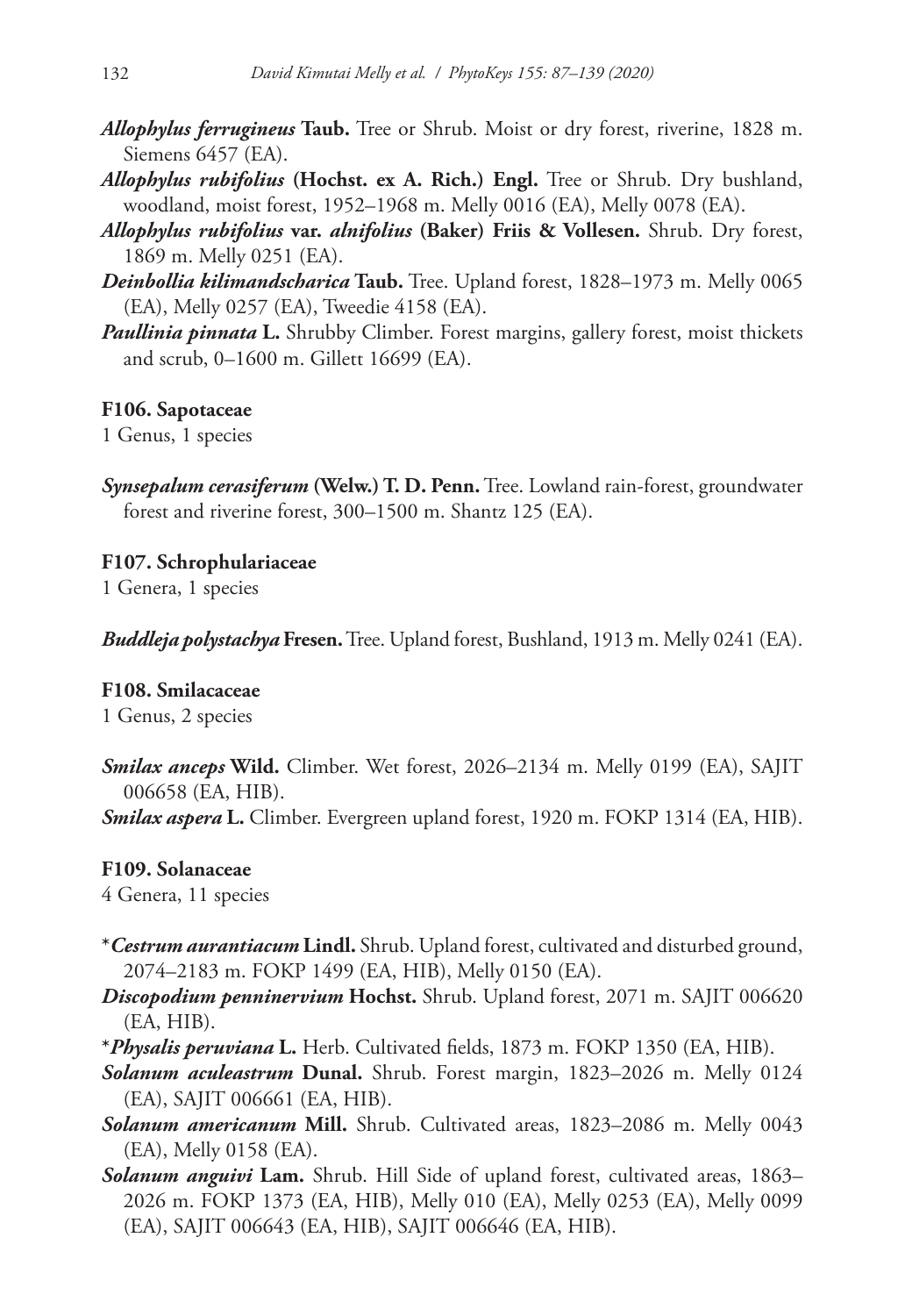- *Solanum incanum* **L.** Shrub. Waste places, secondary vegetation, a weed in grassland, 2076 m. Melly 0164 (EA).
- *Solanum mauense* **Bitter.** Shrub. Secondary forest, 1815 m. Melly 0019 (EA).
- **\****Solanum mauritianum* **Scop.** Shrub. Hillside/bushland, cultivation, 1846–2026 m. Melly 0033 (EA), SAJIT 006635 (EA, HIB).
- *Solanum sessiliflorum* **M. F. Dun.** Shrub. Cultivation or disturbed places, 2052 m. FOKP 1536 (EA, HIB).
- *Solanum terminale* **Forssk.** Shrub or Liana. Forest margins, riverine, evergreen bushlands woodland, 1927–1960 m. FOKP 1457 (EA, HIB), Melly 0012, Melly 0154 (EA), Melly 0229 (EA).

### **F110. Stilbaceae**

1 Genus, 1 species

*Nuxia congesta* **R. Br. ex Fresen.** Tree. Upland forest, grassland, 2148 m. SAJIT 006616 (EA, HIB).

## **F111. Strombosiaceae**

1 Genera, 1 Species

*Strombosia scheffleri* **Engl.** Tree. Dominant in moist forest, 1849 m. FOKP 1346 (EA, HIB).

## **F112. Urticaceae**

8 Genera, 8 species

- *Didymodoxa caffra* **(Thunb.) Friis & Wilmot-Dear.** Herb. Disturbed places in upland forest, in shade amongst rocks, 2383 m. FOKP 1475 (EA, HIB).
- *Droguetia debilis* **Rendle.** Herb. Marshy areas, upland forest, 1968–2026 m. Melly 0074 (EA), SAJIT 006645 (EA, HIB).
- *Elatostema monticola* **Hook. f.** Herb. Riverine, wet places, 1975 m. Melly 0073 (EA).
- *Laportea alatipes* **Hook. f.** Herb. Disturbed places in wet upland forest, 1851– 2005 m. FOKP 1418 (EA, HIB), SAJIT 006982 (EA, HIB).
- *Pilea rivularis* **Wedd.** Herb. Upland forest, streams, and paths, 2007 m. FOKP 1425 (EA, HIB).
- *Pouzolzia parasitica* **(Forssk.) Schweinf.** Herb. Upland forest, 2014 m. FOKP 1651 (EA, HIB).
- *Urera hypselodendron* **(Hochst. ex A. Rich.) Wedd.** Climber-woody. Moist upland forest, 2022–2071 m. SAJIT 006623 (EA, HIB), SAJIT 007013 (EA, HIB).
- *Urtica massaica* **Mildbr.** Herb. Upland forest, 1969–2083 m. FOKP 1436 (EA, HIB), Melly 0208 (EA).

### **F113. Verbenaceae**

1 Genera, 2 species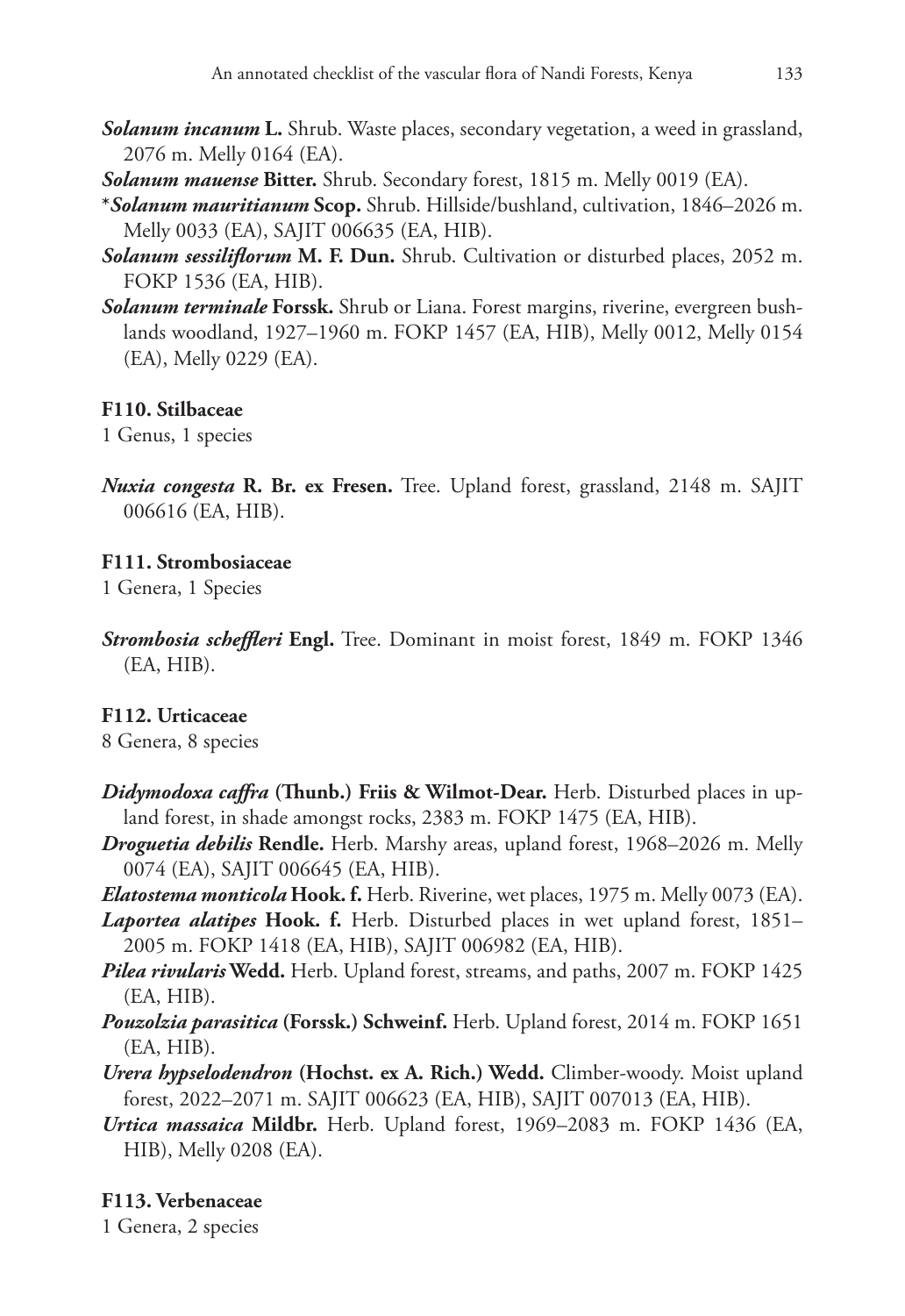**\****Lantana camara* **L.** Shrub. Hillside, shrubland, 1802 m. Melly 0024 (EA). **\****Lantana trifolia* **L.** Shrub. Marshy area, bushland, 1823 m. Melly 0039 (EA).

## **F114. Violaceae**

2 Genera, 2 species

- *Afrohybanthus enneaspermus* **(L.) Flicker.** Herb. Forest edge, disturbed dry bushland, 1992 m. Melly 0133 (EA).
- *Rinorea brachypetala* **(Turcz.) O. Ktze.** Shrub or small tree. Evergreen forests, along rivers, 850–1900 m. Gillett 16730 (EA).

## **F115. Vitaceae**

4 Genera, 9 species

- *Cayratia gracilis* **(Guill and Perr.) Suess.** Climber. Forest edges of riverine forest, lowland forest, 1946 m. Melly 0054 (EA).
- *Cissus humbertii* **Robyns & Lawalrée.** Climber. Bushland, forest edges, 1700–1925 m. Melly 0096 (EA). Vulnerable.
- *Cissus oliveri* **(Engl.) Gilg.** Climber. Upland forest, 1960 m. FOKP 1383 (EA, HIB).
- *Cyphostemma bambuseti* **(Gilg & M. Brandt) Desc. ex Wild & R. B. Drumm.** Climber. Forest edge of dry upland forest, 1882–1968 m. Melly 0015 (EA), Melly 0230 (EA), Melly 0243 (EA), SAJIT 006945 (EA, HIB).
- *Cyphostemma cyphopetalum* **(Fresen.) Desc. ex Wild & R. B. Drumm.** Climber. Roadside, evergreen upland forest, 2001 m. Melly 0129 (EA).
- *Cyphostemma kilimandscharicum* **(Gilg) Desc. ex Wild & R. B. Drumm.** Climber. Upland rainforest, 1826–2052 m. FOKP 1529 (EA, HIB), Melly 0261 (EA), SA-JIT 006994 (EA, HIB).
- *Cyphostemma ukerewense* **(Gilg) Desc.** Climber. In Forest, on tree, 1890–1916 m. SAJIT 006936 (EA, HIB), SAJIT 006944 (EA, HIB).
- *Rhoicissus revoilii* **Planch.** Climber. Disturbed bushland and woodland, 2143 m. Melly 0181 (EA).
- *Rhoicissus tridentata* **(L. f.) Wild & R. B. Drumm.** Shrub. Upland wooded grassland and forest thickets, 1992–2125 m. Melly 0138 (EA), FOKP 1612 (EA, HIB).

## **F116. Xyridaceae**

1 Genus, 1 species

*Xyris straminea* **L. A. Nilsson.** Herb. Edges of pools in dry places, 2050 m. Gilbert and Mesfin 6737 (EA).

## **F117. Zingiberaceae**

1 Genus, 2 species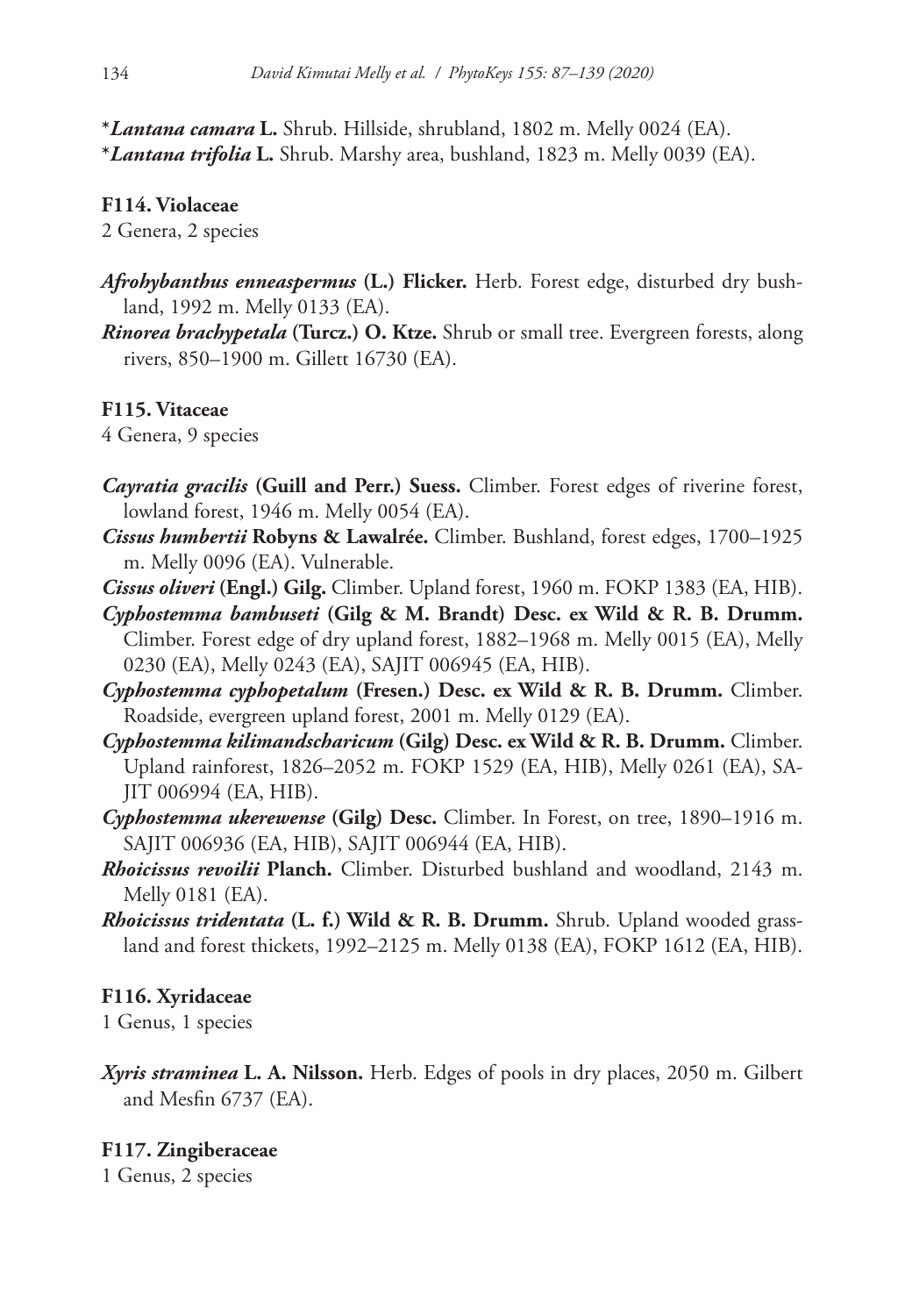*Aframomum angustifolium* **(Sonn.) K. Schum.** Herb. Riverine forest, 1912 m. SA-JIT 006995 (EA, HIB).

*Aframomum zambesiacum* **(Baker) K. Schum.** Herb. Along path sides in wet forest, 1903 m. SAJIT 006957 (EA, HIB).

**F118. Zygophyllaceae**

1 Genus, 1 species

*Tribulus terrestris* **L.** Herb. Forest edge, 2035 m. Melly 0209 (EA).

#### **Discussion**

The present checklist provides a comprehensive inventory of the vascular plants found in North and South Nandi forests. Our list almost doubles the previous floristic account by Girma et al. (2015) where 321 plant species in 92 families and 243 genera were recorded.

Most of the species in our checklist are present in the adjacent Kakamega rainforest (Fischer et al. 2010). This could be because in the early 20th century, Kakamega, North and South Nandi forests were once joined, forming a u**-**shaped forest block (Kigomo 1987; Mitchell et al. 2006; Lung and Schaab 2010). That forest block is currently divided into three different areas, namely Kakamega, North Nandi and South Nandi forests. Nandi forests play an essential role in the endeavour of conserving the Kakamega forest and they are environmentally significant as they protect the catchment of Nandi escarpment and the Lake Victoria basin.

South Nandi and North Nandi forests contain highland elements in its fauna and flora and are thus unique (Girma et al. 2015). Moreover, together with Kakamega forest, the North Nandi forest and South Nandi forest form part of the western rainforest region and the easternmost fragment of the Guinea**-**Congolian phytogeographical region (Mbuvi et al. 2015). The high number of threatened species in these forests indicates their importance as a global biodiversity resource (MEWNR 2015).

These forests are surrounded by many people who depend on them entirely or partially for their ecosystem services like timber, firewood, pasture, charcoal, medicinal plants for people and livestock and building materials, amongst many other functions (Fashing and Mwangi 2004; Akwee et al. 2010; Maua et al. 2018b).

Currently, this region is amongst the most densely populated rural areas in Kenya (Mitchell et al. 2006). The demand pressure on the limited resources of North and South Nandi forests is high (Kogo et al. 2019). Therefore, efforts to manage and conserve the forest's resources in a sustainable way will be crucial to the survival of this vulnerable ecosystem (Bennun and Njoroge 1999; Matiru 2002).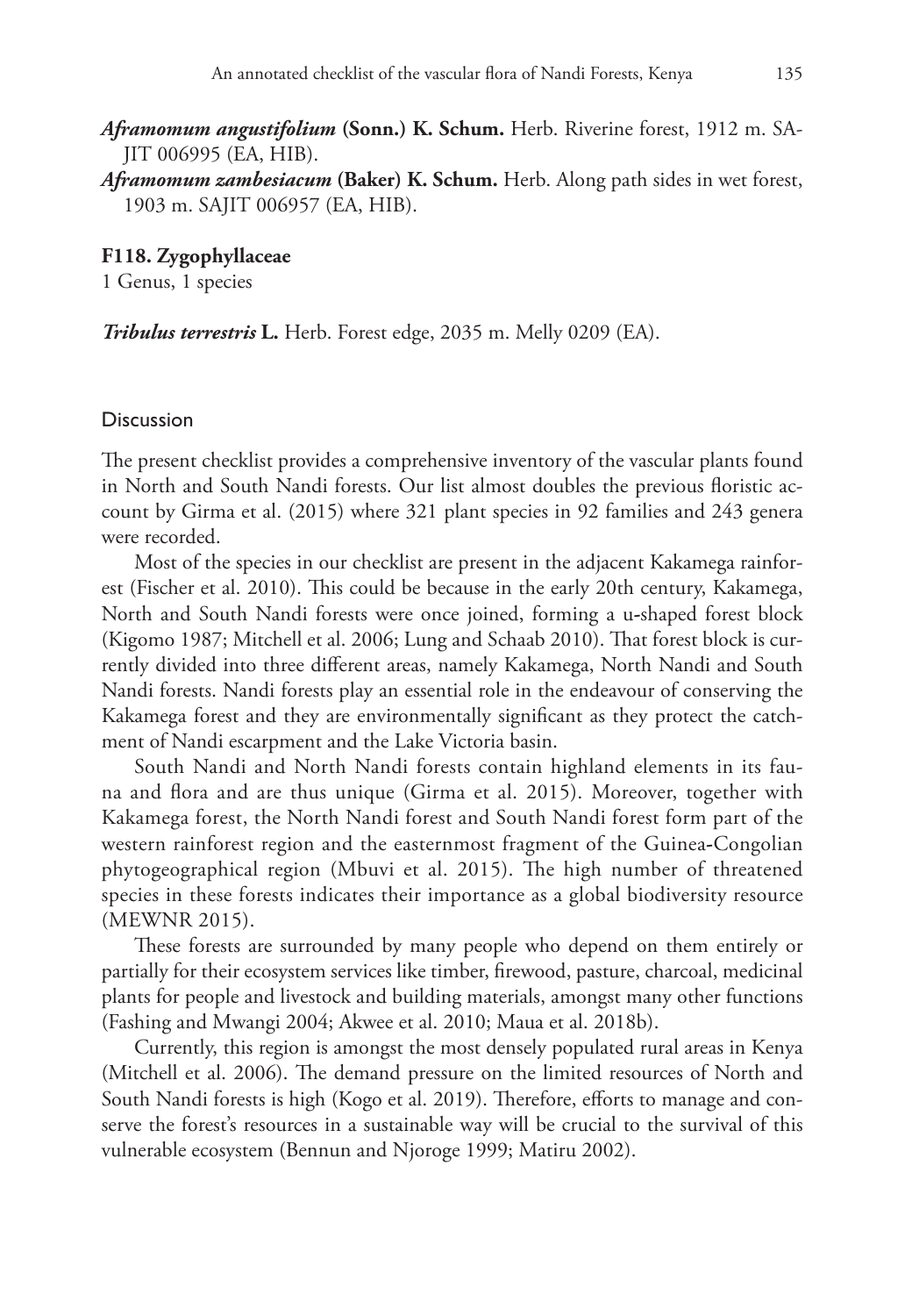### **Conclusion**

The description of one new species and two new records for Kenya from Nandi forests, together with this comprehensive checklist, is a clear indication that opportunities for scientific studies are abundant in North Nandi and South Nandi Forests and are of crucial importance to the conservation of these unique ecosystems. Other than this checklist, very little is known about the specifics of the community or ecosystem ecology of North and South Nandi Forests. Hence, more studies should be done in this area to fill the existing knowledge gaps.

#### **Acknowledgments**

We would like to thank the National Museums of Kenya and the East Africa Herbarium (EA) for the provision of herbarium specimens for data extraction, as well as preservation of our collected voucher specimens. Much gratitude goes to the National Commission of Science, Technology and Innovation NACOSTI (NACOSTI/P/19/20003/28091), Kenya Forest Service (KFS) and Kenya Wildlife Service (KWS) for granting research permits and providing security during floristic surveys. We are also grateful to the team of researchers from the EA and SAJOREC who took part in the field collections, as well as KWS rangers and forest guides who provided security in the course of our work. Special thanks to Mrs. Deborah Boro for linguistic editing for our manuscript. This study was supported by grants from the National Natural Science Foundation of China (31970211) and the Sino-Africa Joint Research Center, CAS (SAJC201614).

#### **References**

- Agnew ADQ (2013) Upland Kenya wild flowers and ferns, third edition. Nature Kenya Publications, Nairobi.
- Agnew ADQ, Agnew S (1994) Upland Kenya wild flowers, second edition. East Africa Natural History Society, Nairobi.
- Akwee P, Palapala V, Gweyi-Onyango J (2010) A comparative study of plant species composition of grasslands in Saiwa Swamp National Park and Kakamega Forest, Kenya. Journal of Biodiversity 2(2): 77–83.<https://doi.org/10.1080/09766901.2010.11884719>
- Althof AJ (2005) Human impact on flora and vegetation of Kakamega Forest, Kenya-Structure, distribution, and disturbance of plant communities in an East African rainforest. PhD thesis, University of Koblenz, Germany.
- Armstrong AH (2016) Tropical Rainforest Ecosystems. International Encyclopedia of Geography: People, the Earth, Environment and Technology, 1–16. [https://doi.](https://doi.org/10.1002/9781118786352.wbieg0644) [org/10.1002/9781118786352.wbieg0644](https://doi.org/10.1002/9781118786352.wbieg0644)
- Beentje H, Adamson J, Bhanderi D (1994) Kenya trees, shrubs, and lianas. National Museums of Kenya, Nairobi, Kenya.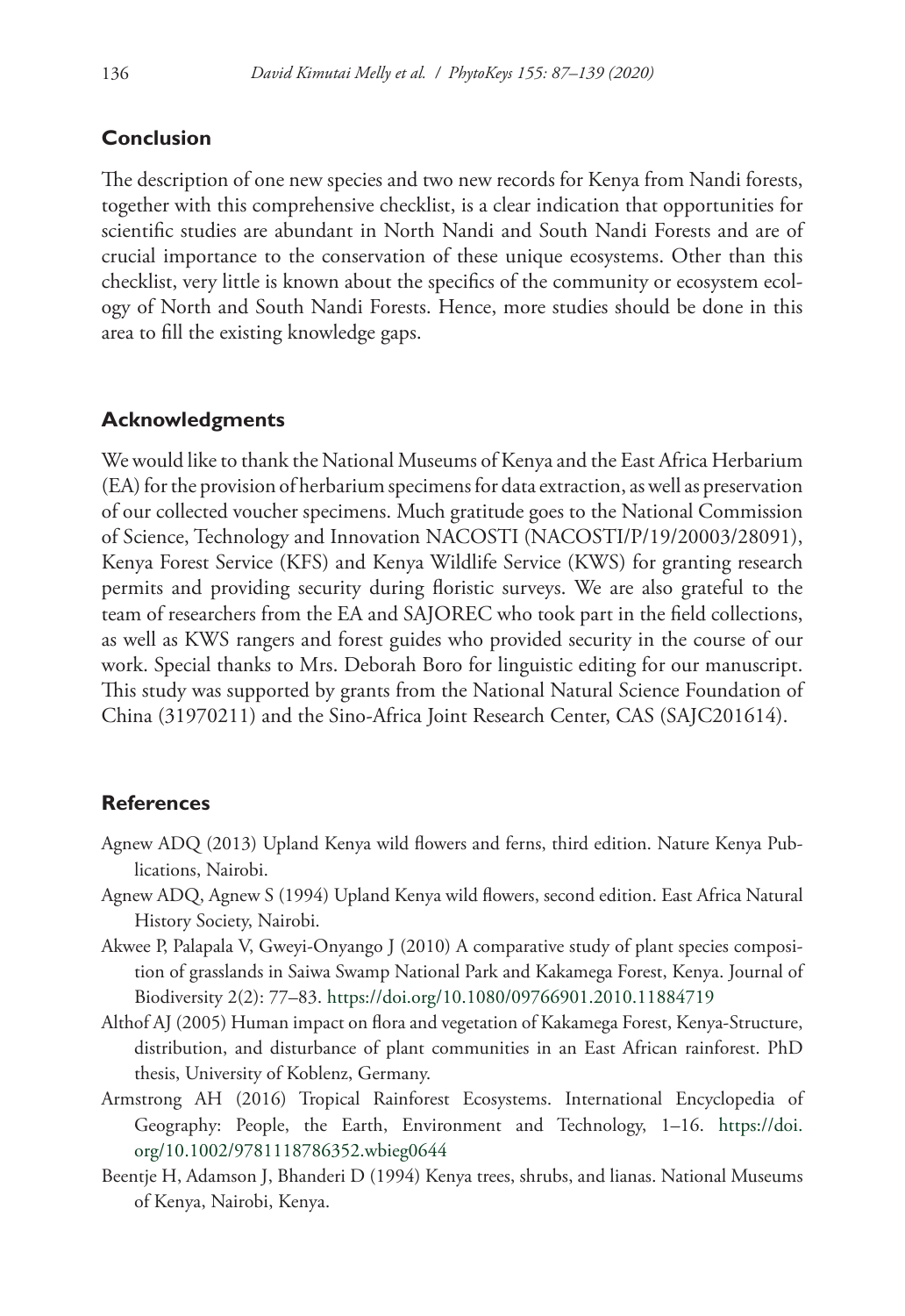- Bennun LA, Njoroge P (1999) Important bird areas in Kenya: Nature Kenya, East Africa Natural History Society, Nairobi, Kenya. <https://doi.org/10.5962/bhl.title.87589>
- Chase MW, Christenhusz M, Fay M, Byng J, Judd WS, Soltis D, Soltis PS, Stevens PF (2016) An update of the Angiosperm Phylogeny Group classification for the orders and families of flowering plants: APG IV. Botanical Journal of the Linnean Society 181(1): 1–20. [https://](https://doi.org/10.1111/boj.12385) [doi.org/10.1111/boj.12385](https://doi.org/10.1111/boj.12385)
- Christenhusz MJ, Reveal JL, Farjon A, Gardner MF, Mill RR, Chase MW (2011) A new classification and linear sequence of extant gymnosperms. Phytotaxa 19(1): 55–70. [https://](https://doi.org/10.11646/phytotaxa.19.1.3) [doi.org/10.11646/phytotaxa.19.1.3](https://doi.org/10.11646/phytotaxa.19.1.3)
- Diamond AW, Fayad VC (1979) Preliminary comparisons between the avifaunas of the North Nandi and Kakamega Forests. Scopus, Nairobi 3(4): 93–100.
- Ehrich D, Gaudeul M, Assefa A, Koch MA, Mummenhoff K, Nemomissa S, Brochmann C (2007) Genetic consequences of Pleistocene range shifts: Contrast between the Arctic, the Alps and the East African mountains. Molecular Ecology 16(12): 2542–2559. [https://doi.](https://doi.org/10.1111/j.1365-294X.2007.03299.x) [org/10.1111/j.1365-294X.2007.03299.x](https://doi.org/10.1111/j.1365-294X.2007.03299.x)
- Fashing PJ, Mwangi GJ (2004) Spatial variability in the vegetation structure and composition of an East African rain forest. African Journal of Ecology 42(3): 189–197. [https://doi.](https://doi.org/10.1111/j.1365-2028.2004.00512.x) [org/10.1111/j.1365-2028.2004.00512.x](https://doi.org/10.1111/j.1365-2028.2004.00512.x)
- Filgueiras TS, Brochado AL, Nogueira PE, Gualla GF (1994) Caminhamento-Um método expedito para levantamentos florísticos e qualitativos. Caderno Geociências IBGE 12: 39–43.
- Fischer E, Rembold K, Althof A, Obholzer J, Malombe I, Mwachala G, Theisen I (2010) Annotated checklist of the vascular plants of Kakamega Forest, Western Province, Kenya. Journal of East African Natural History 99(2): 129–226. [https://doi.](https://doi.org/10.2982/028.099.0205) [org/10.2982/028.099.0205](https://doi.org/10.2982/028.099.0205)
- FTEA (1952–2012) Flora of Tropical East Africa. Royal Botanic Gardens, Kew, London.
- Girma A, Fischer E, Dumbo B (2015) Vascular Plant Diversity and Community Structure of Nandi Forests, Western Kenya. Journal of East African Natural History 103(2): 125–152. <https://doi.org/10.2982/028.103.0202>
- Hall JB, Swaine MD (1981) Distribution and ecology of vascular plants in a tropical rain forest – Forest vegetation in Ghana. Springer Netherlands, Netherlands, 383 pp. [https://doi.](https://doi.org/10.1007/978-94-009-8650-3) [org/10.1007/978-94-009-8650-3](https://doi.org/10.1007/978-94-009-8650-3)
- IUCN (2019) IUCN Red List Categories and Criteria. Version 2019–1 [https://www.iucn](https://www.iucnredlist.org/)[redlist.org/](https://www.iucnredlist.org/) [downloaded on 25.02.2020]
- KIFCON [Kenya Indigenous Forest Conservation Programme] (1994a) Forest Inventory Report No. 11 South Nandi and Ururu.
- KIFCON [Kenya Indigenous Forest Conservation Programme] (1994b) Forest Inventory Report No. 10 North Nandi, Kaptaroi and Taressia.
- Kigomo BN (1987) Some observations on regeneration trials in the Kakamega and South Nandi natural forests, Kenya. East African Agricultural and Forestry Journal 52(3): 184–195. <https://doi.org/10.1080/00128325.1987.11663515>
- Kogo BK, Kumar L, Koech R (2019) Forest cover dynamics and underlying driving forces affecting ecosystem services in western Kenya. Remote Sensing Applications: Society and Environment 14: 75–83.<https://doi.org/10.1016/j.rsase.2019.02.007>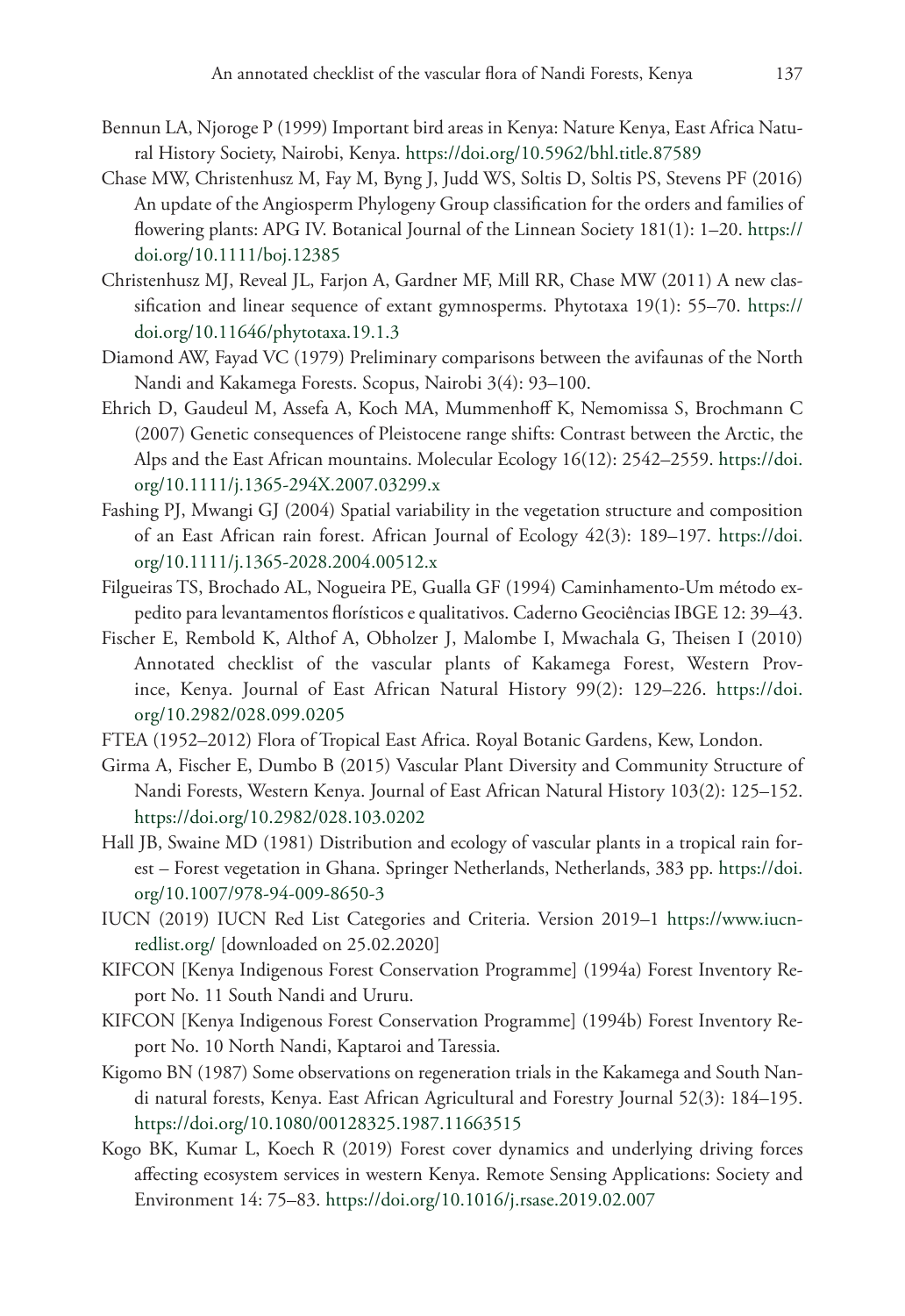- Koros H, Malombe I, Mwendwa K, Jeruto P, Agevi H, Konje M (2016) Indigenous Knowledge, Uses and Conservation of Prunus africana (Hook. F.) Kalkman in Nandi Forests. Journal of Natural Sciences Research 6: 2224–3186.
- Lewis SL (2006) Tropical forests and the changing earth system. Philosophical Transactions of the Royal Society of London. Series B, Biological Sciences 361(1465): 195–210. [https://](https://doi.org/10.1098/rstb.2005.1711) [doi.org/10.1098/rstb.2005.1711](https://doi.org/10.1098/rstb.2005.1711)
- Lung T, Schaab G (2010) A comparative assessment of land cover dynamics of three protected forest areas in tropical eastern Africa. Environmental Monitoring and Assessment 161(1): 531–548.<https://doi.org/10.1007/s10661-009-0766-3>
- Matiru V (2002) Forest Landscape Restoration. Kenya Country Report. Analysis of Existing Initiatives and policy and Legal Framework in Kenya. IUCN and WWF.
- Maua JO, Tsingalia MH, Cheboiwo J (2018a) Species diversity and utilization of Non-Timber Forest Products (NTFPs) by households adjacent to South Nandi Forest, Kenya. Journal of Natural Sciences Research 8(20).
- Maua JO, Tsingalia MH, Cheboiwo J (2018b) Socioeconomic factors influencing dependence of households on non-timber forest products in South Nandi Forest. Kenya Journal of Economics and Sustainable Development 9(14).
- Mbuvi M, Musyoki J, Ayiemba W, Gichuki J (2015) Determining the potential for introducing and sustaining participatory forest management: A case study of South Nandi Forest of Western Kenya. International Journal of Biodeversity and Conservation 7(3): 190–201. <https://doi.org/10.5897/IJBC2014.0786>
- McFarland BJ (2018) The Context of tropical rainforest deforestation and degradation. In Conservation of Tropical Rainforests. Palgrave Macmillan, Cham, 7–58. [https://doi.](https://doi.org/10.1007/978-3-319-63236-0_2) [org/10.1007/978-3-319-63236-0\\_2](https://doi.org/10.1007/978-3-319-63236-0_2)
- Melly DK, Wei N, Kathambi V, Rono PC, Kipkoech S, Watuma BM, Kamau P, Gituru RW, Hu GW (2019) *Coccinia subsessiliflora*, a new record for Kenya and notes on its phylogenetic position. Phytotaxa 424(2): 106–14. <https://doi.org/10.11646/phytotaxa.424.2.4>
- MEWNR (2015) Kenyas Biodiversity Atlas. Ministry of Environment, Natural Resources and Regional Development Authorities, Nairobi, Kenya.
- Mitchell N, Lung T, Schaab G (2006) Tracing significant losses and limited gains in forest cover for the Kakamega-Nandi complex in western Kenya across 90 years by use of satellite imagery, aerial photography, and maps. Paper presented at the Proceedings of the ISPRS (TC7) Mid-Term Symposium ''Remote Sensing: From Pixels to Processes, 8–11.
- Musila W, Kirika P, Kimme J, Chesire C, Malombe I (2011) Plant species composition and diversity in South/North Nandi and Cherangani Hills forests. In: Musila W, Malombe I, Mwachala G (Eds) Strengthening the Protected Area Network within the Eastern Montane Forest Hotspot of Kenya: A rapid biodiversity survey of Nandi Hills and Cherangani Hills Forests. Nature Kenya, 12–22.
- Mutoko MC, Hein L, Shisanya CA (2015) Tropical forest conservation versus conversion trade-offs: Insights from analysis of ecosystem services provided by Kakamega rainforest in Kenya. Ecosystem Services 14: 1–11.<https://doi.org/10.1016/j.ecoser.2015.03.003>
- Mwavu EN, Witkowski ETF (2009) Population structure and regeneration of multiple-use tree species in a semi-deciduous African tropical rainforest: implications for primate conservation. Forest Ecology and Management 258(5): 840–849.<https://doi.org/10.1016/j.foreco.2009.03.019>